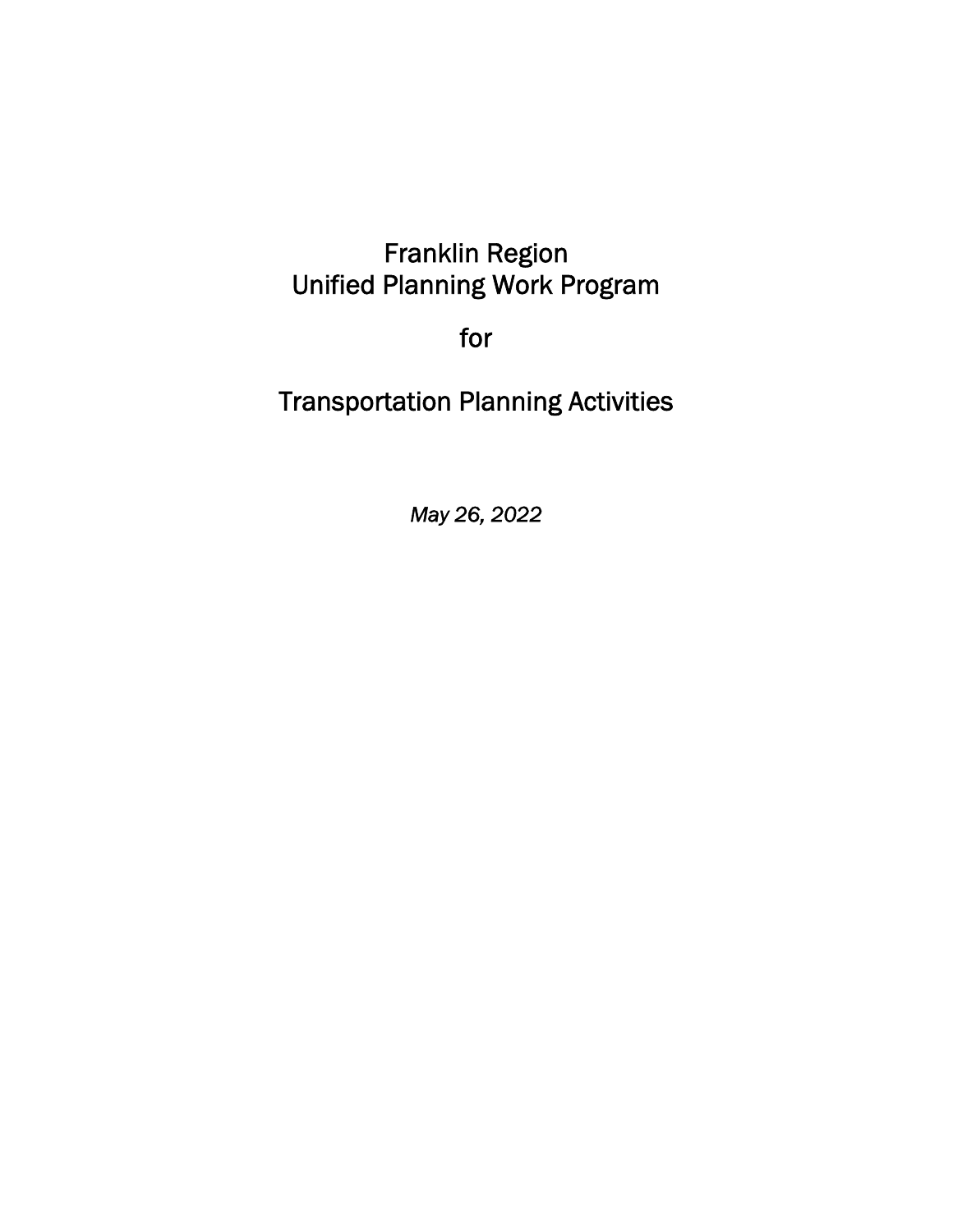Franklin Regional Council of Governments Unified Planning Work Program

for

Transportation Planning Activities

October 1, 2022 - September 30, 2023

Transportation Staff

Jessica Atwood, Economic Development Program Manager Ryan Clary, Senior GIS Specialist Elizabeth Giannini, Senior Transportation Planner II Liz Jacobson-Carroll, Assistant Planner Mark Maloni, Public Health Planner Maureen Mullaney, Transportation & GIS Program Manager II Megan Rhodes, Senior Transportation/Land Use Planner II Laurie Scarbrough, Transportation Planning Engineer Margaret Sloan, Director of Planning & Development



Prepared under contract 114672 in cooperation with the Massachusetts Department of Transportation and the U.S. Department of Transportation, Federal Highway Administration.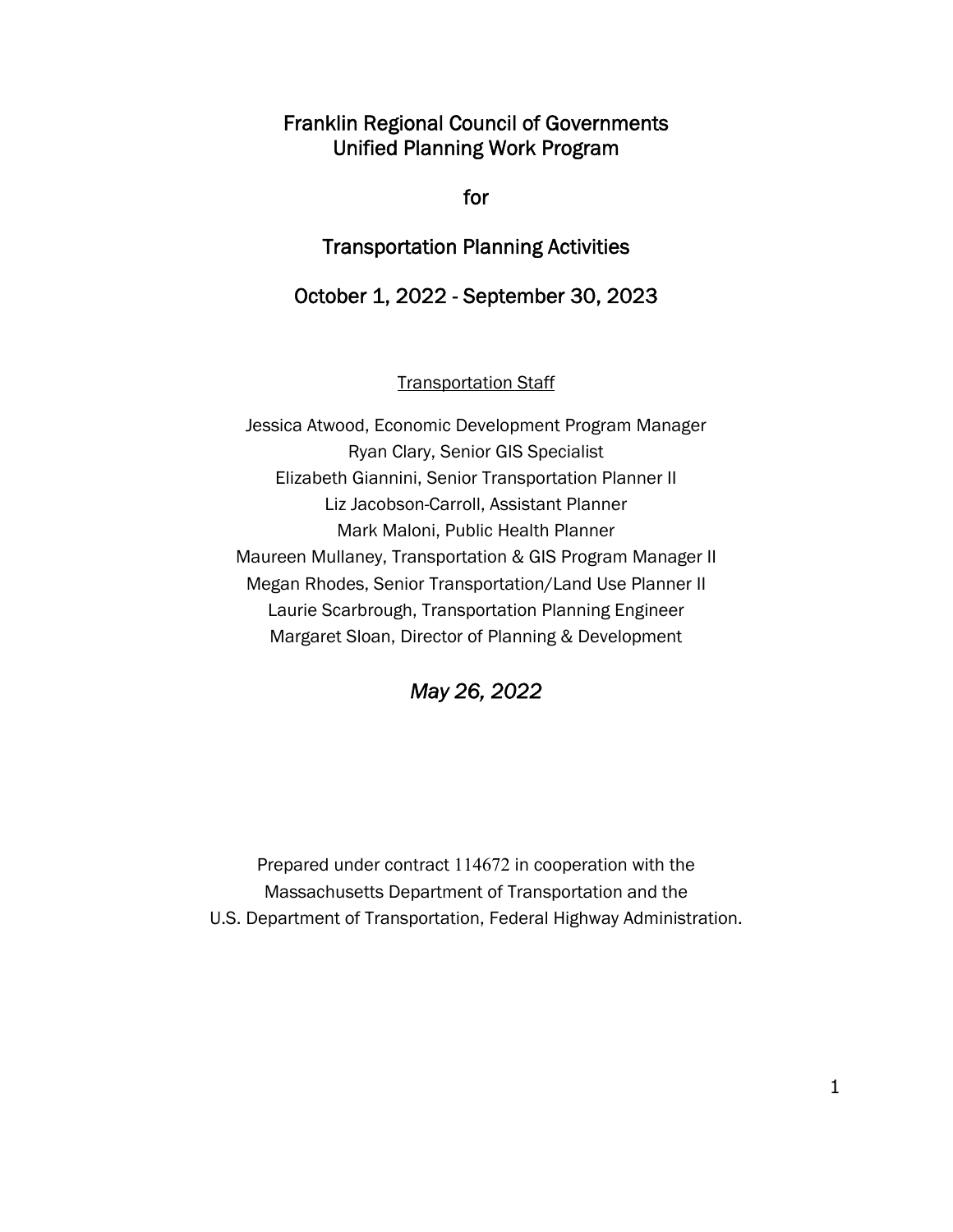# TPO ENDORSEMENT Franklin County Transportation Planning Organization Unified Planning Work Program October 1, 2022 – September 30, 2023

The Franklin County Transportation Planning Organization (TPO) endorses the FY 2023 Franklin Regional Council of Governments (FRCOG) Unified Planning Work Program as the guiding document for the work performed by the FRCOG transportation planning staff on behalf of the Franklin TPO and ensures that the UPWP is consistent with an strives to meet the goals, objectives, and programs stated within the Franklin County Regional Transportation Plan.

# SIGNATORY CERTIFICATION

<u>Sault Mohl</u> for

Jamey L. Tesler, Date Secretary and CEO of MassDOT

May 26, 2022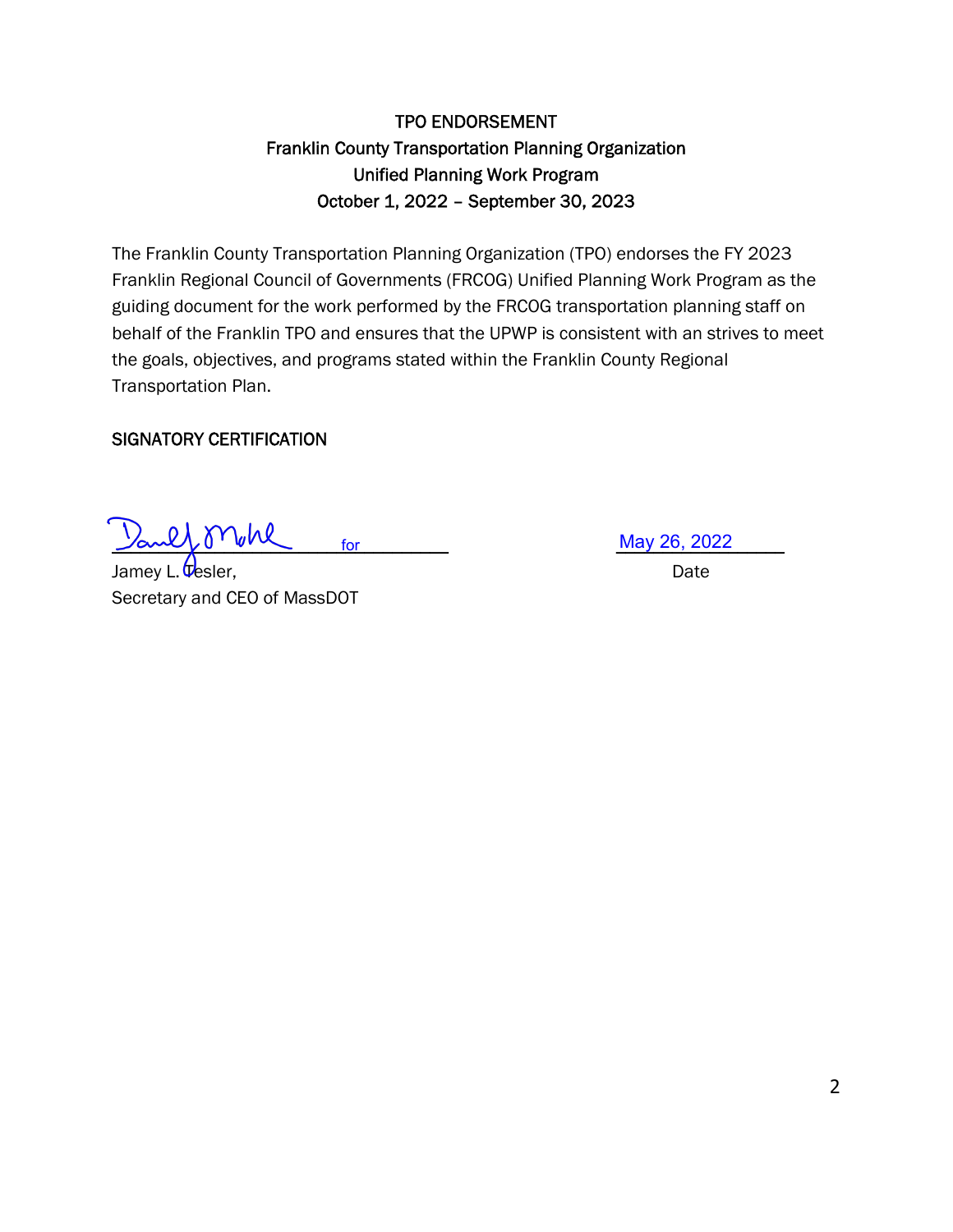#### Notice of Nondiscrimination Rights and Protections to Beneficiaries

#### Federal "Title VI/Nondiscrimination" Protections

The Franklin Regional Council of Governments (FRCOG) operates its programs, services, and activities in compliance with federal nondiscrimination laws including Title VI of the Civil Rights Act of 1964 (Title VI), the Civil Rights Restoration Act of 1987, and related statutes and regulations. Title VI prohibits discrimination in federally assisted programs and requires that no person in the United States of America shall, on the grounds of race, color, or national origin (including limited English proficiency), be excluded from participation in, be denied the benefits of, or be otherwise subjected to discrimination under any program or activity receiving federal assistance. Related federal nondiscrimination laws administrated by the Federal Highway Administration, the Federal Transit Administration, or both prohibit discrimination on the basis of age, sex, and disability. These protected categories are contemplated within FRCOG's Title VI Programs consistent with federal interpretation and administration. Additionally, FRCOG provides meaningful access to its programs, services, and activities to individuals with limited English proficiency, in compliance with U.S. Department of Transportation policy and guidance on federal Executive Order 13166.

#### State Nondiscrimination Protections

FRCOG also complies with the Massachusetts Public Accommodation Law, M.G.L c 272 §§ 92a, 98, 98a, prohibiting making any distinction, discrimination, or restriction in admission to or treatment in a place of public accommodation based on race, color, religious creed, national origin, sex, sexual orientation, disability, or ancestry. Likewise, FRCOG complies with the Governor's Executive Order 526, section 4 requiring all programs, activities, and services provided, performed, licensed, chartered, funded, regulated, or contracted for by the state shall be conducted without unlawful discrimination based on race, color, age, gender, ethnicity, sexual orientation, gender identity or expression, religion, creed, ancestry, national origin, disability, veteran's status (including Vietnam-era veterans), or background.

If you need help understanding this document because you do not speak English or have a disability which impacts your ability to read the text, please contact FRCOG's Title VI Specialist at (413) 774-3167 (voice) (MA Relay System: 800-439-2370), 413-774-3169 (fax), or civilrights@frcog.org (e-mail).

If you believe that you or anyone in a specific class of persons has been subjected to discrimination prohibited by Title VI and other nondiscrimination laws based on race, color, national origin, sex, age, disability, or gender, you or your representative may file a complaint with the FRCOG, which we can help complete. A complaint must be filed no later than 180 days after the date of the alleged discrimination for Title VI complaints and no later than 300 days for state protected category complaints. If you require further information, please contact FRCOG's Title VI Specialist at (413) 774-3167 (voice) (MA Relay System: 800-439- 2370), 413-774-3169 (fax), or civilrights@frcog.org (e-mail).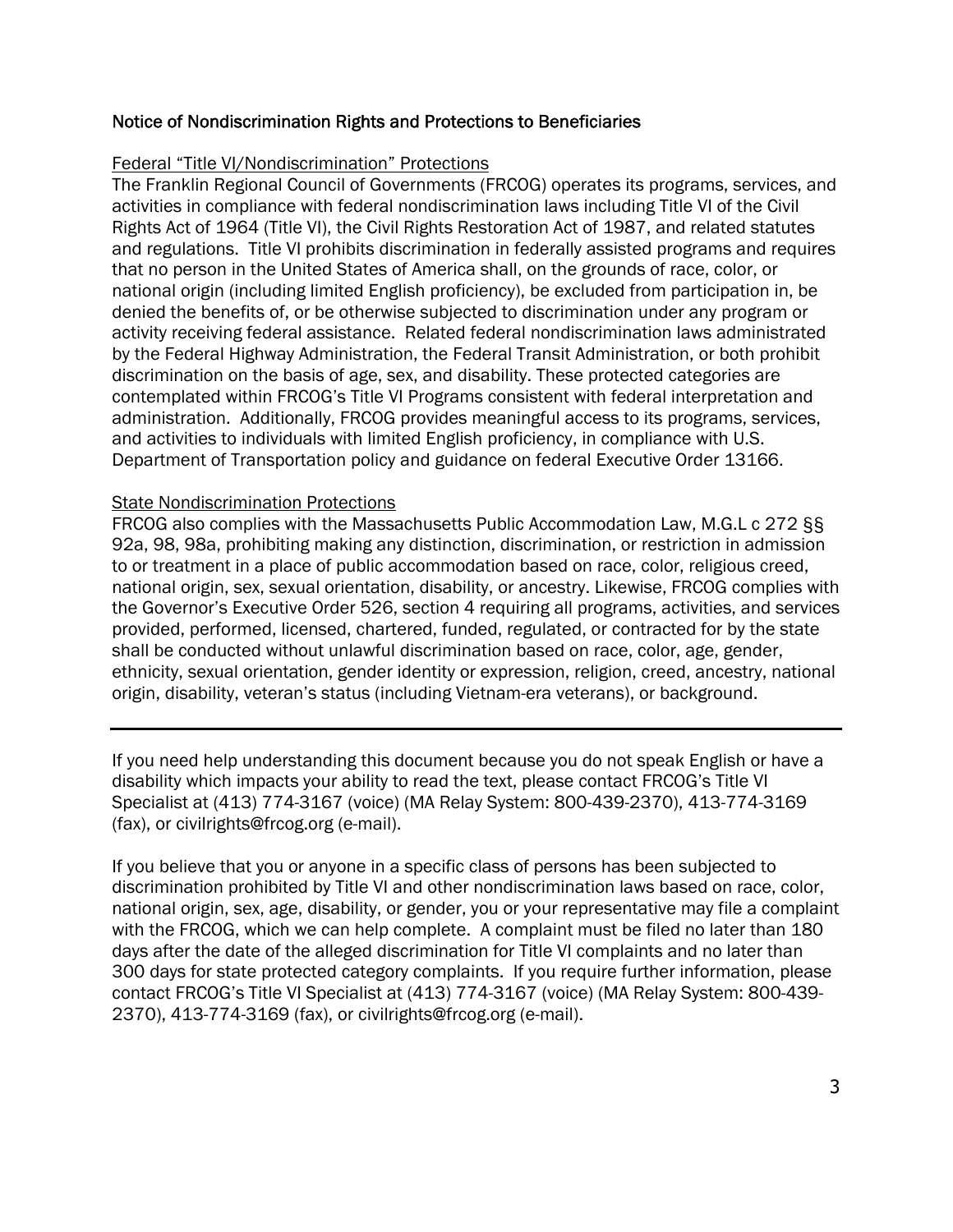- English: If this information is needed in another language, please contact the FRCOG Title VI Specialist at (413) 774-3167.
- Spanish: Si necesita esta información en otro idioma, por favor contacte al especialista de FRCOG del Título VI al (413)774-3167.

Russian: Если Вам необходима данная информация на любом другом языке, пожалуйста, свяжитесь со cпециалистом по Титулу VI FRCOG по тел: (413) 774-3167.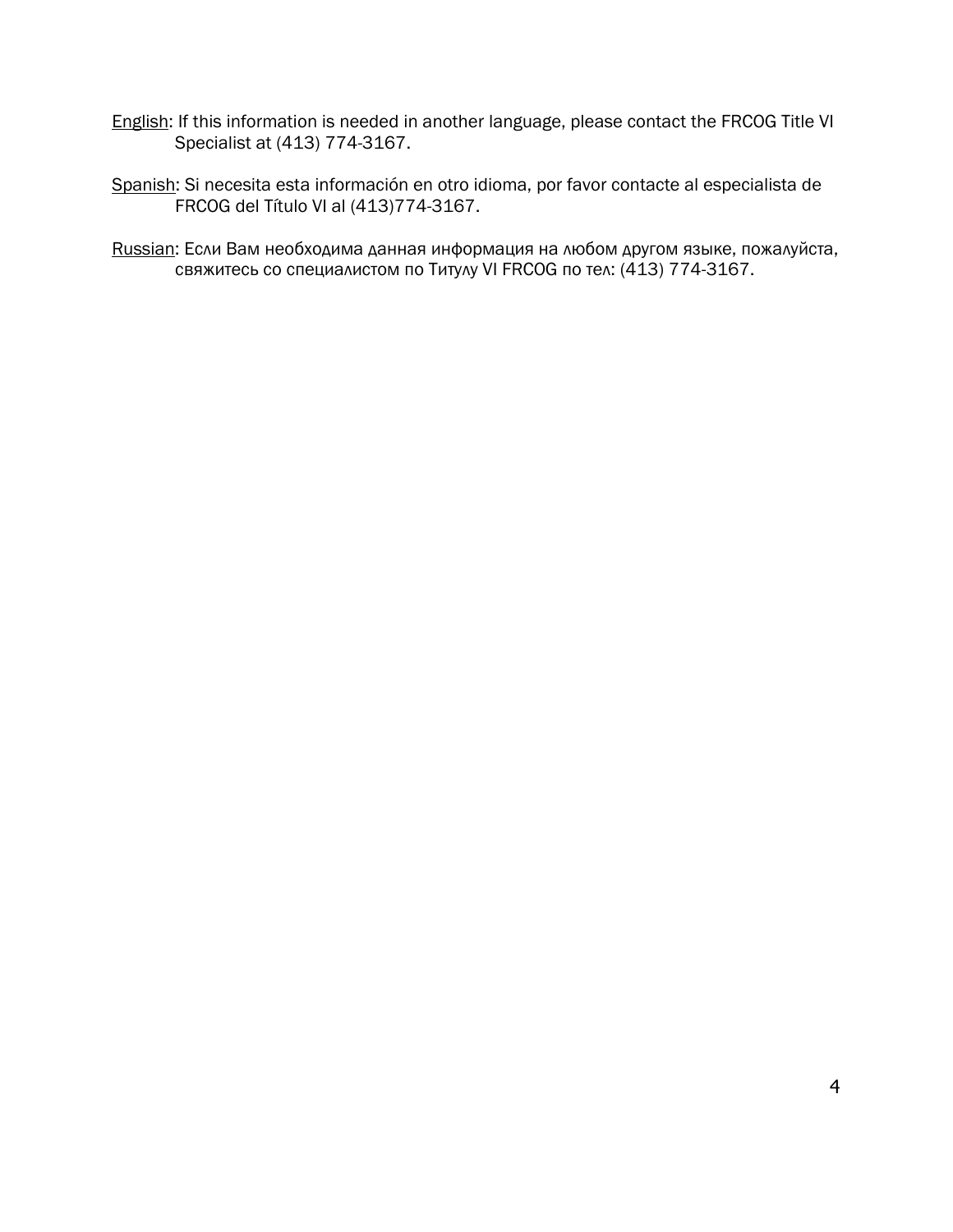# **CONTENTS**

| <b>INTRODUCTION</b>                                                                                                                                 | $\overline{7}$ |
|-----------------------------------------------------------------------------------------------------------------------------------------------------|----------------|
| <b>GEOGRAPHIC AND SOCIAL DISTRIBUTION OF UPWP STUDIES</b>                                                                                           | 14             |
| MANAGEMENT AND SUPPORT OF THE PLANNING PROCESS                                                                                                      | 16             |
| 1.1 3C Program Support                                                                                                                              | 16             |
| 1.2 Unified Planning Work Program                                                                                                                   | 18             |
| 1.3 Transportation Improvement Program Preparation and Project Assistance                                                                           | 19             |
| 1.4 Public Participation Process                                                                                                                    | 21             |
| 1.5 Title VI/Environmental Justice                                                                                                                  | 23             |
| 2. DATA COLLECTION AND ANALYSIS ACTIVITIES                                                                                                          | 25             |
| 2.1 Review and Comment on Environmental Notification Forms (ENFs), Environmental<br>Impact Reports (EIRs), and Support other Transportation Studies | 25             |
| 2.2 Geographic Information Systems and Computer Operations Support                                                                                  | 26             |
| 2.3 Air Quality Compliance, Modeling and Activities                                                                                                 | 27             |
| 2.4 Performance Measurement/State Data Center Affiliate                                                                                             | 29             |
| 2.5 Traffic Counting and Additional Data Collection                                                                                                 | 30             |
| 2.6 Pavement Management Program of the Federal Aid System                                                                                           | 32             |
| 3. TRANSPORTATION PLANNING STUDIES                                                                                                                  | 33             |
| 3.1 Resiliency and Culvert Assessments                                                                                                              | 33             |
| 3.2 Outdoor Recreation Inventory and Map                                                                                                            | 34             |
| 3.3 Update to the Long Range Regional Transportation Plan                                                                                           | 35             |
| 3.4 Road Safety for Vulnerable Users                                                                                                                | 37             |
| 3.5 Franklin County Forward Program                                                                                                                 | 38<br>5        |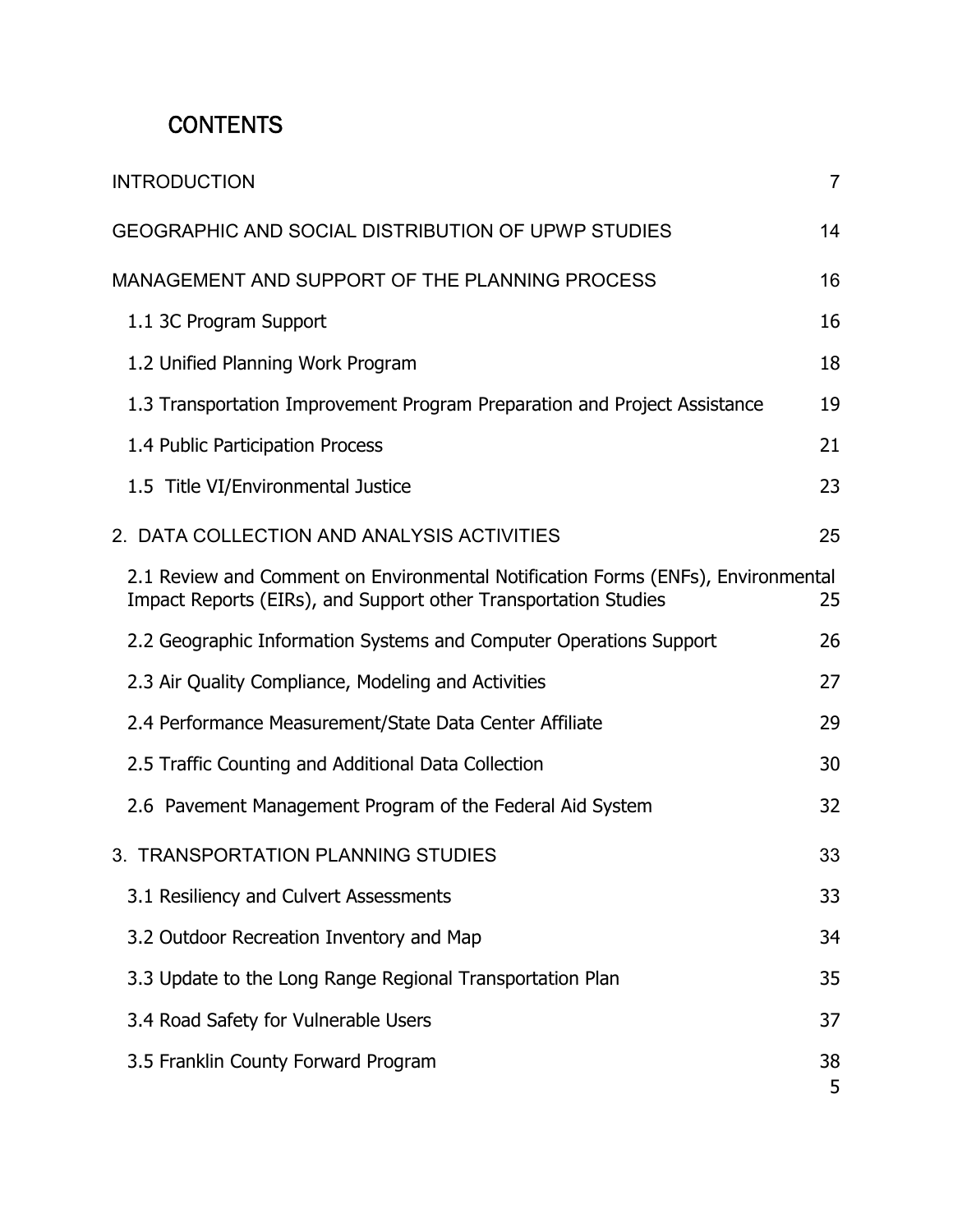|    | 3.6 Pedestrian Plan Priority Project Concept Development                    | 39 |
|----|-----------------------------------------------------------------------------|----|
|    | 3.7 Passenger Rail Marketing and Study Support                              | 40 |
|    | 3.8 Dirt Road Vulnerability Assessment                                      | 41 |
| 4. | ONGOING TRANSPORTATION ACTIVITIES                                           | 42 |
|    | 4.1 Local Technical Assistance                                              | 42 |
|    | 4.2 Expansion of Transit and Rail Service in Franklin County                | 43 |
|    | 4.3 Franklin County Bikeway and Pedestrian Planning                         | 45 |
|    | 4.4 Education, Outreach, and Interregional Coordination                     | 47 |
|    | 4.5 Scenic Byway Implementation                                             | 49 |
|    | <b>APPENDIX</b>                                                             | 52 |
|    | MAP SHOWING THE GEOGRAPHIC DISTRIBUTION OF UPWP PROJECTS<br>(FY2017-FY2022) | 52 |
|    | OTHER REGIONAL PROJECTS AND FEDERAL GRANTS                                  | 53 |
|    | RELEVANT TRANSPORTATION-RELATED ACRONYMS                                    | 54 |
|    | PUBLIC REVIEW AND COMMENT                                                   | 57 |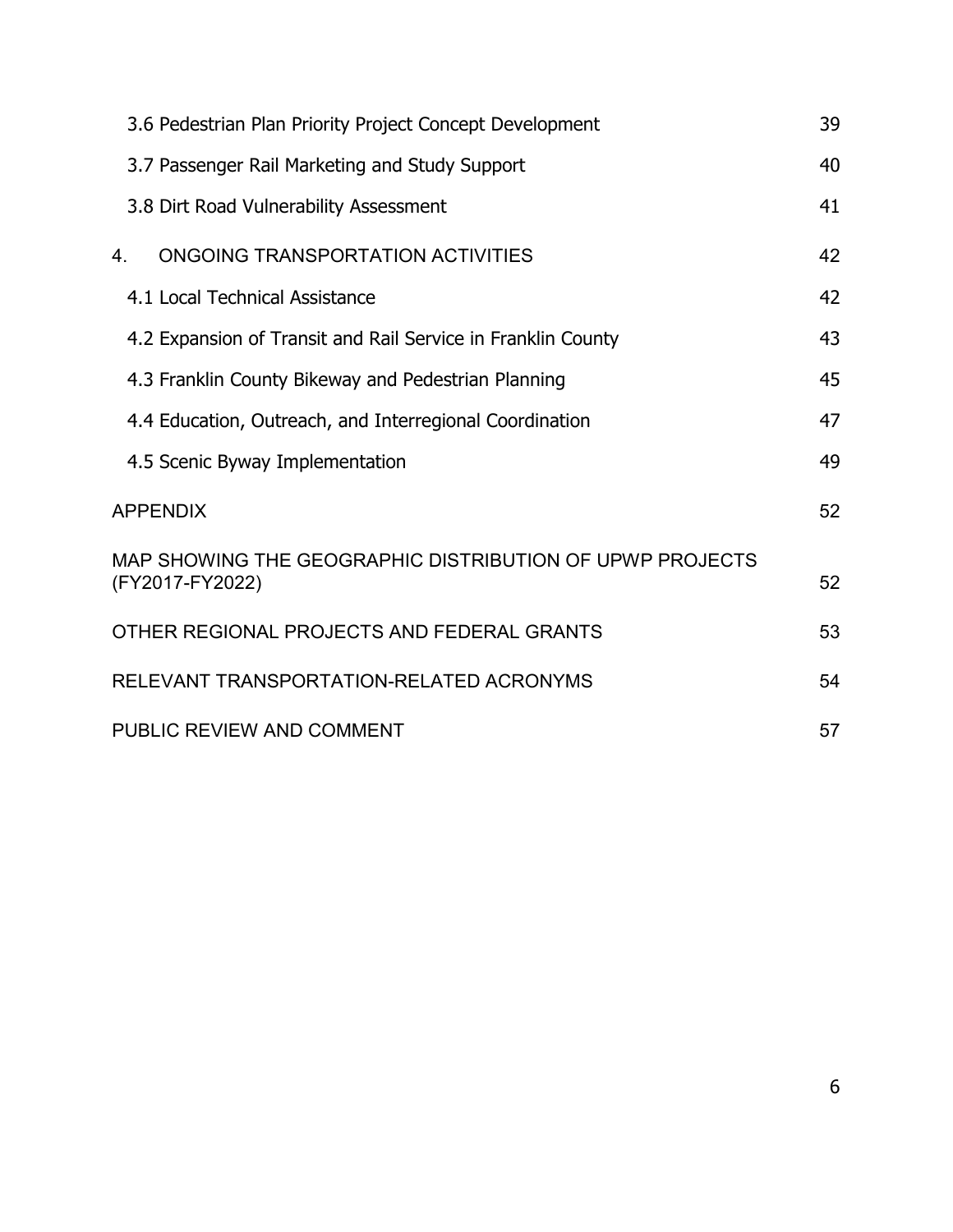# Introduction

The Unified Planning Work Program (UPWP) describes the scope and estimated cost of work tasks to be conducted by the transportation planning staff of the Franklin Regional Council of Governments (FRCOG) on behalf of the Franklin County Transportation Planning Organization (FCTPO) over the next contract year. The UPWP outlines the region's long and short-range transportation planning objectives and describes how these objectives will be met.

This UPWP has been developed to reflect State and Federal requirements, as well as local priorities and needs. Specific tasks have been identified through the analyses conducted and recommendations generated for the Regional Transportation Plan (RTP) since 1993. Tasks within this UPWP are also a direct response to previous work and input from the Franklin County Transportation Planning Organization and the Franklin Regional Planning Board.

The 2020 RTP has five goals that the tasks in this UPWP directly implement. Those goals, which are a reflection of the region's vision, are:

- Goal 1: Maintain infrastructure to facilitate the mobility of people and goods traveling to, from, and through Franklin County.
- Goal 2: Improve safety and security of the transportation network.
- Goal 3: Increase transportation options and reduce vehicle emissions.
- Goal 4: Promote economic development of the region while maintaining its rural character.
- Goal 5: Promote sustainable transportation, reduce greenhouse gas emissions, and prepare for climate change.

# Planning Priorities for the Franklin Region

Over the last decade, Franklin County has prioritized the use of its limited transportation funds to support the repair and maintenance of its transportation infrastructure rather than the construction of new facilities. This is particularly highlighted in the development of a Pavement Management Program (task 2.6) that assesses pavement conditions to assist with prioritizing improvements that are most cost effective. At the same time, developing improvements in a manner that reflects and respects the rural nature of Franklin County is very important. Context Sensitive Design, as embraced in the MassDOT Design Guidebook, is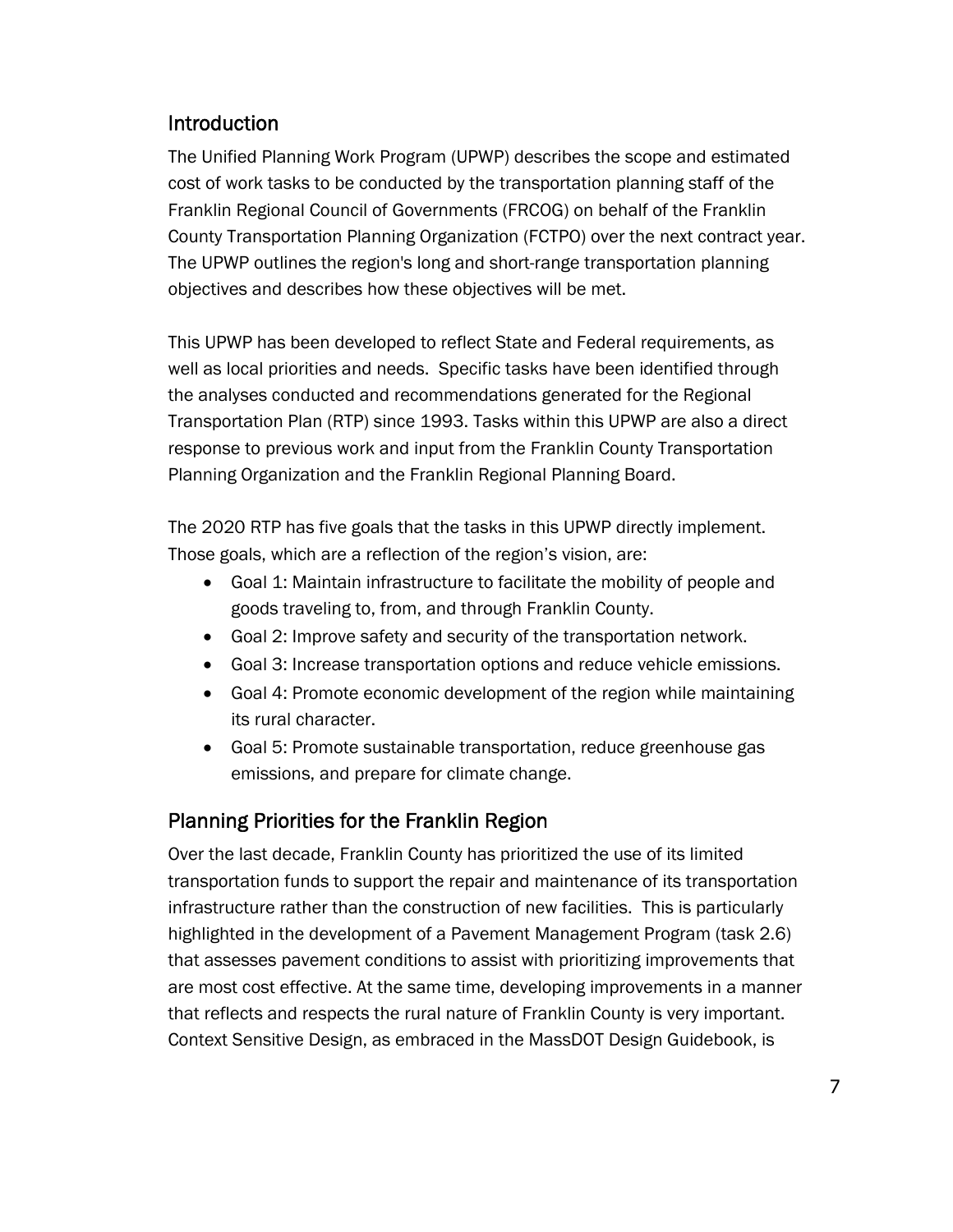typically a first consideration of Franklin County municipalities in developing transportation improvements for their communities. These priorities are addressed in this UPWP when preparing the TIP (task 1.3), through Local Technical Assistance (task 4.1) and Education, Outreach and Interregional Collaboration (task 4.4).

Another regional priority is safety. Nearly all of the transportation planning work undertaken in the Franklin Region has grown out of a desire to create the safest transportation network possible. Safety considerations can be found in tasks including Geographic Information Systems (task 2.2), and Traffic Counting and Data Collection (task 2.5), both of which provide important data inputs to other safety planning work. In addition, the Resiliency task will examine the safety of the region's roadways in the context of climate change (task 3.1).

In addition, the Franklin Region has prioritized mode shift and the reduction of greenhouse gases in its transportation planning activities. Mode shift in Franklin County means planning for ways to encourage travelers to shift their travel from singly-occupied vehicles to other forms of transportation. This year's UPWP includes tasks to encourage mode shift and support other forms of transportation. These tasks include an Pedestrian Plan Concept Development task (task 3.6), the Transit and Rail Service tasks (task 3.7 and 4.2), and Franklin County Bikeway and Pedestrian planning and implementation task (task 4.3).

Further, the Franklin Region places a strong emphasis on integrating long range regional planning for transportation and land use in a way that makes full use of a robust public participation process, and provides technical assistance to our small, mostly volunteer staffed, municipalities (tasks 1.4, 3.3, 3.5, 4.1, and 4.4).

Finally, the UPWP is derived from work and priorities identified through the region's long range regional transportation plan (RTP), last updated in 2020. This plan looks at our existing network, successes, opportunities, gaps and challenges, and makes financially-constrained recommendations for transportation improvements over a 25-year time horizon. The UPWP has been developed in accordance with Fixing America's Surface Transportation (FAST) Act, which preceded the more recent Infrastructure Investment and Jobs Act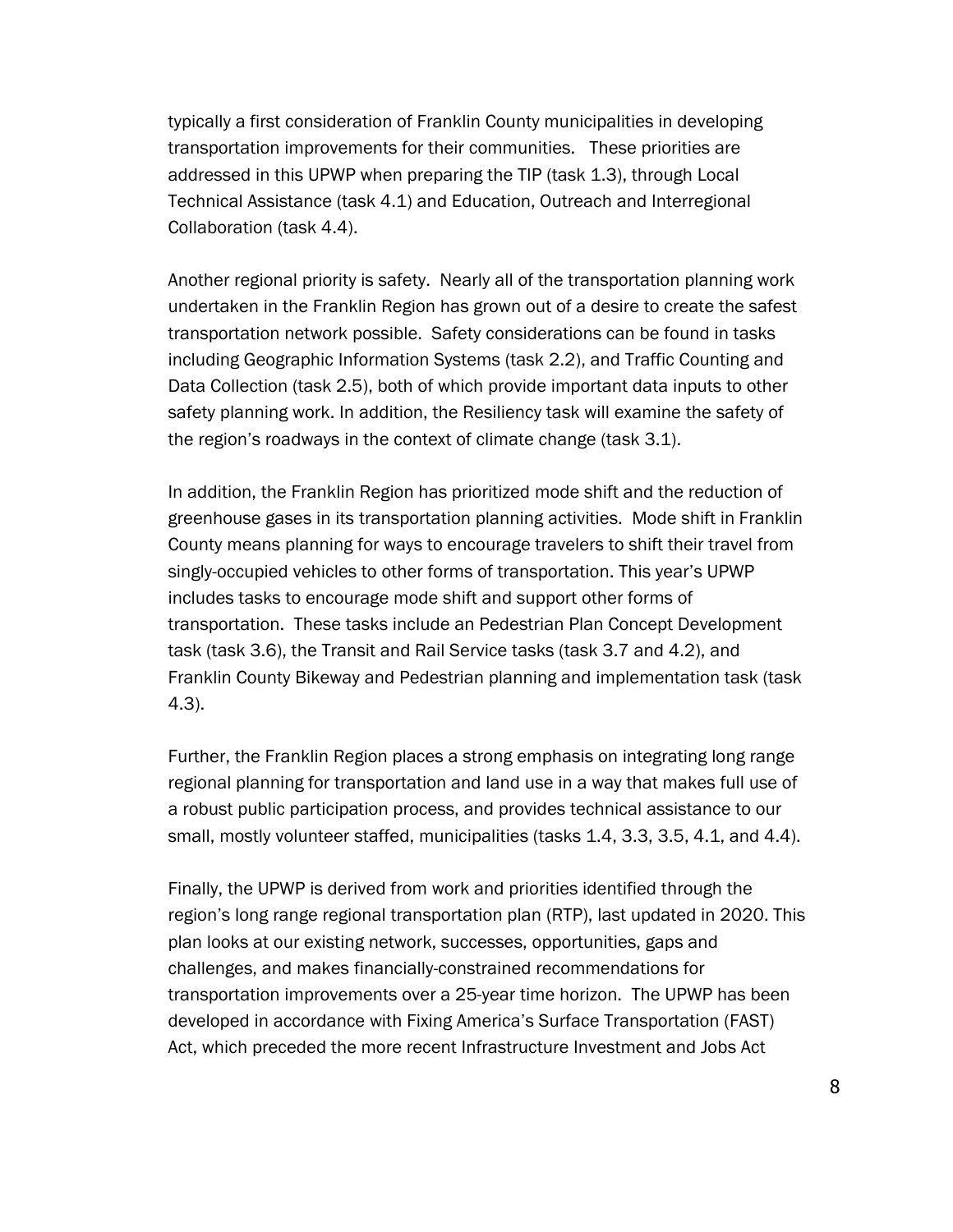(IIJA), and authorized federal funding of surface transportation programs for federal fiscal years 2016 through 2021. The planning provisions of the FAST Act are retained in the IIJA that was enacted in November 2021. Under the FAST Act, all MPOs are required to consider 10 key factors as they relate to the plan's 25-year horizon and, thus, future transportation planning activities. These factors will be addressed by tasks in the UPWP as listed in the table below.

| <b>FAST Act Ten Planning Factors</b> | Corresponding<br><b>UPWP Task</b>                       |                |
|--------------------------------------|---------------------------------------------------------|----------------|
|                                      | Support the economic vitality of the metropolitan area, | 3.1, 3.2, 3.3, |
| 1)                                   | especially by enabling global competitiveness,          | 3.5, 3.7, 4.2, |
|                                      | productivity and efficiency                             | 4.3, 4.4       |
|                                      | Increase the safety of the transportation system for    | 2.2, 2.5, 2.6, |
| 2)                                   | motorized and non-motorized users                       |                |
|                                      |                                                         | 3.1, 3.4, 3.6  |
| 3)                                   | Increase the security of the transportation system for  | 2.2, 3.1, 3.4, |
|                                      | motorized and non-motorized users                       | 3.5, 4.3, 4.4  |
|                                      | Increase the accessibility and mobility of people and   | 1.5, 2.6, 3.1, |
| 4)                                   | freight                                                 | 3.3, 3.4, 3.7, |
|                                      |                                                         | 4.2, 4.4       |
|                                      | Protect and enhance the environment, promote energy     |                |
|                                      | conservation, improve the quality of life, and promote  | 2.1, 2.3, 3.1, |
| 5)                                   | consistency between transportation improvements         | 3.2, 3.3, 3.5, |
|                                      | and State and local planned growth and economic         | 4.3, 4.4, 4.5  |
|                                      | development patterns                                    |                |
|                                      | Enhance the integration and connectivity of the         | 3.3, 3.5, 3.6, |
| 6)                                   | transportation system, across and between modes for     | 3.7, 4.2, 4.3, |
|                                      | people and freight                                      | 4.4            |
|                                      |                                                         | 3.5, 4.1, 4.3, |
| 7)                                   | Promote efficient system management and operation       | 4.4            |
|                                      |                                                         | 1.3, 2.2, 2.6, |
| 8)                                   | Emphasize the preservation of the existing              | 3.1, 3.8, 4.1, |
|                                      | transportation system                                   | 4.5            |
|                                      | Improve the resiliency and reliability of the           |                |
| 9)                                   | transportation system and reduce or mitigate            | 2.2, 2.6, 3.1, |
|                                      | stormwater impacts of surface transportation            | 3.3, 3.8       |
|                                      |                                                         | 3.2, 3.3, 4.2, |
| 10)                                  | Enhance travel and tourism                              | 4.3            |

In addition to the Planning Factors listed above, the Federal Highway Administration (FHWA) has set planning emphasis areas through the recent Bipartisan Infrastructure Law (BIL) that all MPO's should consider in the development of their UPWPs: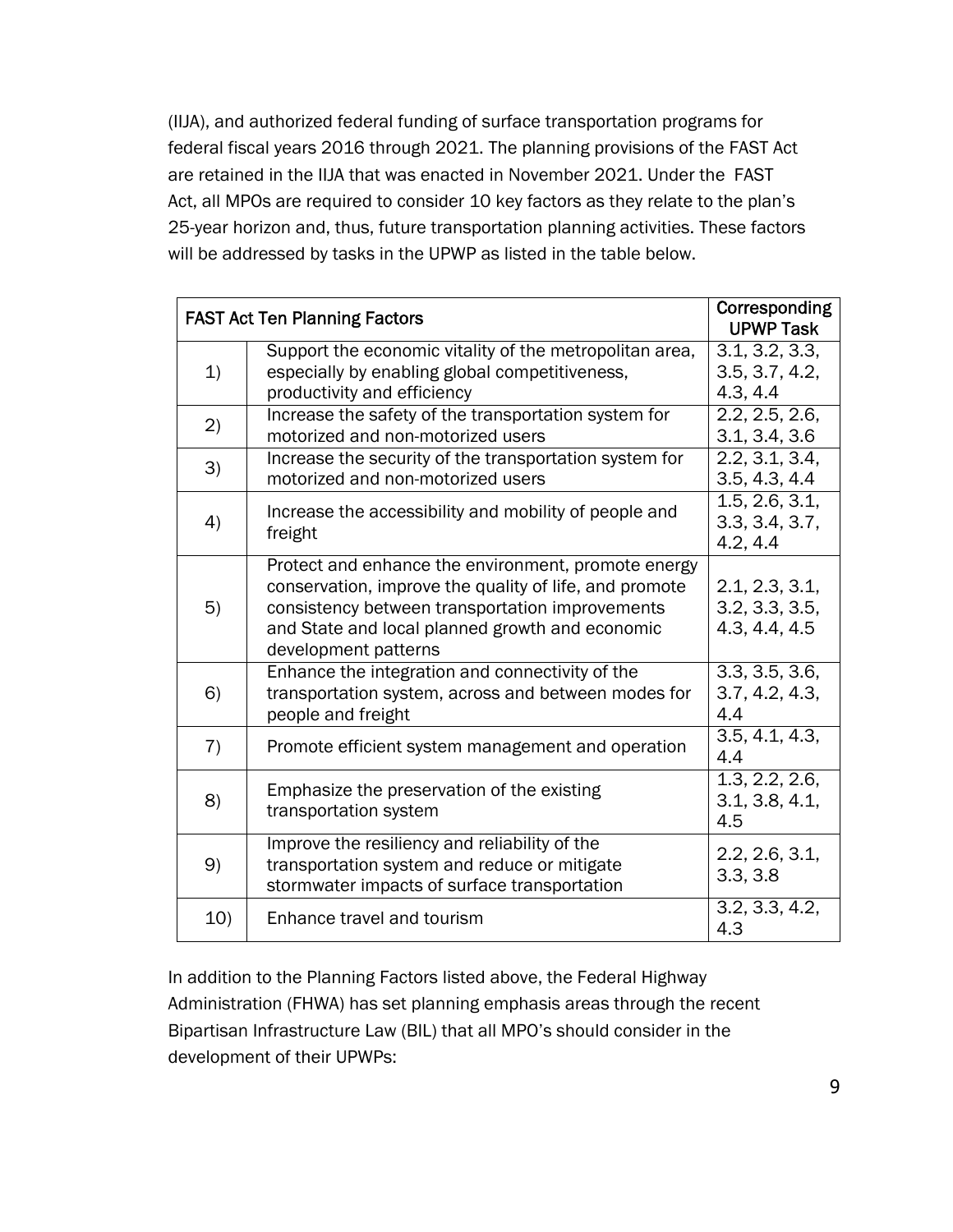- Climate and clean energy;
- Equity;
- Complete Streets;
- Public involvement:
- Department of Defense coordination;
- Federal Land Management Agency coordination;
- Planning and environmental linkages; and
- Data sharing.

The FCTPO and the FRCOG address all of these priorities in various ways, as applicable. The FRCOG has long been a statewide model for regional cooperation, equity, and public involvement on many levels and topics. There are three UPWP tasks specifically focused on these topics. The potential effects of climate change are incorporated into many of the UPWP tasks as well as encouraging mode shift and clean energy.

# Format of the UPWP

The UPWP is divided into four categories: management and support of the planning process; data collection and analysis activities; transportation planning studies; and ongoing transportation activities.

Included within the management and support category is the managing the 3C contract and staff supervision, preparation of the Transportation Improvement Program, monitoring of this UPWP and preparation of FRCOG's next UPWP, Public Participation for transportation planning activities, and a focus on Environmental Justice and Title VI activities to continue outreach to areas with low income, and minority populations to strengthen the participation of these target groups in the decision-making process. Building on work conducted during FY 2001 through 2022, this work plan will remain committed to addressing Environmental Justice and Title VI issues. The FRCOG will continue to ensure that its Title VI program complies with all requirements and that it is up-to-date. The FRCOG will also work to improve its ability to serve persons with Limited English Proficiency and minority populations by exploring various public participation methods.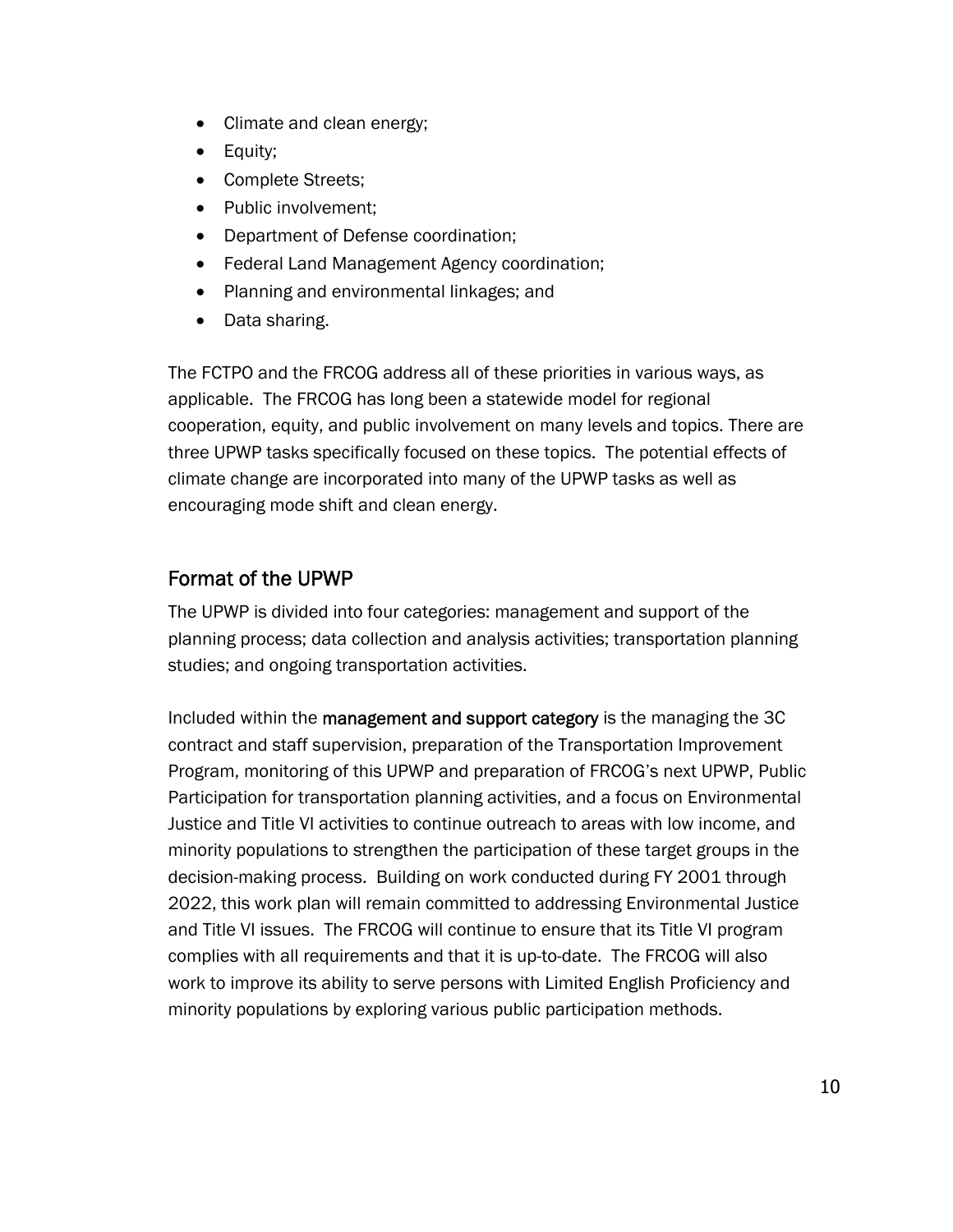Examples of tasks within the data collection and analysis category are the traffic counting and data collection program, the maintenance and continued development of the geographic information system, and the regional Pavement Management System. This category also includes work related to being a State Data Center Affiliate such as aggregation, analysis, and distribution of Census or other data released, and the preparation of data reports by request and/or to support planning projects. In addition, air quality compliance activities will be important to support continuing efforts to implement qualified Congestion Mitigation Air Quality (CMAQ) projects. Finally, this group includes the ability to review ENFs and EIRs and provide transportation-related comments on projects proposed for the region as needed.

In group 3, the transportation planning studies that will be undertaken during the upcoming year include; assessing culvert infrastructure; completing an outdoor recreation plan and inventory; updating the Regional Transportation Plan; assessing road safety for vulnerable users; development of the Franklin County Forward program to assist towns with creating innovative TIP projects; supporting the marketing and expansion of passenger rail in the region; and assessing the vulnerability of dirt roads.

Ongoing transportation activities include providing Local Technical Assistance to our municipalities and boards; continued activities related to expanding the Franklin County Bikeway and providing Pedestrian opportunities and infrastructure; and ongoing efforts to expand transit and paratransit services in the region, and participation in efforts to support increased passenger rail service in Franklin County. We will also continue efforts for education, outreach, and interregional collaboration. This task allows staff to share information at conferences and workshops that is related to innovative projects, results, and participation in state efforts such as serving on various task forces, for the ongoing education of other transportation professionals and citizens, and the advancement of transportation planning goals. Finally, this group includes a task devoted to Scenic Byways in our region, including development of corridor management plans, seeking funding for projects, and the implementation of approved projects.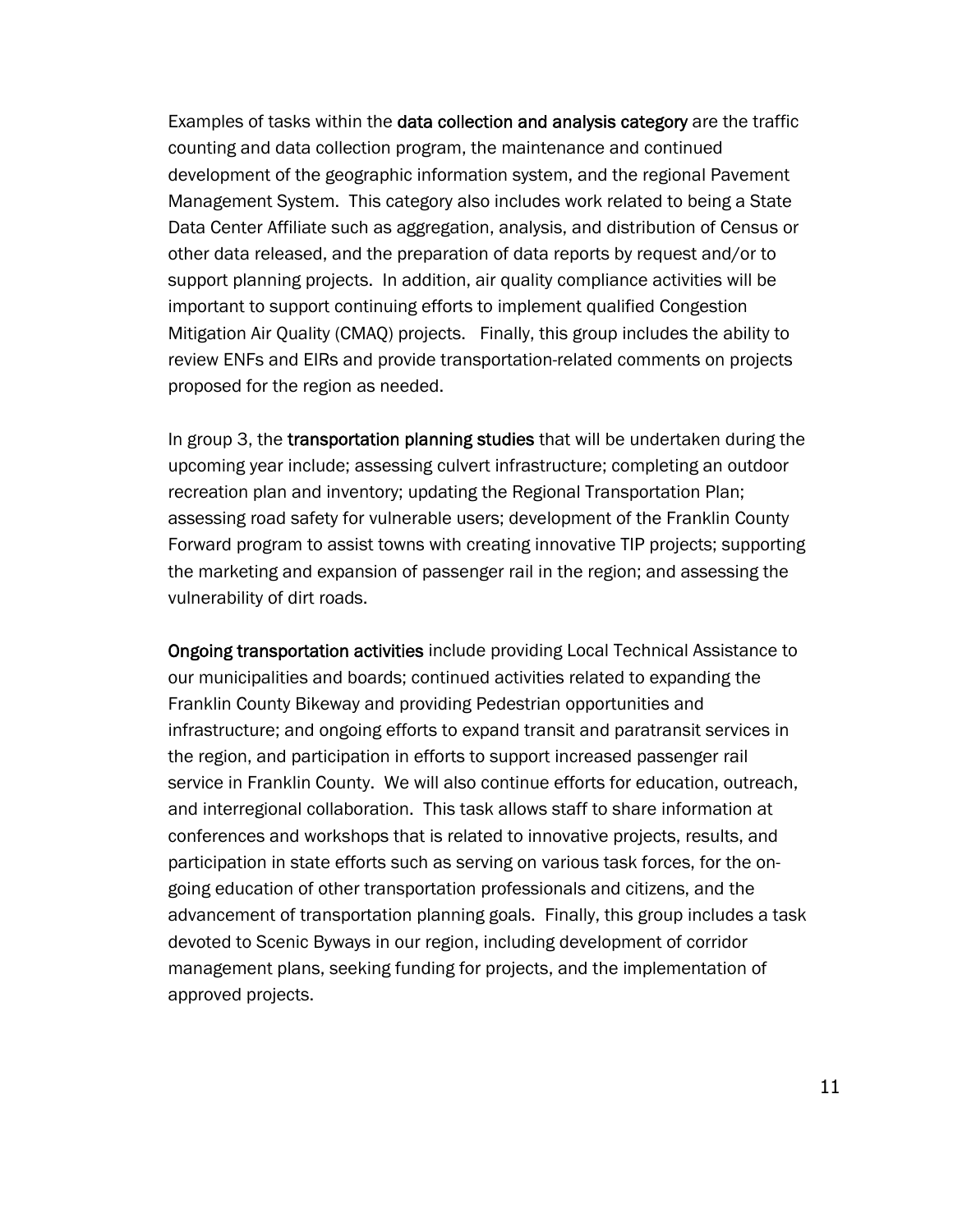# The FRCOG Metropolitan Planning Organization

Federal regulations require a Metropolitan Planning Organization be formed in urbanized areas of 250,000 or more population. While the Franklin Region does not meet this criterion, MassDOT provides planning funds for comprehensive transportation planning in this region. As such, the Franklin Region functions as an MPO and conforms to the requirements of Federal transportation planning regulations. A formal Memorandum of Understanding was developed in 2007 and updated in May 2020, establishing the Franklin County Transportation Planning Organization.

# The Franklin Region TPO

Jamey L. Tesler, Secretary and CEO of Transportation, MassDOT Jonathan Gulliver, Administrator of Highway Division, MassDOT Bill Perlman, FRCOG Regionally Elected Council Representative Kevin Fox, Chair of the FRCOG Executive Committee Eric Tworag, Chair of the Franklin Regional Transit Authority Roxann Wedegartner, Mayor of Greenfield Heather Butler, West County Sub-Regional Appointment Steven Ellis, Central County Sub-Regional Appointment Gabe Voelker, East County Sub-Regional Appointment Ex-Officio member, Kenneth Miller, Federal Highway Administration Ex-Officio member Kristin Wood, Federal Transit Administration Ex-Officio member, Franklin Regional Planning Board

# The FRCOG Transportation Planning Staff

The following table lists staff currently working on transportation planning issues and the percent of their work time expected to be devoted exclusively to 3-C activities during this work year.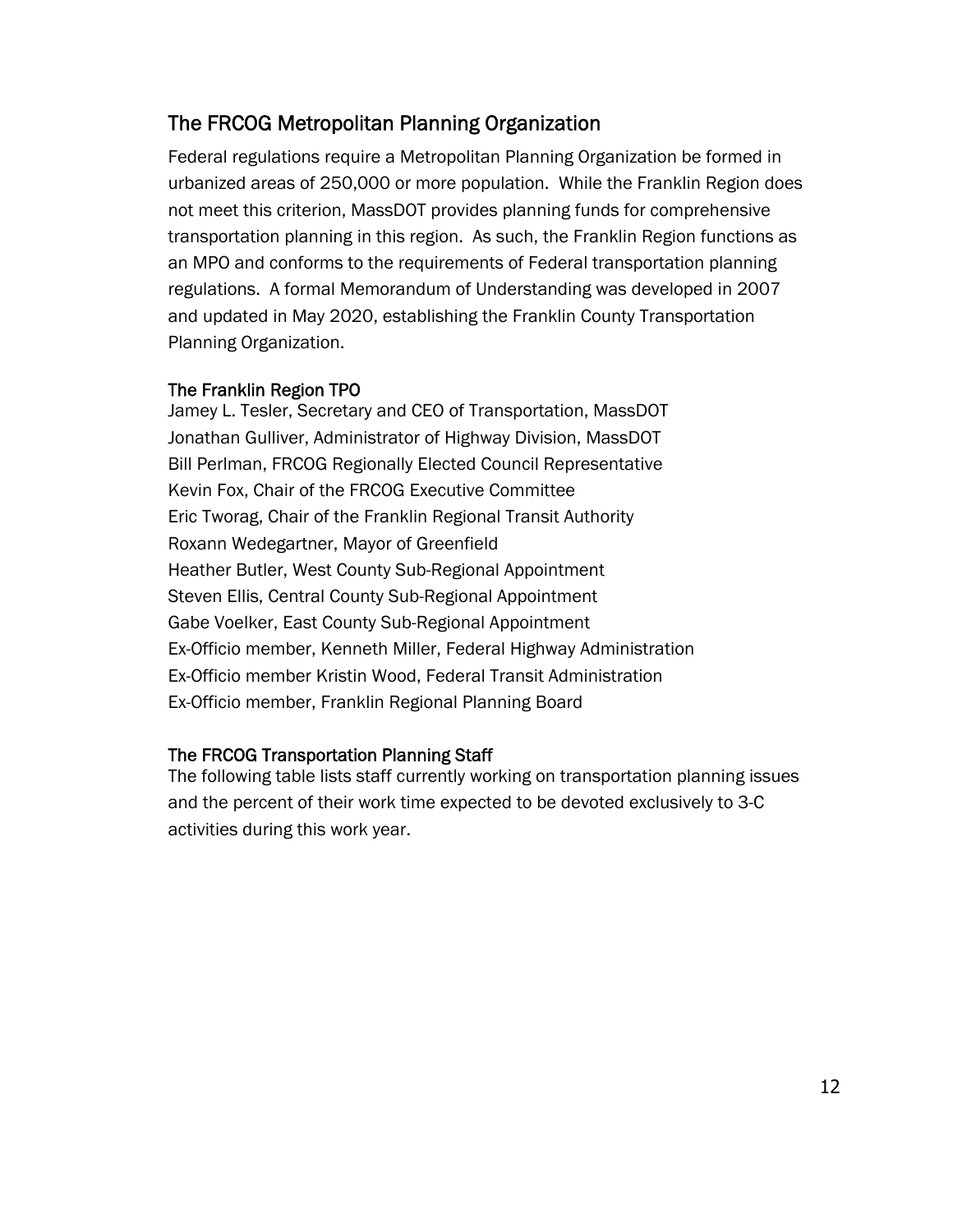| <b>Position Title</b>                                        | <b>Employee</b>         | <b>Percent Time</b><br>Devoted to 3-C |
|--------------------------------------------------------------|-------------------------|---------------------------------------|
| <b>Transportation Planning and GIS Program</b><br>Manager II | <b>Maureen Mullaney</b> | 85%                                   |
| <b>Transportation Planning Engineer</b>                      | Laurie Scarbrough       | 75%                                   |
| Senior Transportation Planner II                             | Elizabeth Giannini      | 72%                                   |
| Senior Transportation / Land Use Planner II                  | Megan Rhodes            | 40%                                   |
| Senior GIS Specialist                                        | Ryan Clary              | 31%                                   |
| Economic Development Program Manager                         | Jessica Atwood          | 5%                                    |
| <b>Administrative Services Assistant</b>                     | Liz Jacobson-Carroll    | 5%                                    |
| <b>Communications Manager</b>                                | Mark Maloni             | 3%                                    |

# UPWP Amendment/Administrative Adjustment Guidance

All 3C documents (TIP, RTP, UPWP, PPP, etc.) endorsed by the FCTPO must follow standardized procedures regarding amendments and/or administrative adjustments. The procedures must also be clearly outlined in narrative form within the documents. Below are general guidelines regarding the conditions that constitute an administrative adjustment or amendment to the Unified Planning Work Program (UPWP). All proposed administrative adjustments and amendments must be presented to the FCTPO for consultation prior to endorsement. Amendments must be voted on by the FCTPO members and must be released for 21-Day public comment period prior to endorsement.

The following is a list of changes that are considered an amendment or an administrative modification and require prior approval from FHWA:

UPWP Amendments and Administrative Modifications – Amendments are defined as significant changes to the overall UPWP that require federal approval. Administration modifications are minor adjustments to the overall UPWP that do not require federal approval. More specifically, Amendments to the UPWP include the following:

- Addition or deletion of a UPWP task or sub-task;
- Major changes to UPWP task descriptions, activities, and other information;
- Funding increase above the originally approved UPWP overall budget;
- Funding transfers between tasks equal to or greater than 25% of the UPWP task budget; and
- Funding increase or decrease equal to or greater than 25% of the UPWP task budget.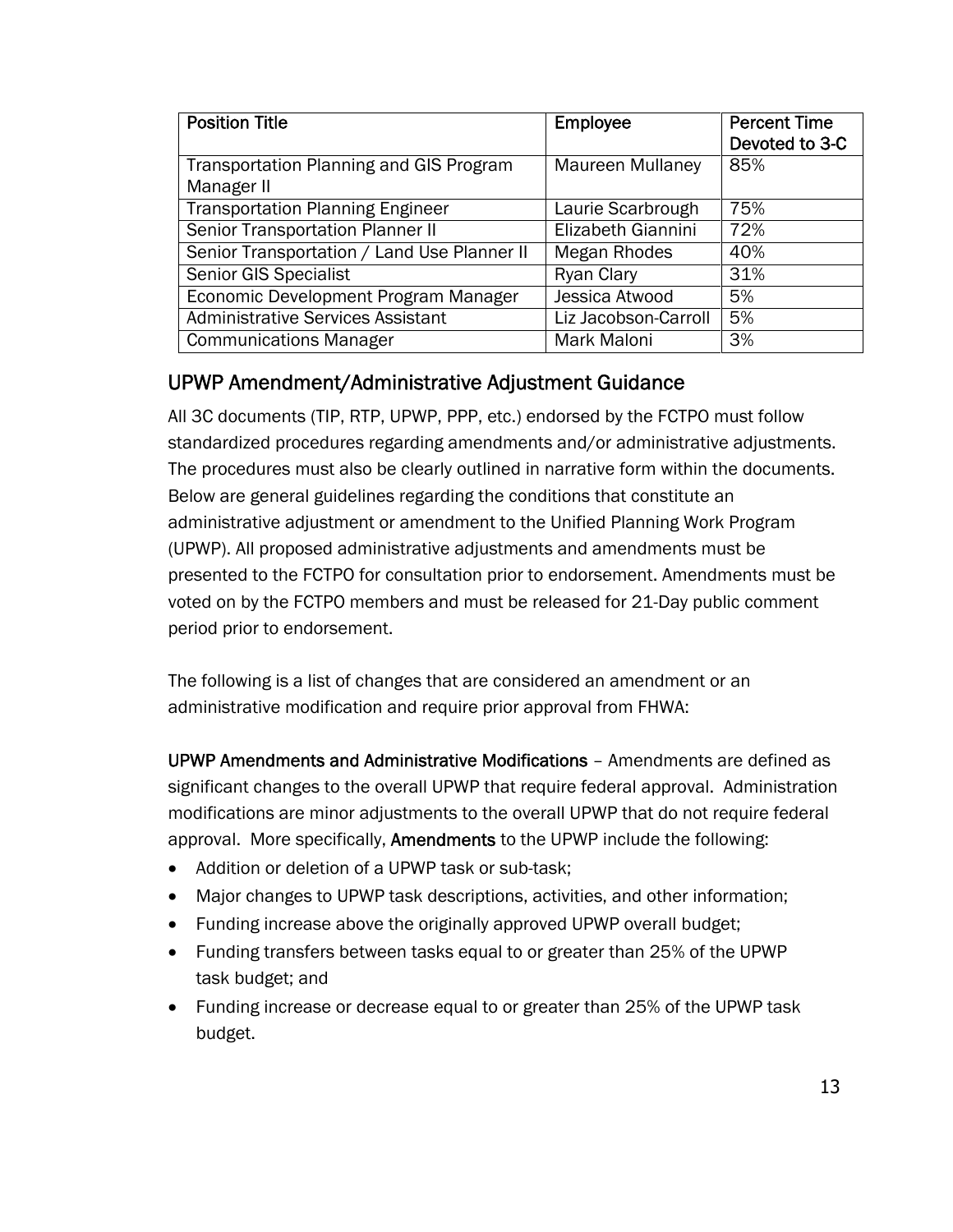Administrative Modifications to the UPWP include the following:

- Minor changes to UPWP task descriptions, activities, and other information;
- Funding transfers between UPWP tasks less than 25% of the UPWP task budget; and
- Funding increase or decrease less than 25% of the UPWP task budget.

# Geographic and Social Distribution of UPWP Studies

It is important to the FCTPO that UPWP studies are equitably distributed in Franklin County – both on a geographic basis and a social equity basis. To ensure an equitable distribution, the FRCOG staff have examined the past five years of UPWPfunded studies and prepared the following tables, which show the geographic distribution of studies by municipality and by location within FCTPO-identified Environmental Justice Target Areas/Title VI areas. In addition, the Appendix contains a map of all UPWP projects during this study period and their distribution across the region.

| <b>Towns</b>       | Total # of<br><b>Projects</b> | % of<br><b>Tasks</b> | <b>Median Town</b><br><b>Household</b><br><b>Income</b> | <b>Limited English</b><br>Proficiency |
|--------------------|-------------------------------|----------------------|---------------------------------------------------------|---------------------------------------|
| <b>Ashfield</b>    | 37                            | 4%                   | \$70,956                                                | 0.0%                                  |
| <b>Bernardston</b> | 37                            | 4%                   | \$64,940                                                | 0.8%                                  |
| <b>Buckland</b>    | 37                            | 4%                   | \$53,716                                                | 1.6%                                  |
| <b>Charlemont</b>  | 38                            | 4%                   | \$57,159                                                | 1.1%                                  |
| Colrain            | 37                            | 4%                   | \$56,149                                                | 0.0%                                  |
| Conway             | 39                            | 4%                   | \$97,188                                                | 0.0%                                  |
| <b>Deerfield</b>   | 40                            | 4%                   | \$76,250                                                | 0.9%                                  |
| <b>Erving</b>      | 38                            | 4%                   | \$62,750                                                | 0.2%                                  |
| Gill               | 36                            | 4%                   | \$67,083                                                | 1.9%                                  |
| Greenfield         | 43                            | 5%                   | \$48,653                                                | 3.5%                                  |
| <b>Hawley</b>      | 36                            | 4%                   | \$59,107                                                | 2.2%                                  |
| <b>Heath</b>       | 36                            | 4%                   | \$63,393                                                | 0.0%                                  |
| Leverett           | 36                            | 4%                   | \$91,500                                                | 1.3%                                  |
| Leyden             | 36                            | 4%                   | \$78,594                                                | 2.2%                                  |
| <b>Monroe</b>      | 37                            | 4%                   | \$26,458                                                | 0.0%                                  |
| <b>Montague</b>    | 38                            | 4%                   | \$53,750                                                | 2.2%                                  |
| <b>New Salem</b>   | 37                            | 4%                   | \$69,750                                                | 0.2%                                  |
| <b>Northfield</b>  | 36                            | 4%                   | \$72,083                                                | 1.6%                                  |
| Orange             | 39                            | 4%                   | \$46,228                                                | 0.7%                                  |

#### Table 1: Geographic Distribution of UPWP Projects (FY2018-FY2023) by Municipality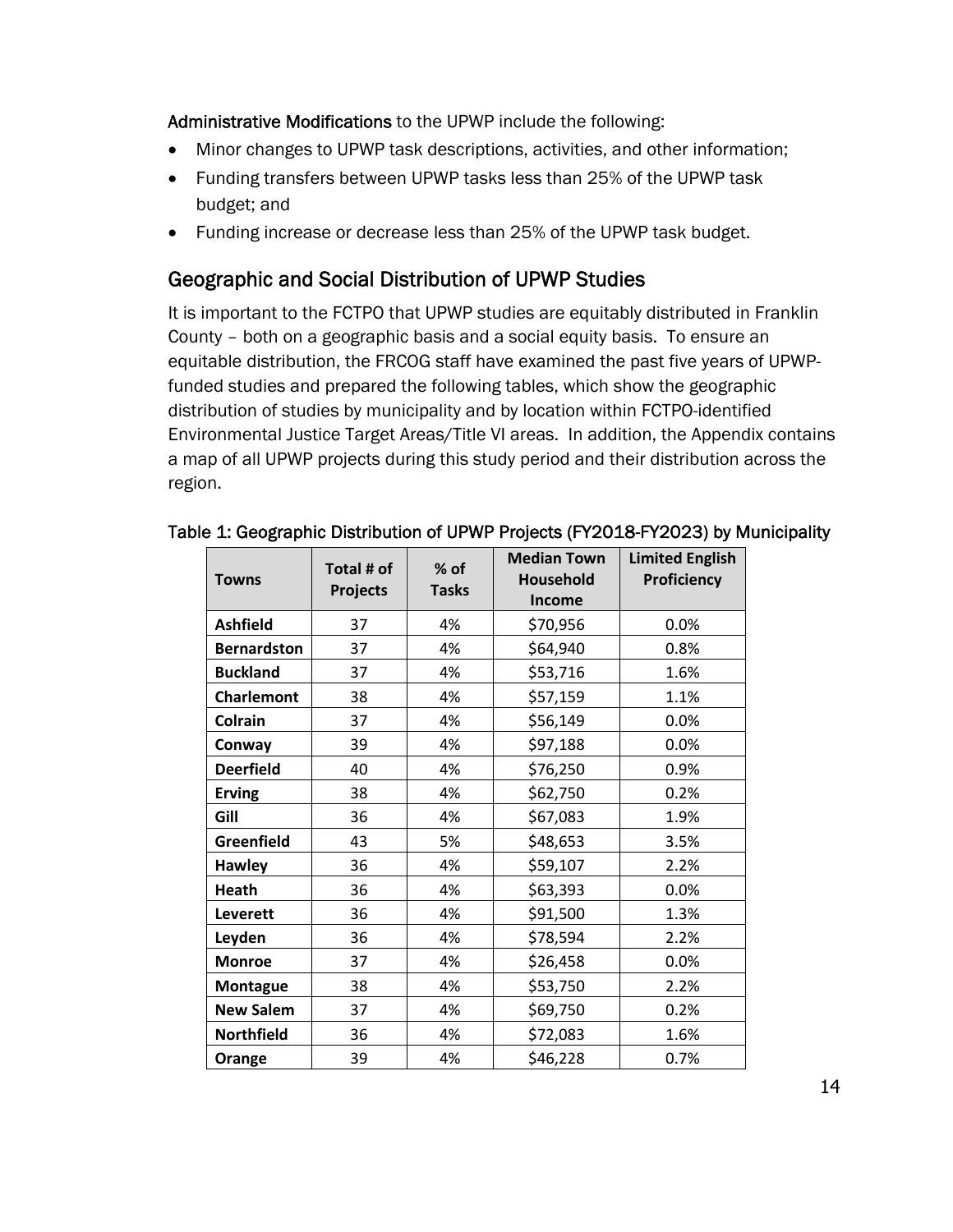| <b>Towns</b>      | Total # of<br><b>Projects</b> | $%$ of<br><b>Tasks</b> | <b>Median Town</b><br><b>Household</b><br>Income | <b>Limited English</b><br><b>Proficiency</b> |
|-------------------|-------------------------------|------------------------|--------------------------------------------------|----------------------------------------------|
| Rowe              | 37                            | 4%                     | \$54,750                                         | 0.0%                                         |
| <b>Shelburne</b>  | 37                            | 4%                     | \$63,594                                         | 3.2%                                         |
| Shutesbury        | 37                            | 4%                     | \$83,750                                         | 1.1%                                         |
| <b>Sunderland</b> | 38                            | 4%                     | \$61,102                                         | 5.3%                                         |
| <b>Warwick</b>    | 36                            | 4%                     | \$55,417                                         | 2.1%                                         |
| Wendell           | 36                            | 4%                     | \$44,531                                         | 0.2%                                         |
| Whately           | 37                            | 4%                     | \$72,542                                         | 1.4%                                         |

Table 2: Social Distribution of UPWP Projects (FY2018-FY2023) by Environmental Justice and Title VI Areas  $\overline{\phantom{a}}$ 

| <b>Environmental Justice / Title VI Area</b><br>(blockgroup) | Environmental<br><b>Justice Area</b> | <b>Title VI</b><br>Area | Total #<br>οf<br><b>Projects</b> |
|--------------------------------------------------------------|--------------------------------------|-------------------------|----------------------------------|
| Colrain, eastern portion                                     | X                                    | X                       | 37                               |
| Deerfield, northern portion                                  | X                                    | X                       | 40                               |
| Erving, western portion                                      | X                                    | X                       | 38                               |
| Gill, entire town                                            | X                                    | X                       | 36                               |
| Greenfield, Cheapside area                                   | X                                    | X                       | 43                               |
| Greenfield, town center and surrounding areas                | X                                    | X                       |                                  |
| Greenfield, west of I-91/Leyden Woods                        | X                                    | X                       |                                  |
| Monroe/Rowe/Charlemont                                       | X                                    |                         | 38                               |
| Montague, Millers Falls                                      | X                                    |                         | 38                               |
| Montague, non-urban area                                     | X                                    | X                       |                                  |
| Montague, Turners Falls                                      | X                                    | x                       |                                  |
| Northfield, northern portion                                 | X                                    |                         | 36                               |
| Orange, town center and surrounding areas                    | X                                    |                         | 39                               |
| Shelburne, Shelburne Falls                                   | X                                    |                         | 37                               |
| Shutesbury/Leverett                                          | X                                    | X                       | 37                               |
| Sunderland, entire town                                      | X                                    | X                       | 38                               |
| Warwick/east Erving                                          | Χ                                    |                         | 36                               |
| Wendell, entire town                                         | Χ                                    | X                       | 36                               |

\*Because many of these projects are region-wide and not focused on a specific location or corridor, Table 2 shows several EJ areas without any projects. This is because there are several towns with multiple EJ areas (Greenfield and Montague).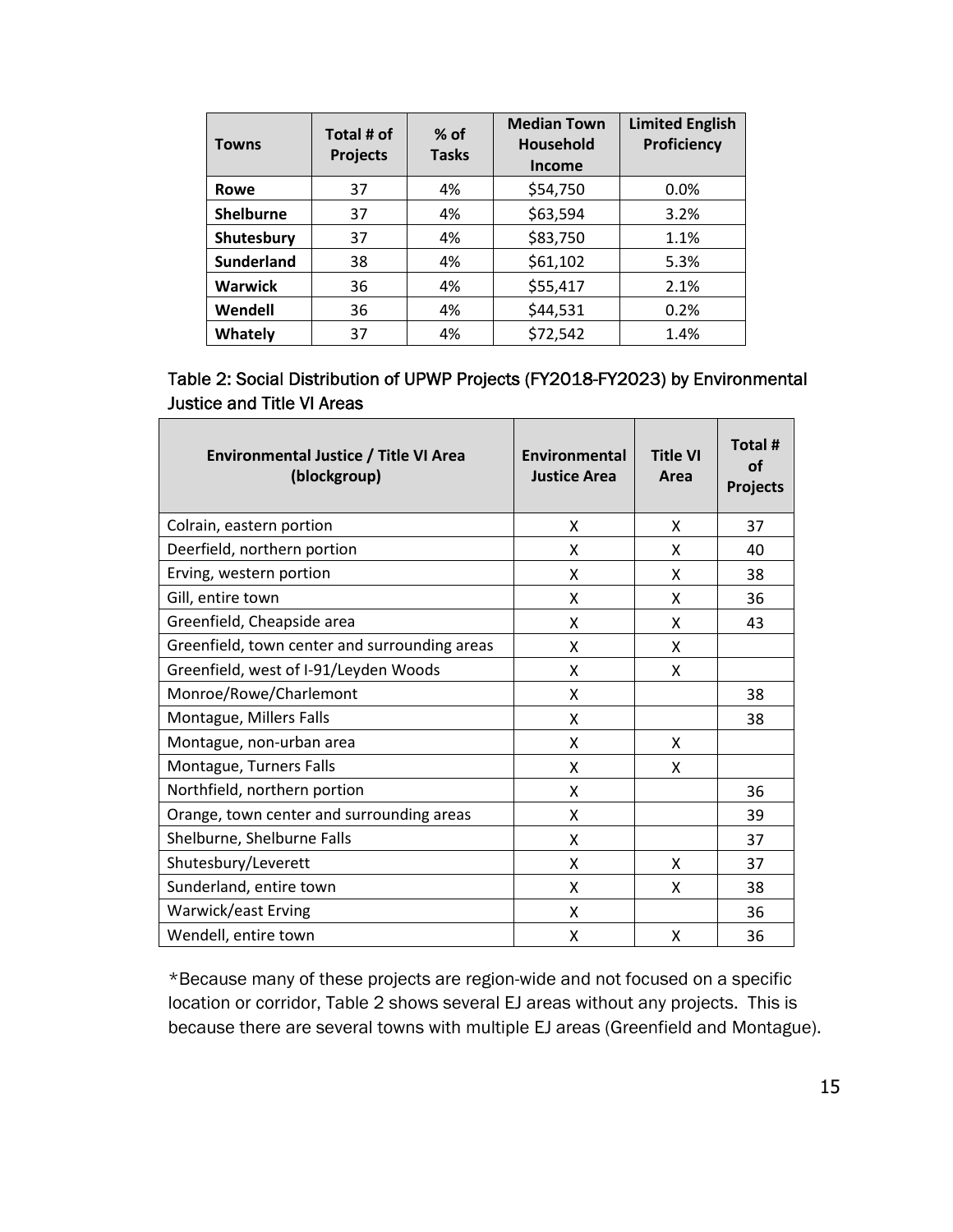Because of the nature of the region-wide/town-wide projects, these projects were assigned to just one of the towns' EJ areas.

The examination of proposed, current, and past UPWP projects shows that the FCTPO has equitably distributed projects across the region and across to Environmental Justice and Title VI areas. Specifically, Table 1 shows that each town in the region has received approximately 4% of the projects that have occurred in the study period (34-39 projects per town). Many of these projects are region-wide studies that benefit all Franklin County towns, such as the *Regional Transportation Plan* and *Passenger Rail Marketing*.

In terms of Environmental Justice (which looks at both income and race) and Title VI (which for the purposes of this report, looks at only race), the FCTPO has distributed more than half (54%) of the projects to EJ/Title VI areas.

# Management and Support of the Planning Process

# 1.1 3C Program Support

# Objectives:

To maintain an open, comprehensive, cooperative and continuing transportation planning and programming process involving local, regional, state and federal levels of government in conformance with applicable federal and state requirements and guidelines as per 23 CFR 450.314.

Previous Work:

- 1. Staff support to the Franklin County Transportation Planning Organization and the Franklin Regional Planning Board.
- 2. Liaison between towns and MassDOT.
- 3. All billing and administrative functions related to the 3-C contract.
- 4. Work on special projects including those not otherwise identified in this UPWP and/or covered under separate MassDOT contracts.

Procedures:

- 1. Provide administrative and technical support to the regional planning process. This includes:
	- Serving as support staff for the Franklin County Transportation Planning Organization (TPO) and the Franklin Regional Planning Board.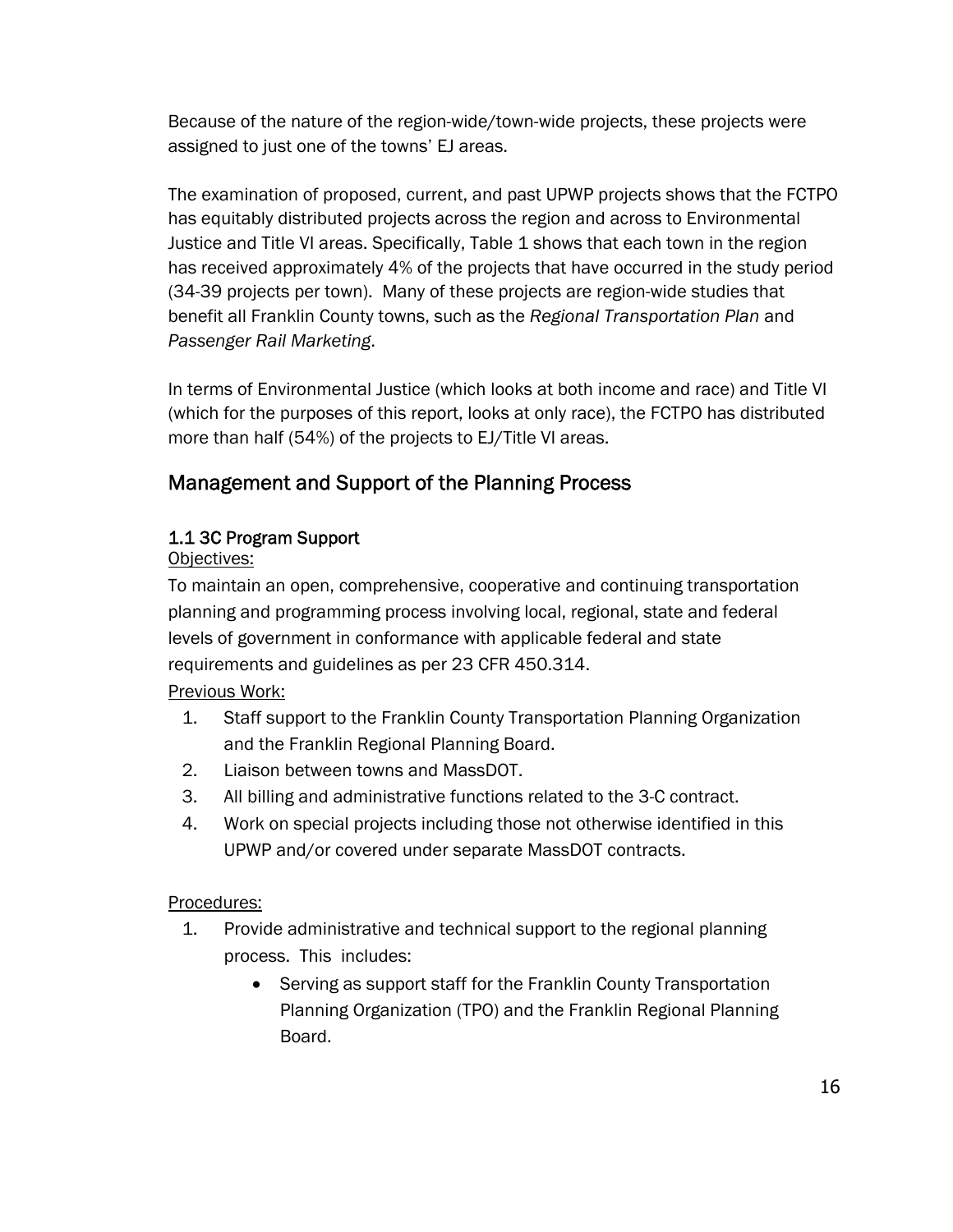- Providing liaison and technical assistance to local communities on transportation planning matters.
- Reviewing federal and state transportation programs and related documents as required.
- 2. Present transportation plans and programs developed through the public participation process to the Committee of Signatories of the Franklin County Transportation Planning Organization for appropriate action (as seen on page 1).
- 3. Manage the transportation planning contract with the Office of Transportation Planning including:
	- Staff supervision and work assignments.
	- Attendance at monthly Transportation Planning Program Managers meetings.
	- Contract invoicing.
	- Staff participation in educational programs.

# Products:

- 1. Public planning process including Transportation Planning Organization and Franklin Regional Planning Board meetings and other related meetings (on-going).
- 2. Administration of contract (on-going throughout the year).
- 3. Monthly invoices (monthly).
- 4. Minutes and reports of TPO meetings (on-going).
- 5. Annual fiscal year audit reports. The FRCOG audit is completed as soon as possible following the close of the State Fiscal Year (June 30th). The audit and the associated Cost Allocation Plan is usually ready for review and approval by the following December. In this case, it would be anticipated to be completed by December 2022 and will be submitted to MassDOT and FHWA as typically done each year.
- 6. Letters and memoranda as required.

# Funding:

| <b>Budget</b>          | Source           | <b>Estimated Staff Hours</b> |
|------------------------|------------------|------------------------------|
| \$71,105 Total         | FHWA/MassDOT: 3C | 24 weeks                     |
|                        |                  |                              |
| \$56,884 Federal (80%) |                  | 20 weeks                     |
| \$14,221 State (20%)   |                  | 4 weeks                      |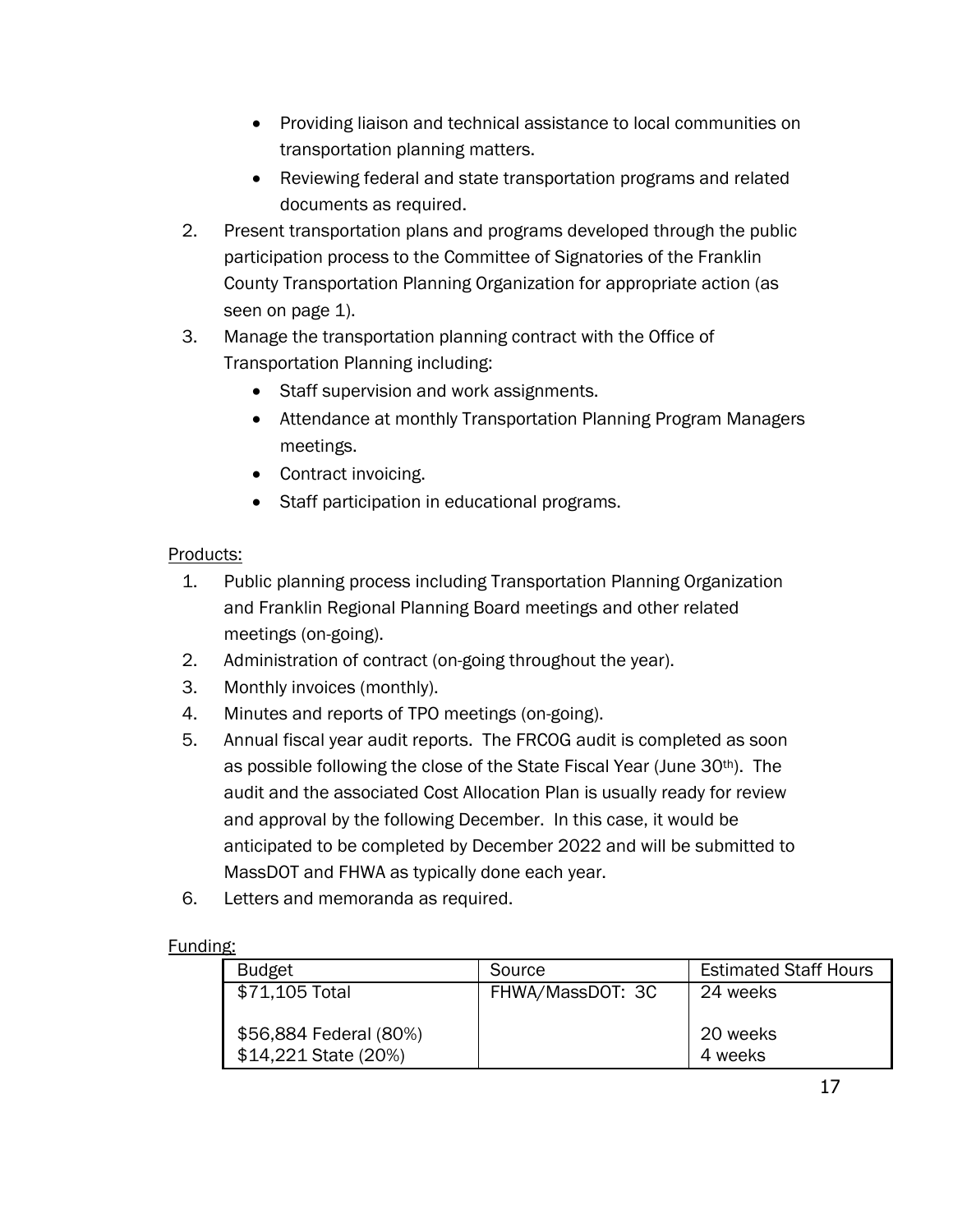Responsible Party: FRCOG Staff

Community Beneficiary: All Franklin County towns

# 1.2 Unified Planning Work Program

### Objectives:

To develop a Unified Planning Work Program (UPWP) that describes the transportation planning activities to be undertaken for the coming program year. To monitor and report progress on work tasks.

# Previous Work:

- 1. Monitoring of UPWPs.
- 2. Creation of UPWPs.

## Procedures:

- 1. Prepare and continually maintain a Unified Planning Work Program endorsed by the Committee of Signatories of the Franklin County Transportation Planning Organization, which describes all transportation and transportation-related planning activities anticipated in the region during a one-year period (on-going throughout the year).
- 2. Develop a new UPWP for each contract year (ready for Public Review and Comment during April 2023, and endorsed by May 2023).
- 3. Post all Draft versions of the UPWP on the FRCOG website for public review and comment (April 2023).
- 4. Post the endorsed Final version of the UPWP on the FRCOG website for informational purposes (May 2023).

#### Products:

- 1. Monthly progress reports to be included with the contract invoicing (monthly).
- 2. A draft UPWP for the period of October 1, 2023 to September 30, 2024 by May 2022.
- 3. Draft and Final versions of the UPWP available on the FRCOG website (as available).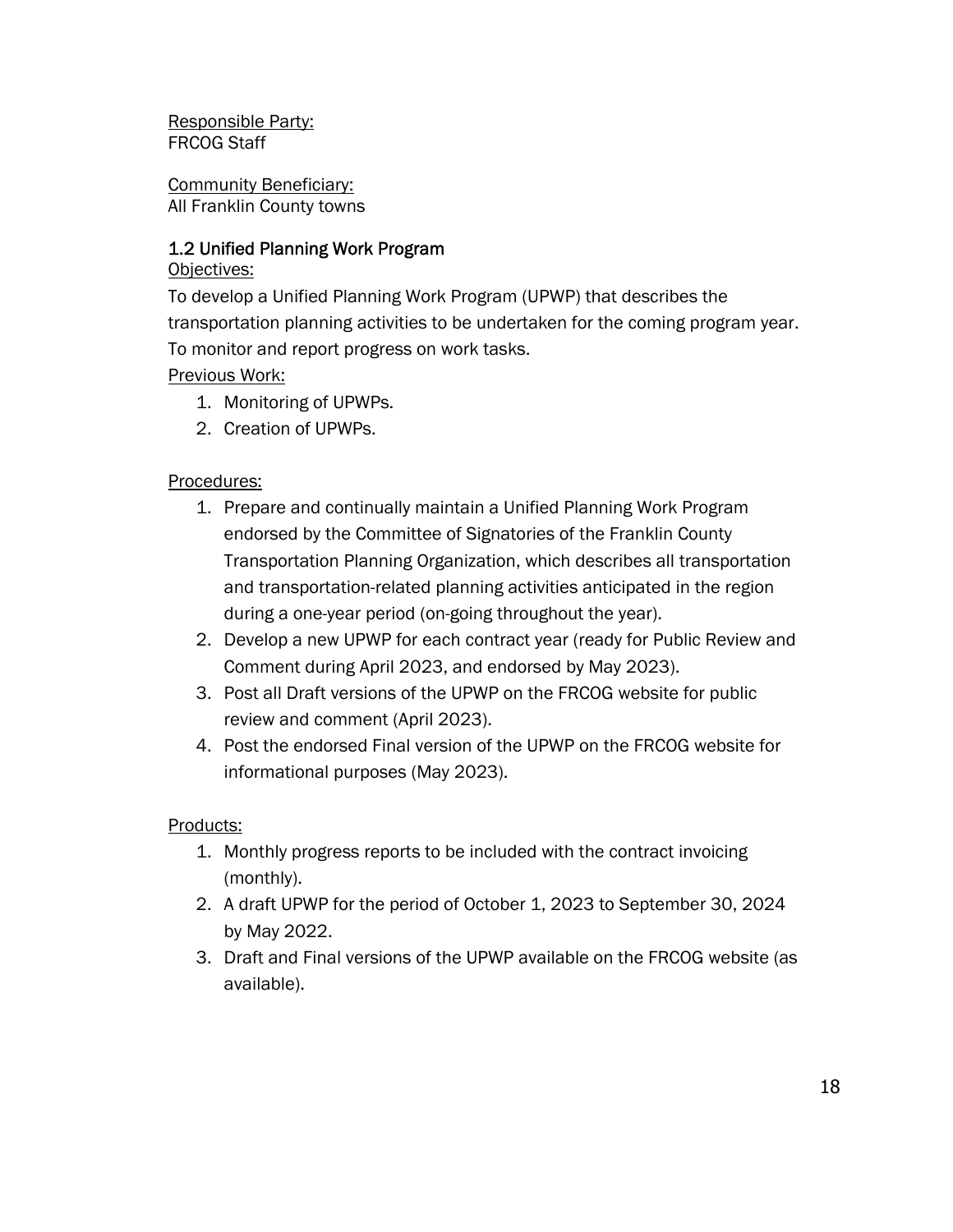| <b>Budget</b>                                 | Source           | <b>Estimated Staff Hours</b> |
|-----------------------------------------------|------------------|------------------------------|
| \$25,000 Total                                | FHWA/MassDOT: 3C | 8 weeks                      |
| \$20,000 Federal (80%)<br>\$5,000 State (20%) |                  | 7 weeks<br>1 week            |

Responsible Party: FRCOG Staff Community Beneficiary: All Franklin County towns

## 1.3 Transportation Improvement Program Preparation and Project Assistance Objectives:

To develop a multi-year program of transportation improvement projects that is consistent with the region's transportation plan. To produce a TIP that is in compliance and in coordination with the State Implementation Plan (SIP). To prepare TIP Amendments or Adjustments as required. To ensure that all projects in the TIP are designed and advertised as efficiently as possible by working with municipalities and MassDOT. To assist municipalities with completion of Project Notification Forms and other forms contained in the MassDOT Design Guidebook that will help lead to project implementation. To revise the Transportation Evaluation Criteria (TEC) and apply them in ranking potential TIP projects. Connect capital investments to municipal strategic land use plans by working with local municipalities.

#### Previous Work:

- 1. Creation of Transportation Improvement Programs.
- 2. Tracking project status to assist municipalities.
- 3. Assistance in completing Project Need Forms.
- 4. Application of the Transportation Evaluation Criteria in ranking potential TIP projects.

# Procedures:

1. Ensure early involvement of local legislators, chief local officials and citizens. Connect capital investments to municipal strategic land use plans by working with local municipalities. (Ongoing).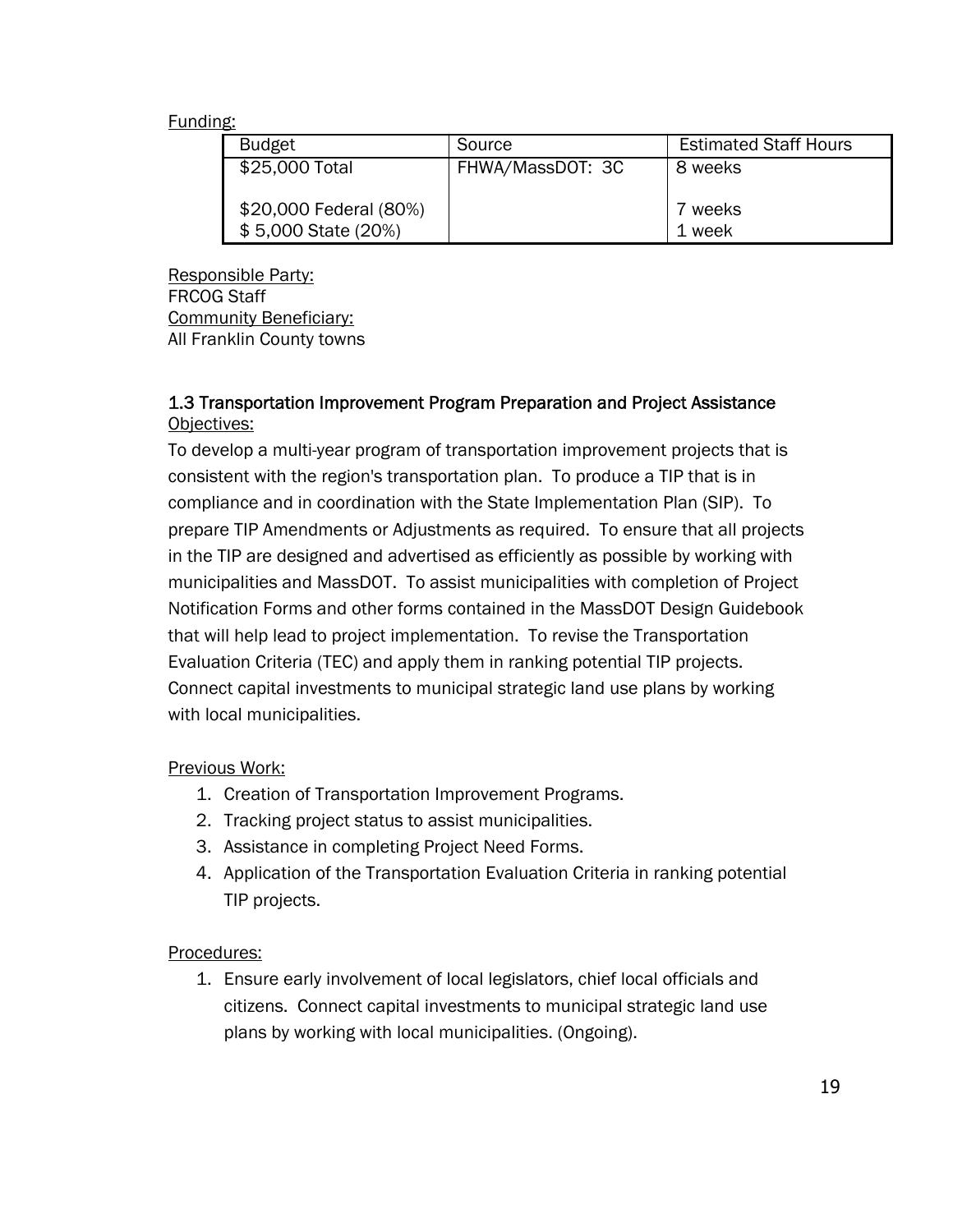- 2. Provide technical assistance to municipalities and private interests in developing projects and priorities (as needed/requested).
- 3. Maintain a prioritized list of projects requested by MassDOT, Franklin County municipalities, the Franklin Regional Transit Authority (FRTA), or by the FRCOG (on-going).
- 4. Participate in "Readiness Day" meeting with MassDOT Highway Districts 1 & 2 Project Engineers, and the MassDOT Office of Transportation Planning in developing project information (February 2023 – this day is typically scheduled by OTP and is subject to their timeframe).
- 5. Solicit information on potential projects and the status of existing projects from local municipalities and stakeholders to develop the upcoming 2024-2028 TIP.
- 6. Meet with municipalities to complete Project Need Forms and other appropriate forms from the Massachusetts Project Intake Tool (MaPIT), as needed (on-going).
- 7. Revise and update Transportation Evaluation Criteria (TEC) as needed.
- 8. Apply Transportation Evaluation Criteria (TEC) in ranking potential TIP projects (March/April 2023).
- 9. Convene a meeting of the Franklin TPO to release the TIP for public review and comment (April 2023).
- 10.Convene a meeting with the Franklin TPO to endorse the Final TIP (May 2023).
- 11.Post all Draft TIPs on the FRCOG website for review and comment by the Public (on-going throughout the year, but primarily focused during March through May 2023).
- 12.Post Final TIP on the FRCOG website for informational purposes following endorsement (June 2023).
- 13.Prepare any TIP Amendments or Adjustments as required using the approved Franklin TPO Public Participation Plan.
- 14.Participate in the Statewide Highway Safety Improvement Program (HSIP) Steering Committee (ongoing).
- 15.Participate in the development of the State-coordinated Capital Investment Plan.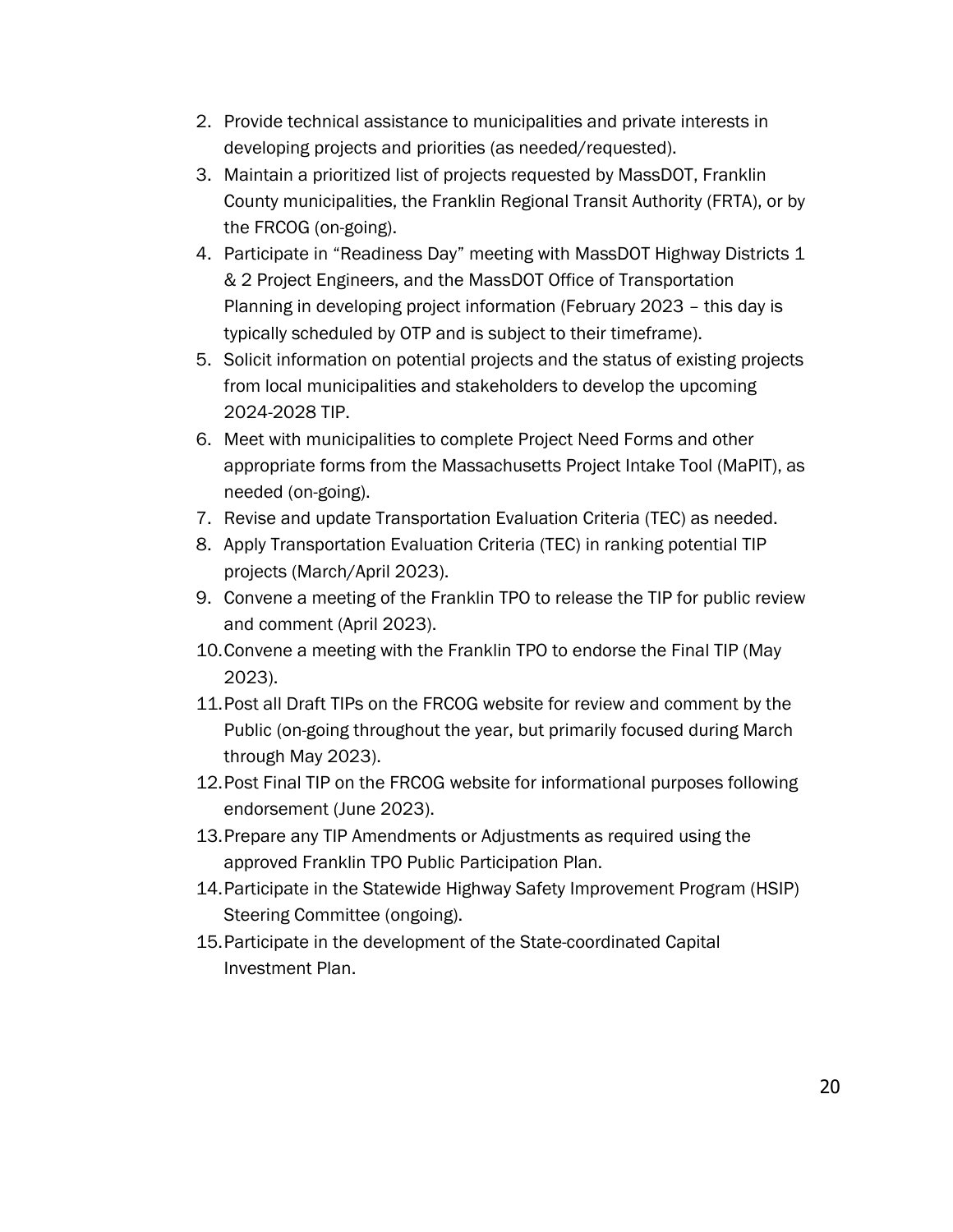#### Products:

- 1. Evaluation of potential TIP projects using the Transportation Evaluation Criteria (March/April, 2023).
- 2. An endorsed TIP for the Franklin County region that includes a listing of all transportation projects eligible to receive federal aid (by May 2023).
- 3. A Priority Listing of projects that is multimodal and developed with the Franklin TPO members using the regional Transportation Evaluation Criteria (April 2023).
- 4. Amendments and Adjustments to the TIP in accordance with FRCOG and statewide processes and endorsed by the TPO (as needed).
- 5. A listing of projects that were advertised for construction during FY 2022 for public information (by November 2022).
- 6. Draft and Final TIPs posted on the FRCOG website for public review, comment, and informational purposes (June 2023).

#### Funding:

| <b>Budget</b>                                 | Source           | <b>Estimated Staff Hours</b> |
|-----------------------------------------------|------------------|------------------------------|
| \$25,000 Total                                | FHWA/MassDOT: 3C | 8 weeks                      |
| \$20,000 Federal (80%)<br>\$5,000 State (20%) |                  | 7 weeks<br>1 weeks           |

Responsible Party: FRCOG Staff

#### Community Beneficiary: All Franklin County towns

# 1.4 Public Participation Process

#### Objectives:

To provide the public with accessible and complete information, timely notice, full access to key decisions and decision-making, and the opportunities for early and continuing involvement to uphold the goals of the 3C process in accordance with the provisions of the FAST Act. The process will adhere to Title VI, Environmental Justice regulations, as well as Executive Order 13166, Improving Access to Services for Persons with Limited English Proficiency. Work will be conducted in accordance with the endorsed Franklin TPO Public Participation Plan.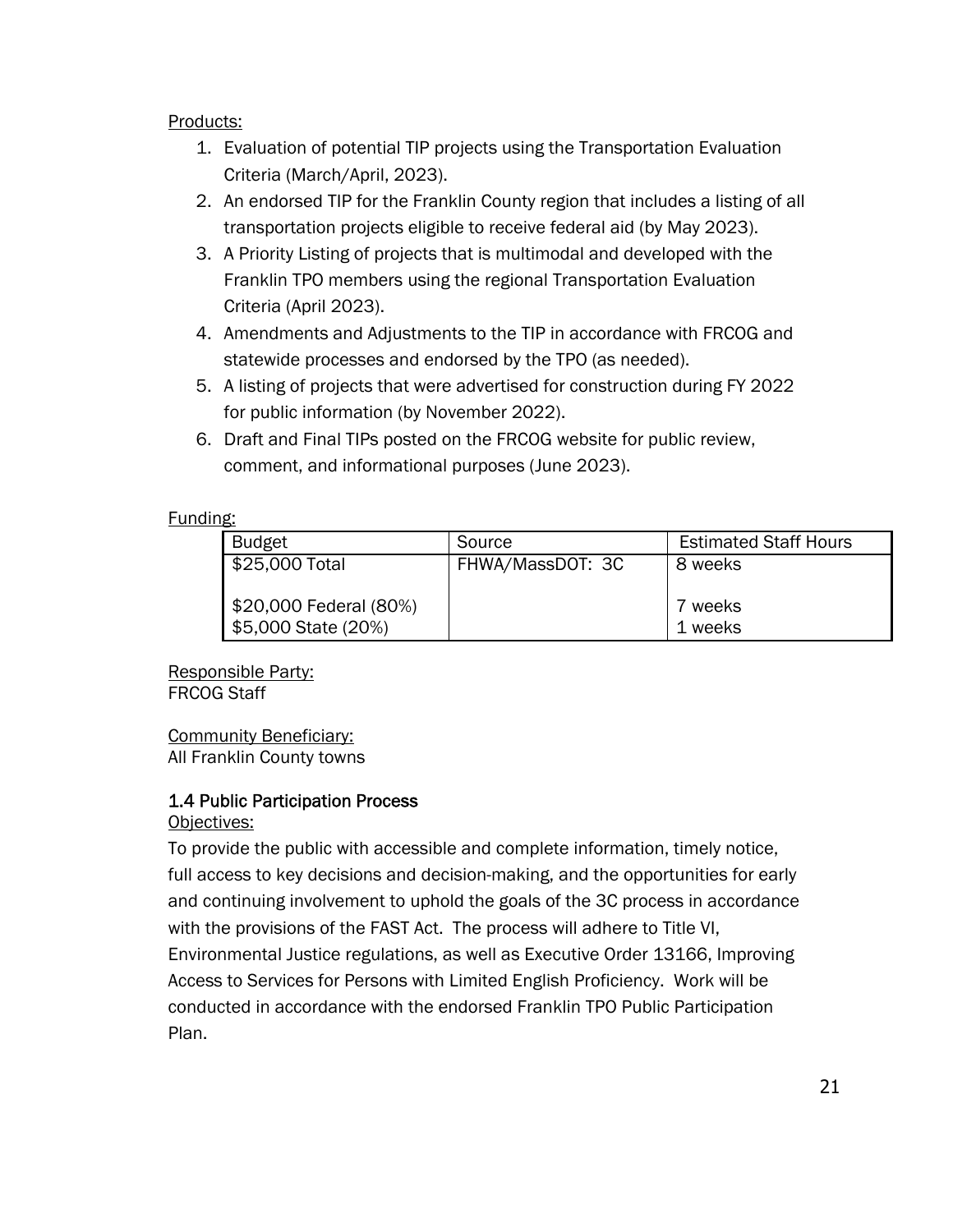## Previous Work:

- 1. Attended relevant board meetings, committee meetings and conferences.
- 2. Worked during 2005/2006 to restructure the Franklin TPO planning process and composition of signatories.
- 3. Updated the Public Participation Process as needed to reflect necessary changes resulting from the passage of SAFETEA-LU and MAP-21 (2010 and 2015).
- 4. Completed the Title VI Language Implementation Plan with Limited English Proficiency in 2012.

## Procedures:

- 1. Continue work to update the Franklin TPO for greater inclusion of local and regional stakeholders in the decision-making processes (ongoing).
- 2. Continue to explore and implement ways to improve virtual outreach and public participation (ongoing).
- 3. Analyze the existing public involvement practices for their effectiveness in achieving the performance measures outlined in the planning regulations and identify additional innovative public involvement techniques and processes (ongoing).
- 4. Provide for, and support, the public participation process in transportation planning for Franklin County including: (ongoing)
	- Participate in local parking, traffic, bikeway and environmental committee meetings;
	- Provide information to the public in all areas of transportation that affect Franklin County;
	- Promote increased awareness of transportation issues and alternatives in the region;
	- Participate in informational programs related to accessibility and all environmental issues related to transportation; and
	- Provide preliminary and follow-up work for meetings as required.

#### Products:

- 1. Endorsed Plans, TIPs, UPWPs and other transportation-related documents, that reflect an active public participation process. An endorsed TIP and UPWP will be in place by May 2023.
- 2. Provide access by the general public to documents (on-going).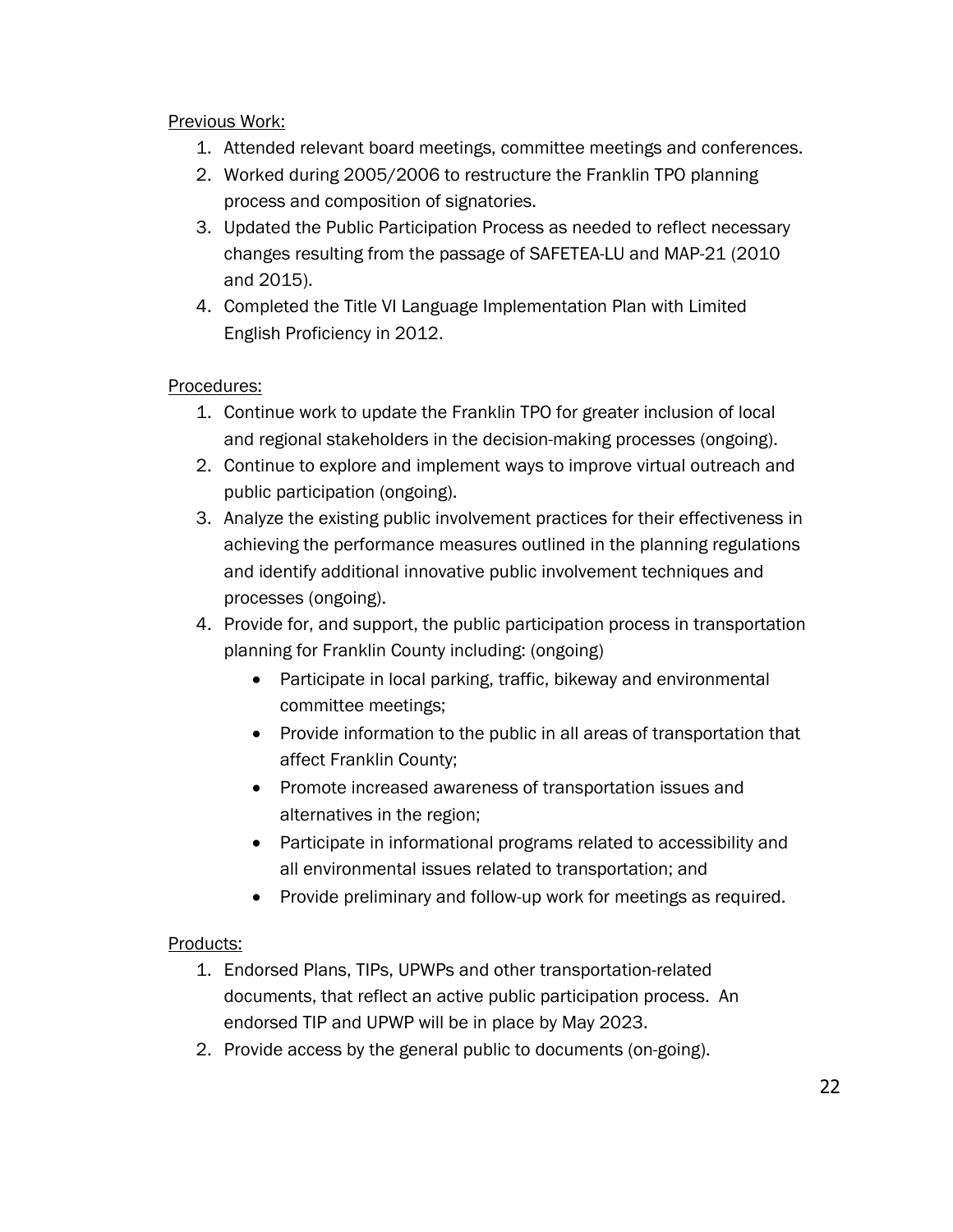- 3. An evaluation of various public participation methodologies that may have applicability for Franklin County (on-going).
- 4. A public well informed about, and represented in, transportation issues and decisions in the region (on-going).

| Budget                          | Source            | <b>Estimated Staff Hours</b> |
|---------------------------------|-------------------|------------------------------|
| \$10,000 Total                  | FHWA/ MassDOT: 3C | 4 weeks                      |
|                                 |                   |                              |
| \$8,000 Federal (80%)           |                   | 3 weeks                      |
| $\frac{1}{2}$ 2,000 State (20%) |                   | 1 week                       |

Responsible Party: FRCOG Staff

Community Beneficiary: All Franklin County towns

# 1.5 Title VI/Environmental Justice

#### Objectives:

To ensure that all segments of the population are able to fully participate in the transportation planning process and have access to transportation facilities. The FCTPO and FRCOG staff comply with Title VI of the Civil Rights Act of 1964, which prohibits discrimination based on race, color, and national origin. Additional federal nondiscrimination laws considered by the Federal Highway Administration (FHWA) and MassDOT also prohibit discrimination on the basis of age, sex, and disability status. The FCTPO and FRCOG staff also complies with the recent Executive Order 13985 which directs agencies receiving federal funds to evaluate whether their policies are equitable and to make the necessary changes to ensure underserved communities are properly served. These includes policies related to persons of color; members of religious minorities; LGBTQ+ persons; persons with disabilities; persons who live in rural areas; and persons otherwise adversely affected by persistent poverty or inequality.

#### Previous Work:

- 1. Attendance at various meetings with MassDOT and FHWA to discuss the issue of Title VI and environmental justice and receive guidance on ensuring compliance.
- 2. Attendance at a FHWA Environmental Justice workshop.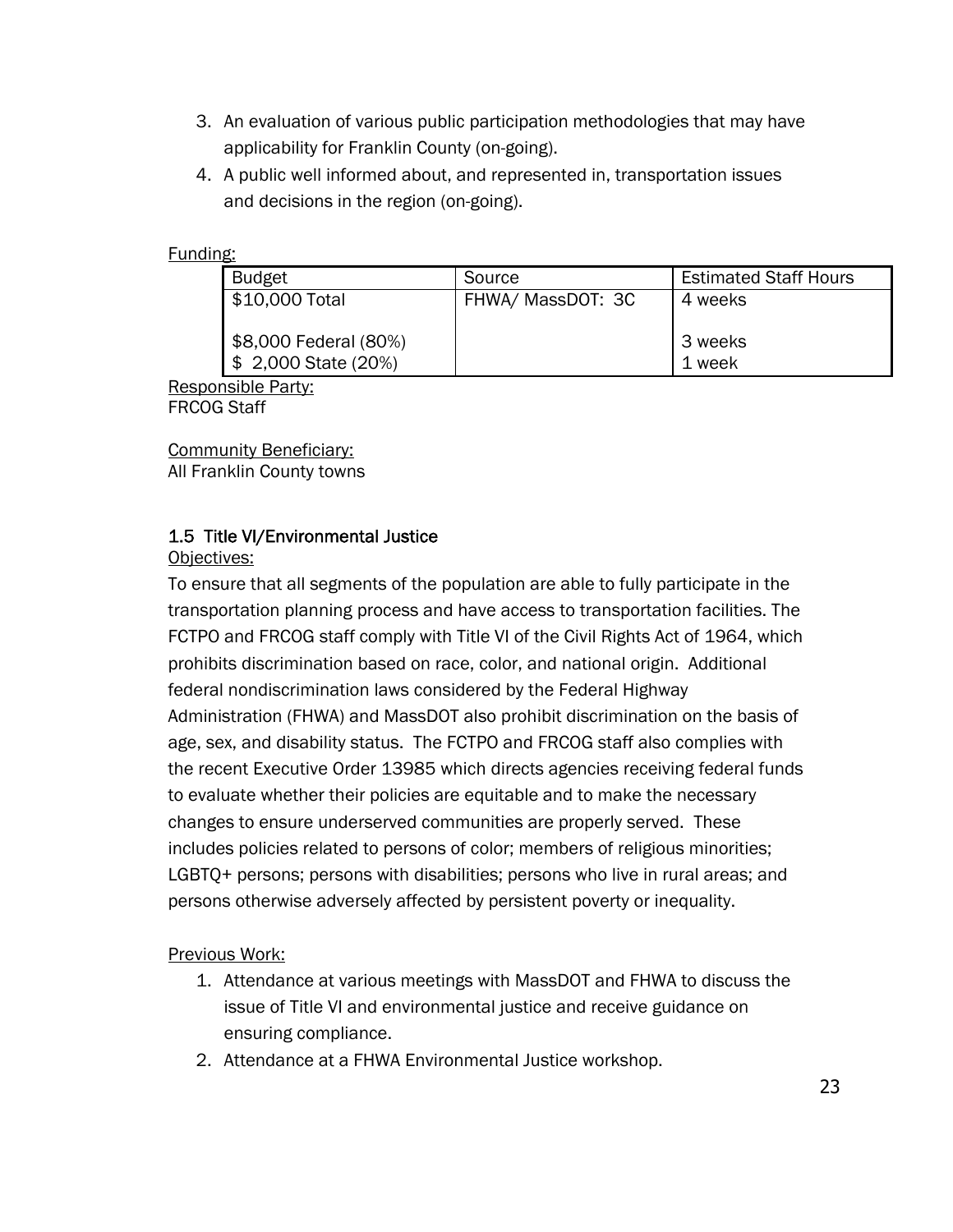- 3. Preparation of the 2000 to 2020 Updates to the Long Range Regional Transportation Plan included information and strategies about ensuring environmental justice.
- 4. Mapping of population target areas using U.S. Census information.
- 5. Public outreach to target populations via local human service agencies and other appropriate organizations.
- 6. Preparation of the Franklin Region's Title VI Report 2005-2022.

# Procedures:

- 1. Continue to monitor and revise, as necessary, the Franklin County public participation process to strengthen minority, low income, and LEP population representation (ongoing).
- 2. Continue to review and update GIS data locating vulnerable populations (based on income, race, color, national origin, disability, age, and sex) with data on seniors and disabilities reported separately. (ongoing).
- 3. Analyze regional projects for both adverse impacts and benefits to these populations.
- 4. Consider environmental justice in all corridor studies, area-wide studies, and environmental impact statements (ongoing).
- 5. Update the 2022 Title VI Compliance report according to MassDOT guidance (January 2023).
- 6. Prepare additional information as directed by MassDOT.
- 7. Prepare translated materials as necessary for those with language access issues (ongoing).

# Products:

- 1. An inclusive transportation planning process with efforts to broaden representation on decision-making boards (ongoing).
- 2. An updated Title VI Compliance Report according to guidance provided by MassDOT by January 2023.
- 3. Translated materials as needed (ongoing).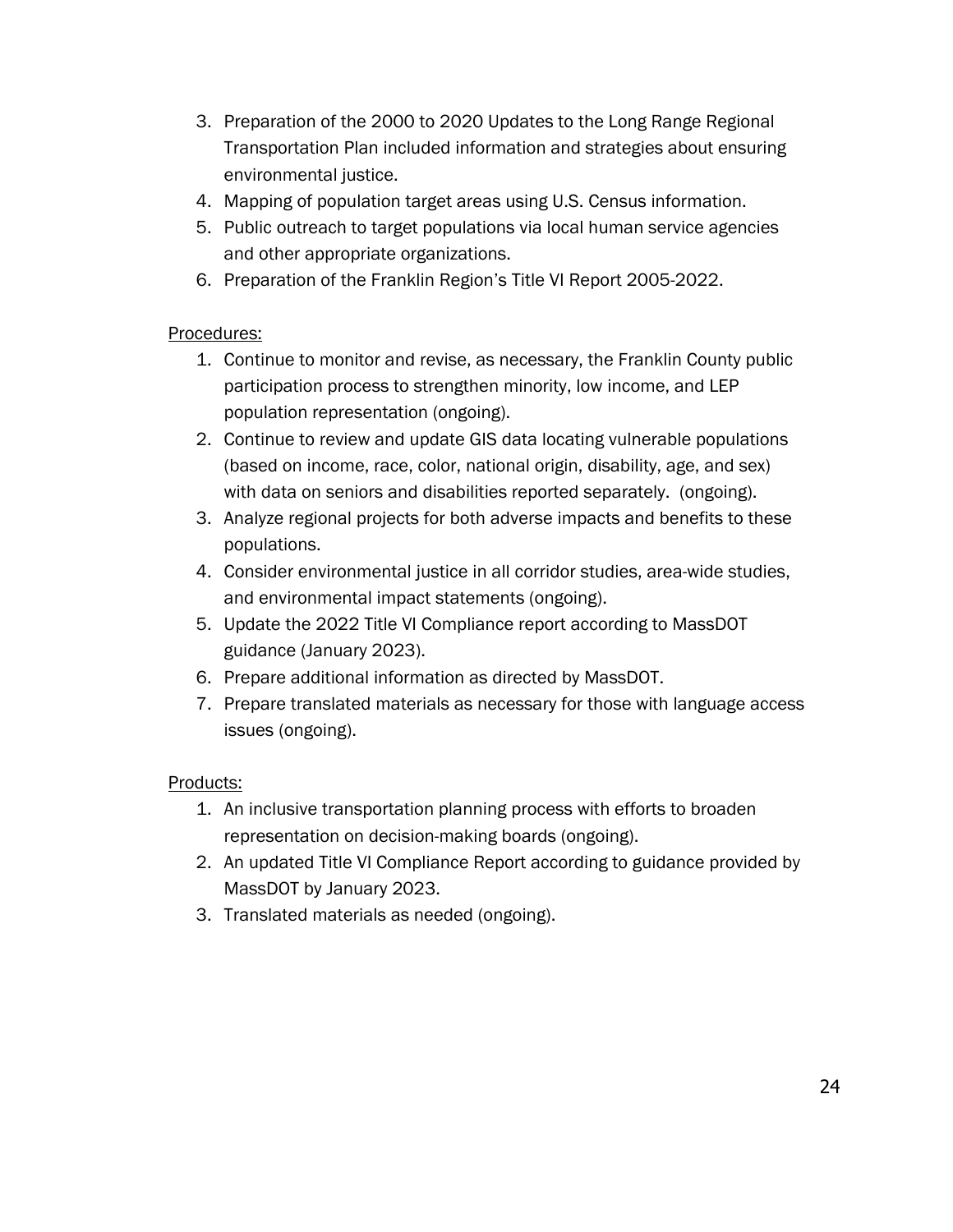| <b>Budget</b>                                                     | Source              | Estimated<br><b>Staff Hours</b> | <b>Direct Costs</b>                    |
|-------------------------------------------------------------------|---------------------|---------------------------------|----------------------------------------|
| \$10,000 Total<br>\$8,000 Federal<br>(80%)<br>\$2,000 State (20%) | FHWA/MassDOT:<br>3C | 3 weeks<br>2 weeks<br>1 week    | \$2,000 for<br>translation<br>services |

Responsible Party: FRCOG Staff

Community Beneficiary: All Franklin County towns

# 2. Data Collection and Analysis Activities

## 2.1 Review and Comment on Environmental Notification Forms (ENFs), Environmental Impact Reports (EIRs), and Support other Transportation Studies Objectives:

To ensure proper review and analysis of traffic impacts of major residential, commercial and industrial developments throughout the region. To provide such information to MassDOT, EOEEA-MEPA Unit, town officials and other interested parties, as required. To support other transportation studies that may be occurring in the region.

# Previous Work:

1. Review and comment on ENFs, EIRs, and related traffic studies.

# Procedures:

1. Review ENFs, EIRs and other relevant documents, perform site visits, and identify appropriate mitigation measures as necessary.

#### Products:

1. Written and verbal comments to MassDOT, OTP, MEPA, the towns, and other interested organizations as required throughout the year until September 30, 2023.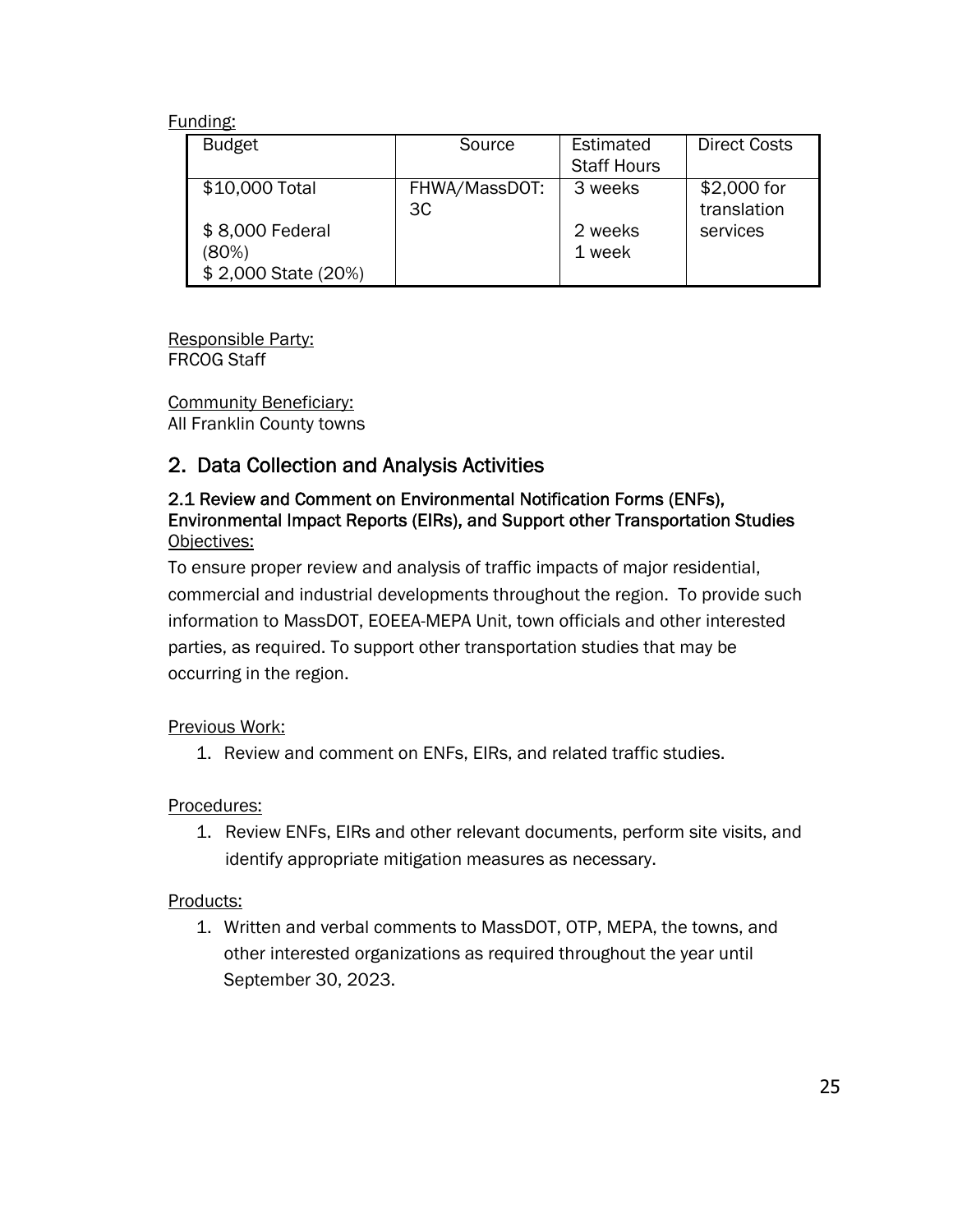| <b>Budget</b>                              | Source           | <b>Estimated Staff Hours</b> |
|--------------------------------------------|------------------|------------------------------|
| \$3,000 Total                              | FHWA/MassDOT: 3C | 1 week                       |
| \$2,400 Federal (80%)<br>\$600 State (20%) |                  | 0.9 week<br>0.1 week         |

Responsible Party: FRCOG Staff

Community Beneficiary: All Franklin County towns

## 2.2 Geographic Information Systems and Computer Operations Support Objective:

To apply Geographic Information System capabilities to planning analyses conducted by the Franklin Regional Council of Governments Planning Department and to other transportation-related projects in the region using current GIS Technology and software. To perform regular maintenance and upgrading of computers.

### Previous Work:

- 1. Maintenance of GIS hardware and software installation.
- 2. Refined and expanded knowledge of ArcGIS and ArcINFO.
- 3. Creation and maintenance of datalayers.
- 4. Maintenance of all office computers.
- 5. MassGIS Regional Services contract on address verification and NextGen 911.

#### Procedures:

- 1. Map creation for planning analysis (on-going throughout the year).
- 2. Acquire new digital databases from research organizations, universities, consultants, utilities, etc. (on-going throughout the year).
- 3. Fulfill requests for digital data, mapped or viewed (on-going throughout the year).
- 4. Participate in regional data and technology sharing efforts, particularly with MassDOT OTP and MassGIS (as available and on-going throughout the year).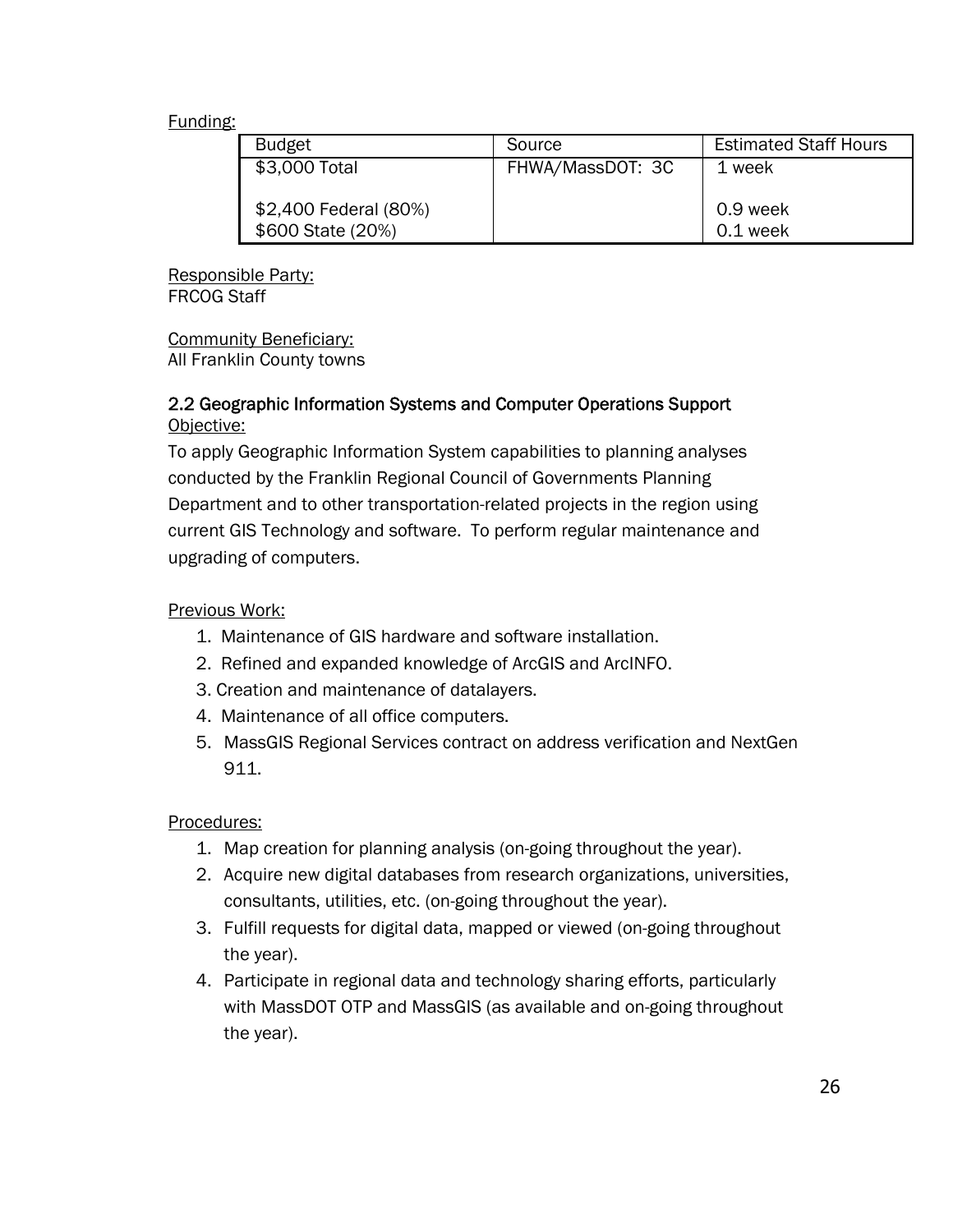- 5. Provide technical support to staff and member towns and organizations (on-going throughout the year).
- 6. Investigate and pursue ways of increasing computer-mapping applications through the use of GIS (on-going throughout the year).
- 7. Perform regular maintenance of computers including cleaning, troubleshooting, software installation and hardware set up (as needed and on-going throughout the year).
- 8. Continue to post documents for review including the RTP, TIP, UPWP and other appropriate documents on the FRCOG website (ongoing).

## Products:

- 1. New or updated data layers including bridge locations and condition, TIP projects, traffic volumes, crash locations, traffic count locations, route systems, bicycle and pedestrian facilities, and others as warranted, by September 30, 2023.
- 2. Map compositions, as needed and on-going throughout the year.

#### Funding:

| <b>Budget</b>                                 | Source           | <b>Estimated Staff Hours</b> |
|-----------------------------------------------|------------------|------------------------------|
| \$40,000 Total                                | FHWA/MassDOT: 3C | 14 weeks                     |
| \$32,000 Federal (80%)<br>\$8,000 State (20%) |                  | 11 weeks<br>3 weeks          |

Responsible Party: FRCOG Staff

Community Beneficiary: All Franklin County towns

# 2.3 Air Quality Compliance, Modeling and Activities

#### Objective:

To provide information to MassDOT to support the on-going development and use of statewide air quality modeling. To achieve and maintain conformity as defined by the Clean Air Act Amendments and FAST Act, and to ensure that all relevant documents are in conformance with the SIP. To remain actively committed to air quality improvements in Franklin County and advancing projects that will improve air quality. To prepare information necessary for any projects to be presented to the Congestion Mitigation Air Quality (CMAQ) Consultation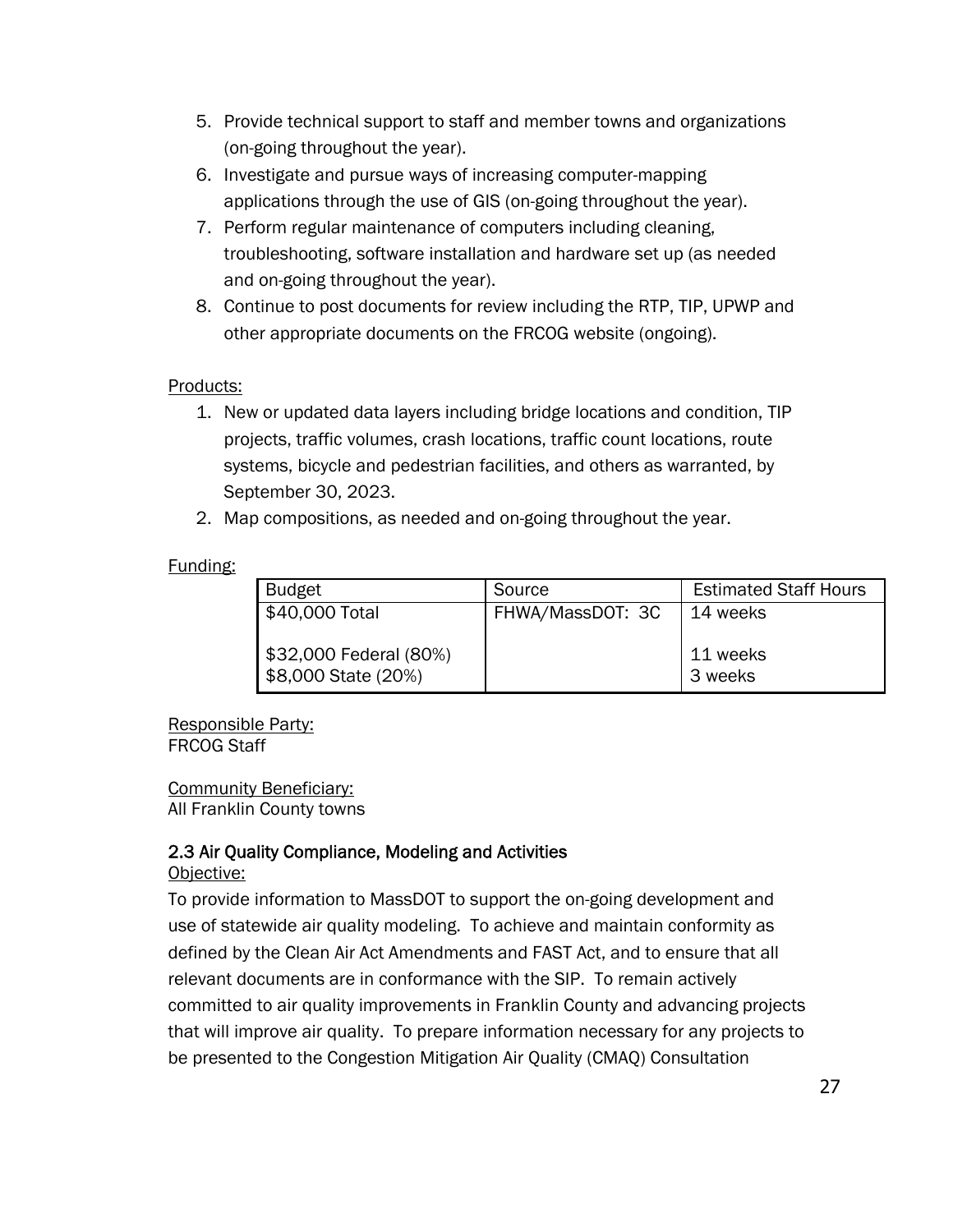Committee. To quantify Green House Gases (GHG) impacts of all TIP Projects. To participate in work to implement the strategies of the Transportation and Climate Initiative.

## Previous Work:

- 1. Air quality analyses for RTPs and TIPs.
- 2. Attendance at all relevant air quality and modeling meetings.
- 3. Preparation of air quality analyses for the CMAQ Consultation Committee.
- 4. Participation in development of the Transportation and Climate Initiative's cap and invest program.

#### Procedures:

- 1. Work with the staff and consultants from MassDOT OTP to provide information as needed to support the development and use of a statewide air quality model.
- 2. Prepare documentation as required for eligible Congestion Mitigation Air Quality (CMAQ) projects.
- 3. Calculate GHG impacts of all TIP projects.
- 4. Participate in efforts by the Commonwealth of Massachusetts to launch a Transportation and Climate Initiative cap and invest program.

#### Products:

- 1. An air quality assessment of all TIP projects expected to have an adverse impact on air quality (non-exempt projects) by September 30, 2023.
- 2. Table of GHG impacts for TIP by May 2023.

#### Funding:

| <b>Budget</b>         | Source           | <b>Estimated Staff Hours</b> |
|-----------------------|------------------|------------------------------|
| \$2,000 Total         | FHWA/MassDOT: 3C | 0.7 week                     |
|                       |                  |                              |
| \$1,600 Federal (80%) |                  | 0.57 week                    |
| \$400 State (20%)     |                  | 0.14 week                    |

Responsible Party: FRCOG Staff

Community Beneficiary: All Franklin County towns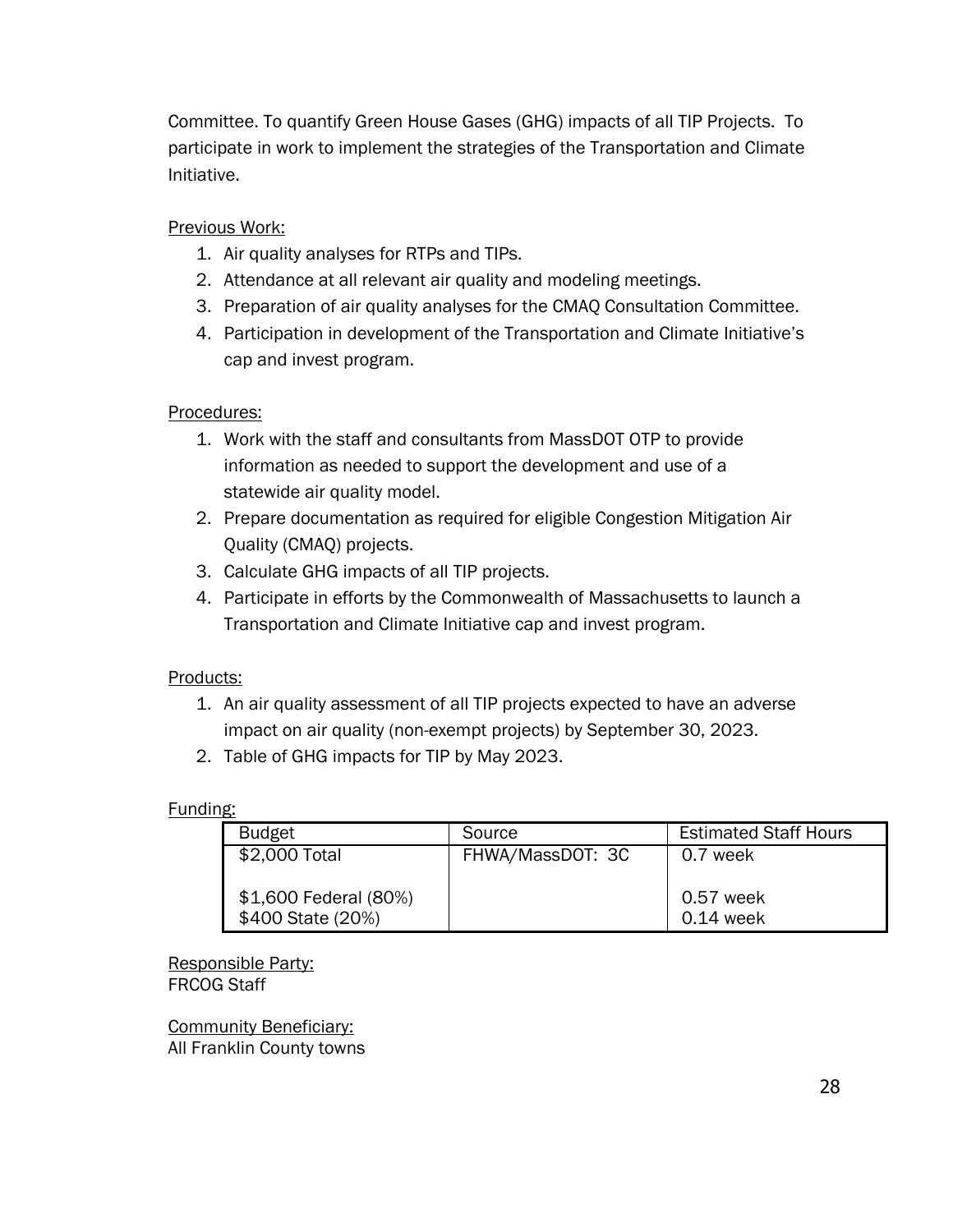# 2.4 Performance Measurement/State Data Center Affiliate

## Objectives:

To monitor and track the established RTP performance measures as data becomes available and coordinate with MassDOT and FHWA regarding performance measure requirements. To maintain a comprehensive regional database of socioeconomic, land use, traffic pattern and other statistics in order to fulfill requests and support analysis and planning. To disseminate the products of the Census Bureau and the UMass Amherst Donahue Institute, the state data center. To fulfill the responsibilities of a state data center affiliate and to create and/or provide access to other databases, tabular or mapped. Continue partnership with the regional agencies to develop, refine, and facilitate distribution of important data sets.

# Previous Work:

- 1. Fulfilled data requests.
- 2. Produced reports and analyses for internal and public use.
- 3. Establishment of Performance Measures for the Regional Transportation Plan.

# Procedures:

- 1. Gather data for performance measures in the RTP and track the progress of the measures against established goal targets.
- 2. Coordinate with MassDOT and FHWA regarding performance measure requirements, including FHWA Performance Measures, as well as MassDOT's Transportation Asset Management (TAMP) measures.
- 3. Coordinate with FRTA regarding transit performance measures.
- 4. Provide existing data upon request.
- 5. Conduct analysis as required by data requests.
- 6. Circulate and produce new data reports: including U.S. Census American Community Survey products, Donahue Institute Population Projections, State Labor Force statistics, etc. as they become available.
- 7. Work with other regional agencies to develop, refine and facilitate distribution of important data sets (ongoing).
- 8. Examine how tools such as INRIX, the MassDOT Portal, Conveyal, and other planning tools and resources could assist with the development of tracking regional data and performance (ongoing).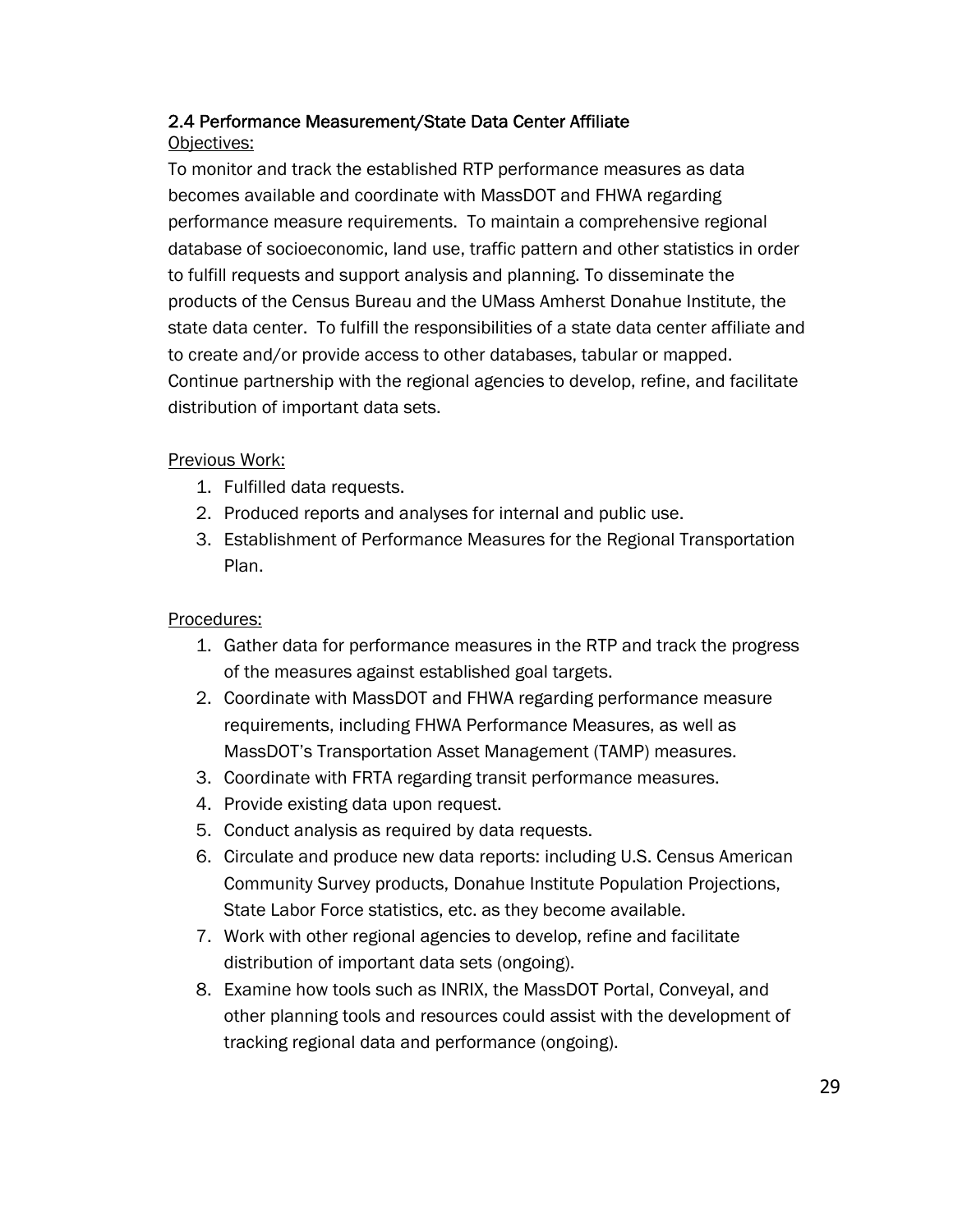#### Products:

- 1. Performance measure summary and progress as data is available.
- 2. Customized data packets and analysis, as requested throughout the year.
- 3. Fulfilled data requests, on-going throughout the year.
- 4. Assimilated American Community Survey data as available.
- 5. Adoption of all federally required performance measures.

#### Funding:

| <b>Budget</b>                                | Source           | <b>Estimated Staff Hours</b> |
|----------------------------------------------|------------------|------------------------------|
| $\frac{1}{2}$ \$ 9,000 Total                 | FHWA/MassDOT: 3C | 3 weeks                      |
| \$7,200 Federal (80%)<br>\$1,800 State (20%) |                  | 2 weeks<br>1 week            |

Responsible Party: FRCOG Staff

Community Beneficiary: All Franklin County towns

#### 2.5 Traffic Counting and Additional Data Collection

Objectives:

To maintain a database of traffic counts for Franklin County to be used for transportation planning, including bicycle and pedestrian counts. To monitor growth in traffic volumes and to determine existing traffic volumes on Franklin County roads. To perform the coverage counts for MassDOT. To conduct travel time runs, intersection analyses, and other data collection activities as necessary to support transportation planning efforts to continue improving regional mobility and air quality.

Previous Work:

- 1. Regional traffic counting program from 1991 to 2022.
- 2. Seasonal adjustment of traffic counts.
- 3. Compilation of all counts into a published database.
- 4. Analyzed congested intersections in region.
- 5. Updated crash statistics for the region and produced reports on the most hazardous intersections in Franklin County approximately every 3 years.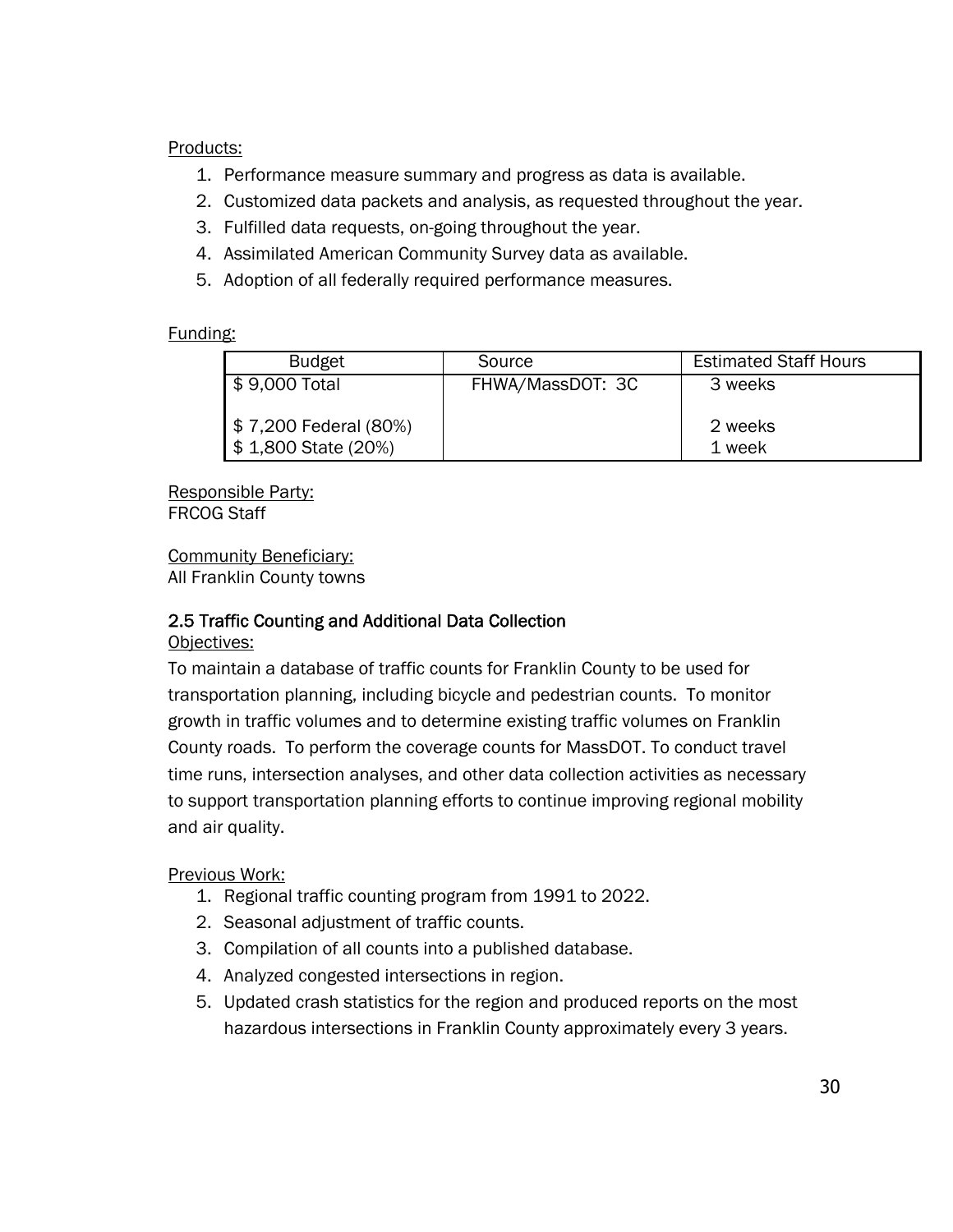- 6. Assisted MassDOT District 2 with data collection to support safety improvements along Route 116 in Sunderland.
- 7. Worked with MassDOT District 2 to identify safety improvements for the I-91/Route 2 rotary.

## Procedures:

- 1. Perform counts in accordance with an approved schedule, and as directed by MassDOT OTP (as weather permits).
- 2. Gather counts from other sources: MassDOT, PVPC, BRPC, towns, the states of Vermont and New Hampshire, developers, etc. (ongoing).
- 3. Submit raw data to MassDOT for processing and factoring (March 2022).
- 4. Perform local counts as requested (Spring-Fall).
- 5. Perform internally identified counts to support continued development of other transportation projects as needed.
- 6. Conduct a bicycle count on the Canalside Trail Bikepath using automated traffic counter (Spring-Fall).
- 7. Conduct intersection analyses, analyze results, and recommend congestion improvements at identified congestion areas as needed.
- 8. In coordination with MassDOT, collect data and/or map on: park and rides; affordable housing; speed zones; bus stops; and municipal asset management (Ongoing).

#### Products:

- 1. Updated database of FY22 counts that includes date of counts, average daily traffic, factored average daily traffic, peak hour traffic volume, average speed, vehicle type, and breakdown of traffic by hour by December 2023. This database will include bicycle and pedestrian counts conducted.
- 2. Collected and analyzed data in coordination with MassDOT.

#### Funding:

| <b>Budget</b>          | Source           | <b>Estimated Staff Hours</b> |
|------------------------|------------------|------------------------------|
| \$47,000 Total         | FHWA/MassDOT: 3C | 16 weeks                     |
|                        |                  |                              |
| \$37,600 Federal (80%) |                  | 13 weeks                     |
| \$9,400 State (20%)    |                  | 3 weeks                      |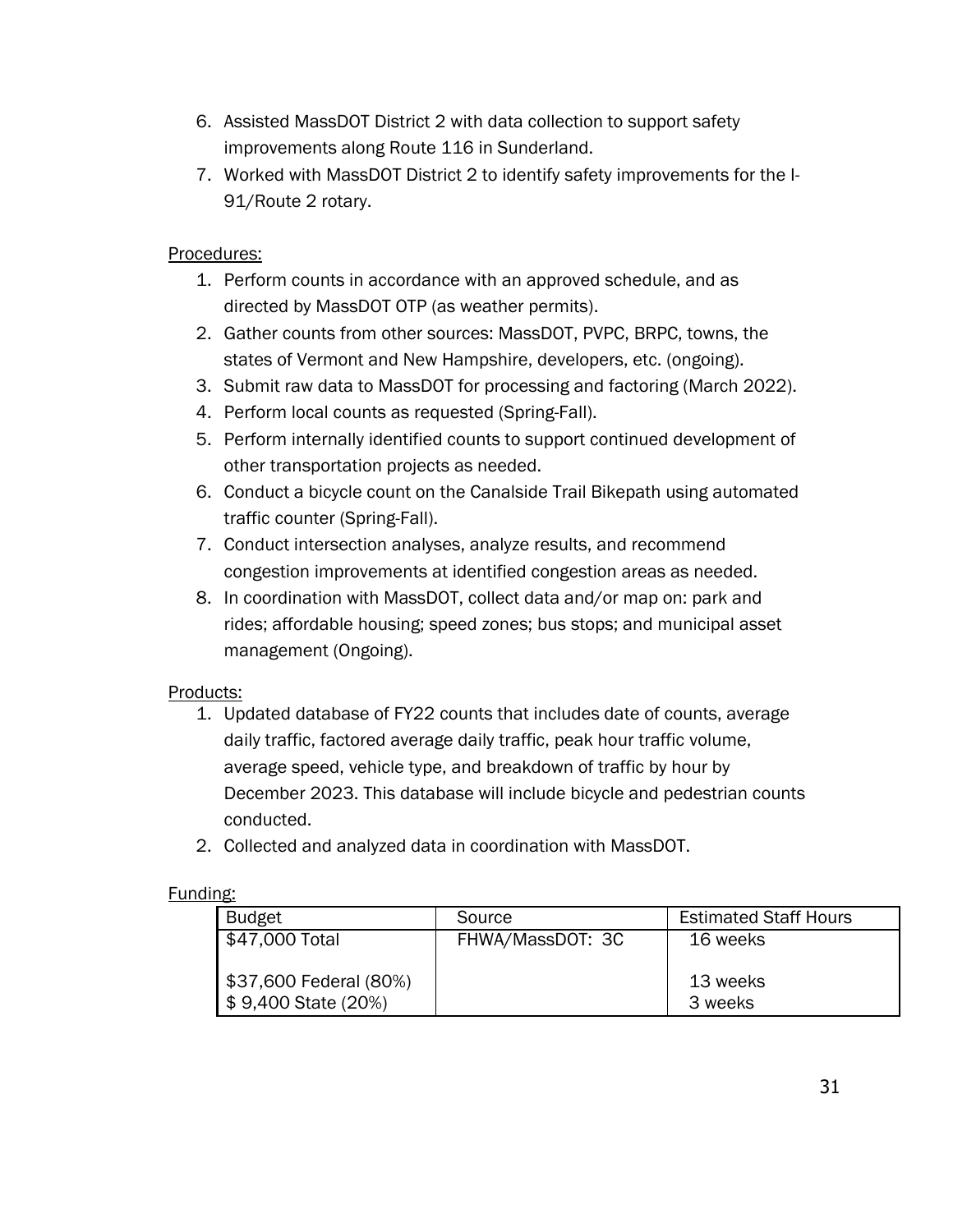Responsible Party: FRCOG Staff

Community Beneficiary: All Franklin County towns

# 2.6 Pavement Management Program of the Federal Aid System

Objectives:

Maintain a pavement management program for Franklin County and maintain a database of pavement condition on federal aid eligible roadways in the region. Collect pavement condition data on the federal aid road system over a three year rotating schedule. The data collected through this task will be analyzed in an effort to assist TPO staff in assigning priorities to roadways regarding rehabilitation needs.

## Previous Work:

- 1. Regional pavement management program from 1994-1997, 2011-2021.
- 2. Buckland-Shelburne Pavement Management Analysis for the 1998 Master Plan.
- 3. Heath Pavement Management Study (2000).
- 4. Shelburne Pavement Management Analysis (2002).
- 5. Various Pavement Management Studies for Executive Order 418 (2004).
- 6. Montague Pavement Management Study (2006).
- 7. Updates to the Road Inventory File (2010).

#### Procedures:

- 1. Conduct training sessions for internal staff on pavement condition data collection procedures (Spring 2023).
- 2. Survey federal aid roads on a rotating basis over three years (Spring-Fall 2023).
- 3. Perform an analysis of inventoried roads (Fall-Winter 2022-2023).
- 4. Update the database, including recent roadway improvement projects (Winter 2022-2023).
- 5. Assist towns with Pavement Management analysis upon request (ongoing).
- 6. Evaluate pavement conditions and future needs with regards to effects of climate change on pavement resiliency (ongoing).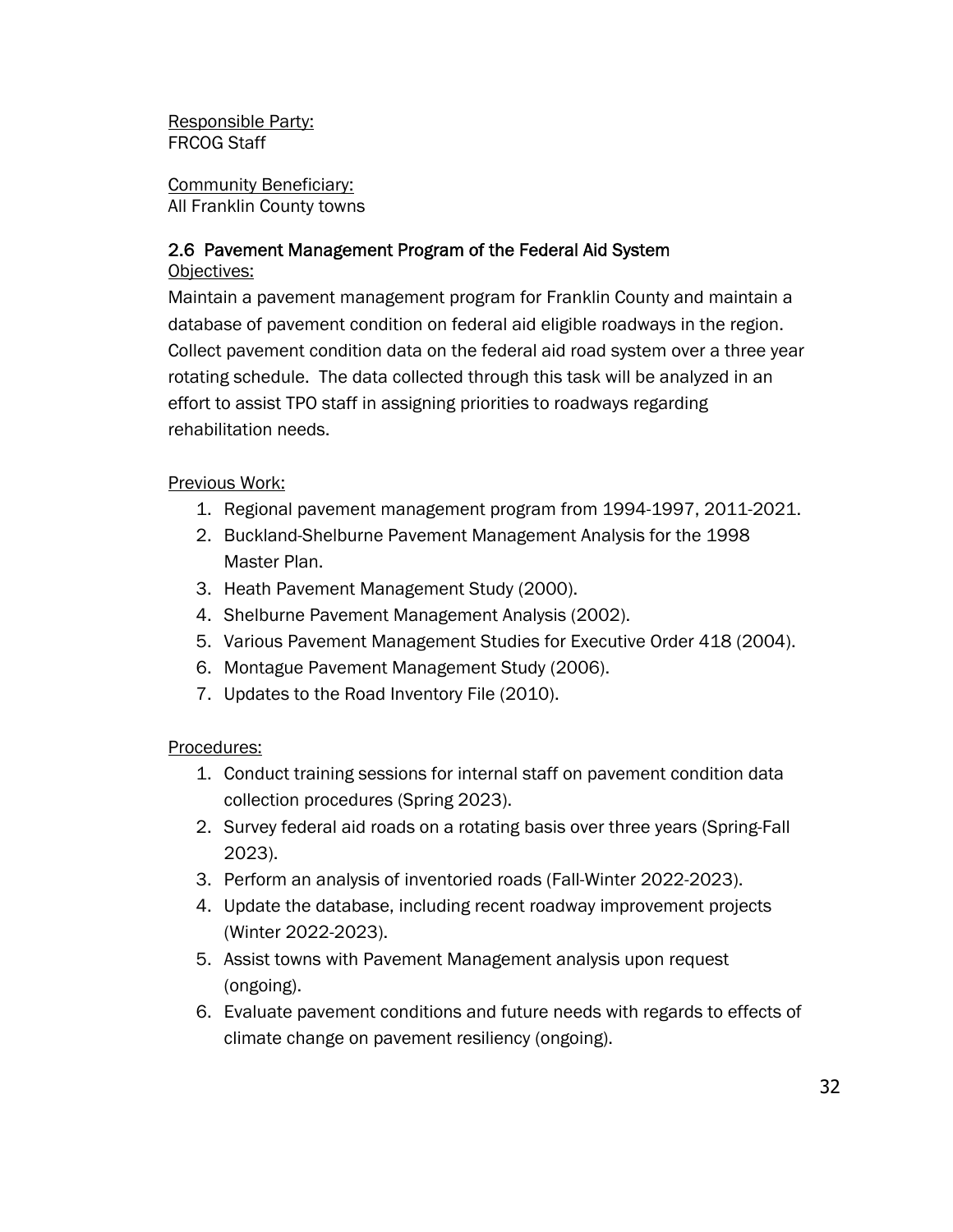Products:

- 1. Updated database of pavement conditions for one of three groups of federal aid eligible roads (September 2023).
- 2. Map of pavement conditions in the region (September 2023).

#### Funding:

| <b>Budget</b>                                              | Source           | <b>Estimated Staff Hours</b> |
|------------------------------------------------------------|------------------|------------------------------|
| \$14,000 Total                                             | FHWA/MassDOT: 3C | 5 weeks                      |
| S11,200 Federal (80%)<br>$\frac{1}{2}$ \$2,800 State (20%) |                  | 4 weeks<br>1 week            |

Responsible Party: FRCOG Staff

Community Beneficiary: All Franklin County towns

# 3. Transportation Planning Studies

Often, studies included in this section can generate projects that will be considered by the TPO for inclusion on a future TIP. It is the intent of these projects to complete the planning necessary for projects to advance to an implementation stage, or to support the implementation of additional projects, such as safety improvements identified through the investigation of hazardous intersections. The TPO will take into consideration the results of these projects when developing subsequent UPWPs and TIPS.

# 3.1 Resiliency and Culvert Assessments

#### Objectives:

This is a multi-year task to assess and map municipal culverts for the purpose of creating an infrastructure inventory and evaluation of conditions for all Franklin County towns that would like this information. The data gathered from this task will contribute to the resiliency of the roadway network in the County, as well as assist towns with asset management. Depending on the size of the participating towns, 3-4 communities will be assessed per year. Communities will be selected based on responses to an annual FRCOG survey of town planning needs. To date, ten towns have been assessed by the FRCOG, and several additional towns have had their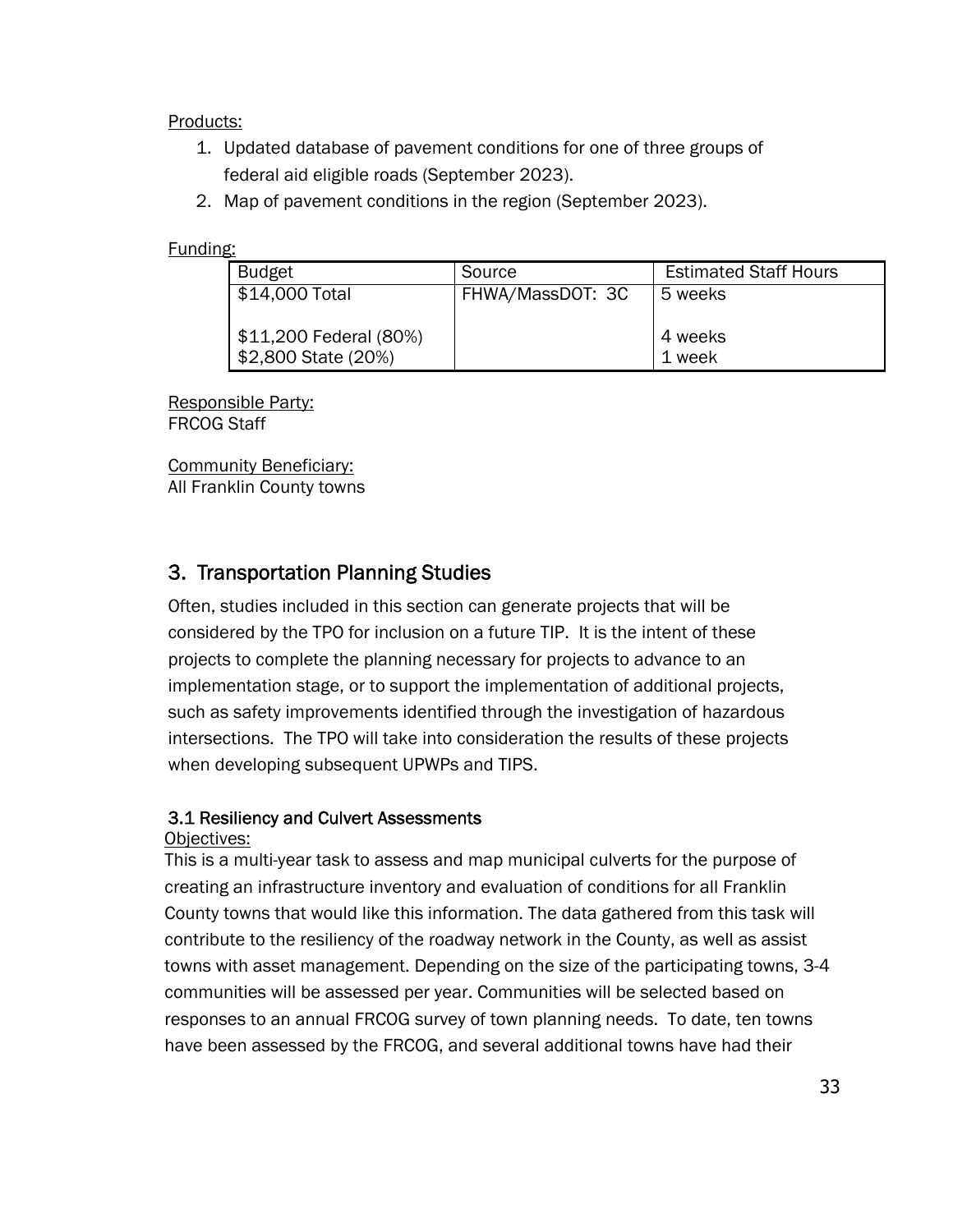culverts assessed by other consultants. It is expected that this task will take two more years of planning funding to complete assessments for interested towns.

# Previous Work:

- 1. Assisted Franklin County towns with Municipal Vulnerability Preparedness Plans and updates to their Multi-Hazard Mitigation Plans (2019-2022).
- 2. Assessment of culverts in eight towns (2019-2022).

# Procedures:

- 1. Assess and map culverts (Fall 2022 and Spring/Summer 2023).
- 2. Compile summary report that provides a condition rating for each culvert (Fall 2023).
- 3. Create an online, interactive map that shows the location and evaluation information for each culvert (Summer 2023).

# Products:

1. Summary Culvert Assessment report for each Town conducted (September 2023).

2. Online map of municipal culverts (September 2023).

# Funding:

| Budget                 | Source           | <b>Estimated Staff Hours</b> |
|------------------------|------------------|------------------------------|
| \$45,000 Total         | FHWA/MassDOT: 3C | 16 weeks                     |
|                        |                  |                              |
| \$36,000 Federal (80%) |                  | 12 weeks                     |
| \$9,000 State (20%)    |                  | 4 weeks                      |

Responsible Party: FRCOG Staff

Community Beneficiary:

Selected Franklin County towns for the culvert assessments.

# 3.2 Outdoor Recreation Inventory and Map

# Objectives:

This task will complete an inventory and create a comprehensive database and online GIS map of the recreation assets in Franklin County. The map will be available to the public for increased tourism, economic development, and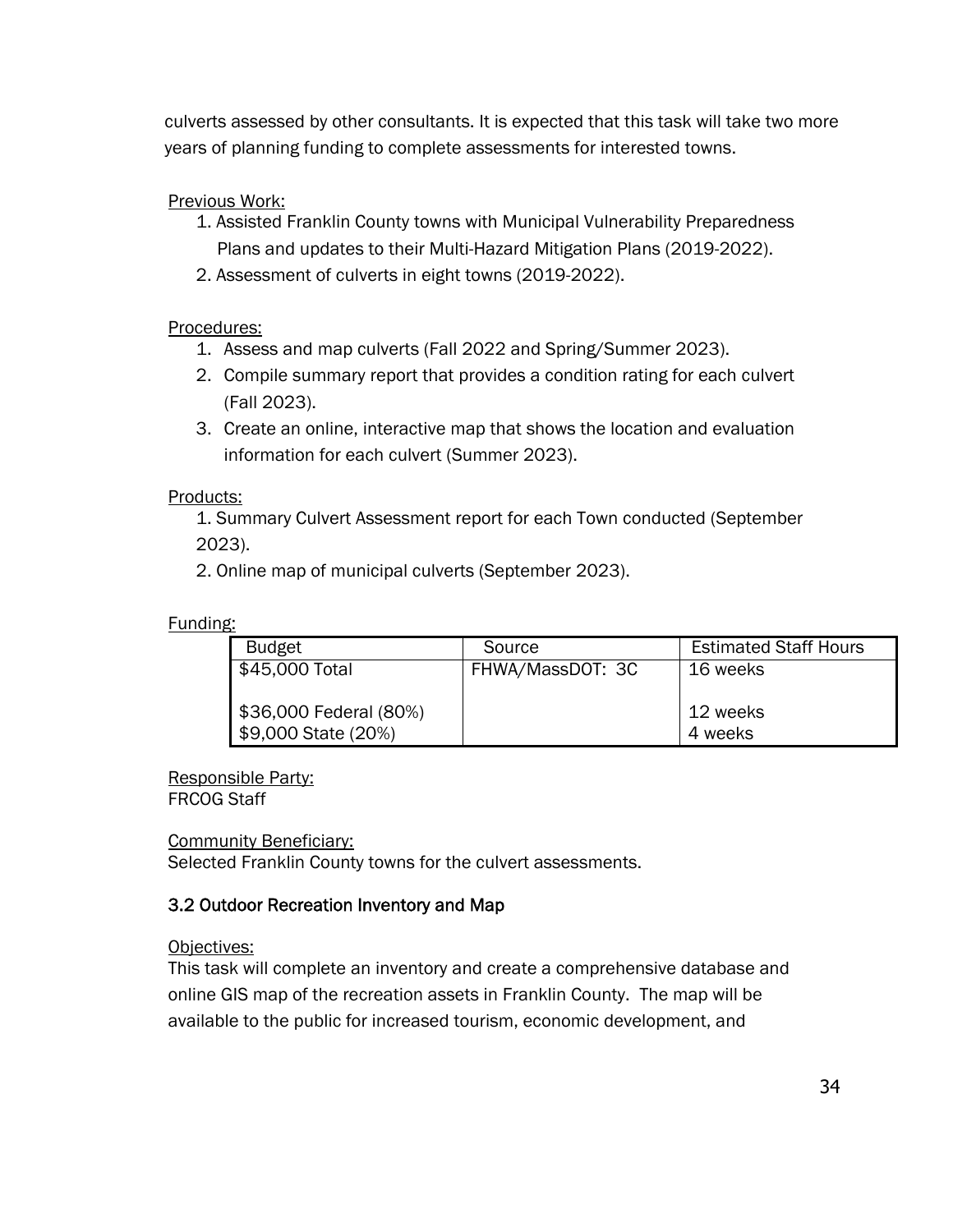increase awareness of outdoor recreations opportunities available to Franklin County residents.

## Previous Work:

- 1. Inventory of recreation assets
- 2. Franklin County Regional Transportation Plans
- 3. Scenic Byway Corridor Management Plans
- 4. Completed the Bicycle and Rail Tourism Study
- 5. Complete Streets assessments
- 6. Study of Parking for Recreational Access to Deerfield River
- 7. Tourism itineraries

#### Procedures:

- 1. Review collected GPS points and site information including uses and amenities, descriptions, and photos for accuracy
- 2. Create a publically accessible online GIS map.

#### Products:

1. An online GIS webmap and database (Fall 2023).

## Funding:

| <b>Budget</b>          | Source           | <b>Estimated Staff Hours</b> |
|------------------------|------------------|------------------------------|
| \$20,000 Total         | FHWA/MassDOT: 3C | weeks                        |
|                        |                  |                              |
| \$16,000 Federal (80%) |                  | 5 weeks                      |
| \$4,000 State (20%)    |                  | 2 weeks                      |

Responsible Party: FRCOG Staff

Community Beneficiary: All Franklin County towns

# 3.3 Update to the Long Range Regional Transportation Plan

# Objectives:

To update the Long Range Regional Transportation Plan. This plan will be aligned with the MassDOT Statewide Long Range Transportation Plan as appropriate.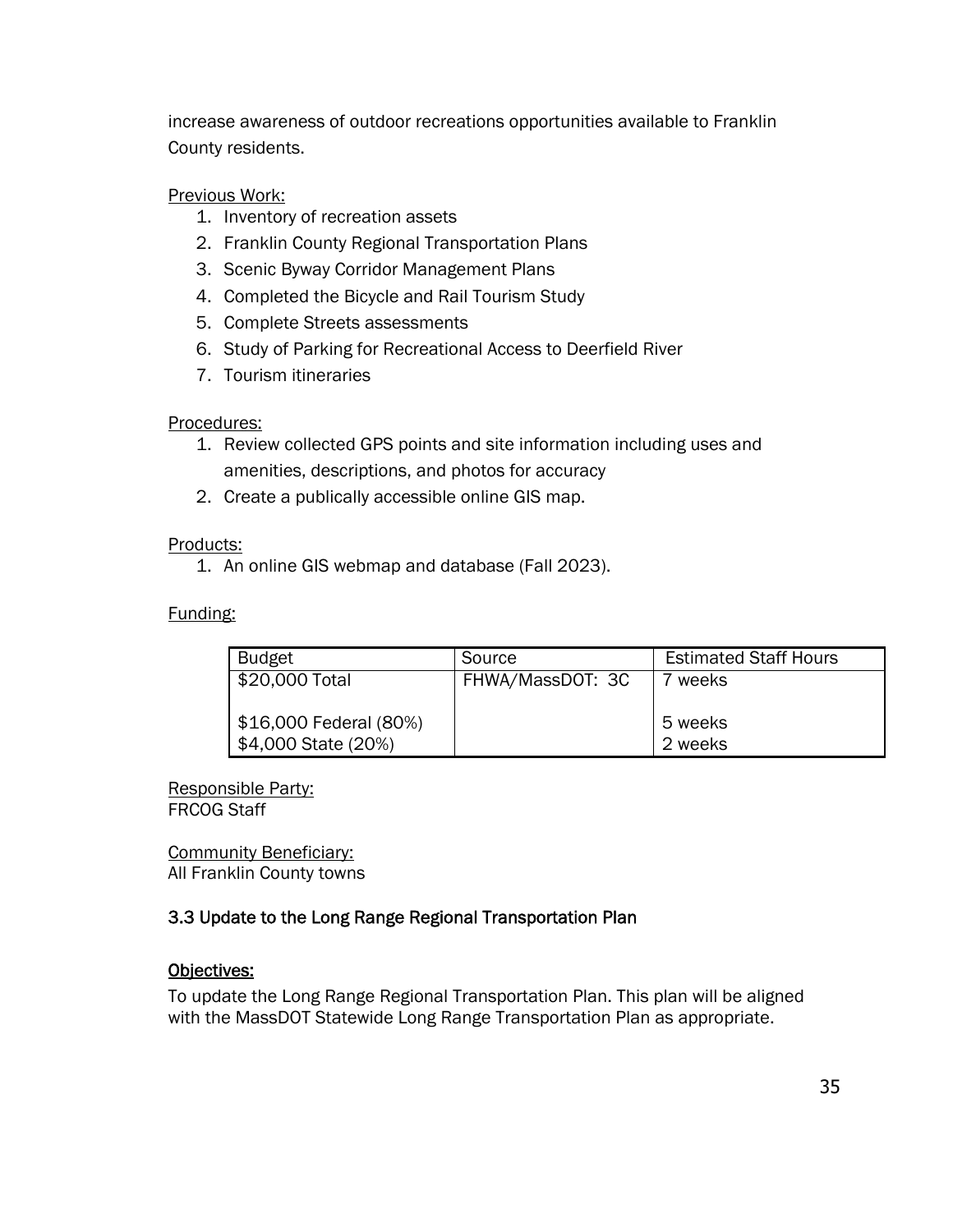#### Previous Work:

- 1. Developed and updated the Long Range Regional Transportation Plans since 1993.
- 2. Franklin County Pedestrian Plan (2021)
- 3. Franklin County Bikeway Plan (2009)
- 4. West County Transit Study (2007), North County Transit Study (2011), East County Transit Study (2016)
- 5. Movement of Freight and Goods (2013)
- 6. Passenger rail planning and implementation.

#### Procedures:

- 1. Create a public outreach plan to gather a wide range of public input for the Regional Transportation Plan (Fall 2022).
- 2. Review all modes of transportation in the region and assess the current conditions as well as service/connection gaps (Fall-Winter 2022).
- 3. Assess the current financial, socioeconomic, and infrastructure conditions of Franklin County and the wider region (Fall-Winter 2022).
- 4. Evaluate safety needs and concerns in the region and identify projects to improve safety (Winter 2023).
- 5. Assess the mobility needs in the region, including freight, and identify projects to improve mobility (Winter-Spring, 2023).
- 6. Examine ways to increase mode shift away from the singly occupied vehicle to other modes, as well as approaches to improve public health (Spring 2023).
- 7. Incorporate sustainable principles and GreenDOT strategies in the identification of future needs and, in particular, emphasize the need for increasing infrastructure resiliency to climate change (Spring 2023).
- 8. Monitor performance measures to evaluate progress towards transportation objectives (Summer 2023).

#### Products:

- 1. Public outreach strategy (Fall 2022).
- 2. Completed outreach events and activities (Fall 2022 and Summer 2023).
- 3. Completed Long Range Regional Transportation Plan (Fall 2023).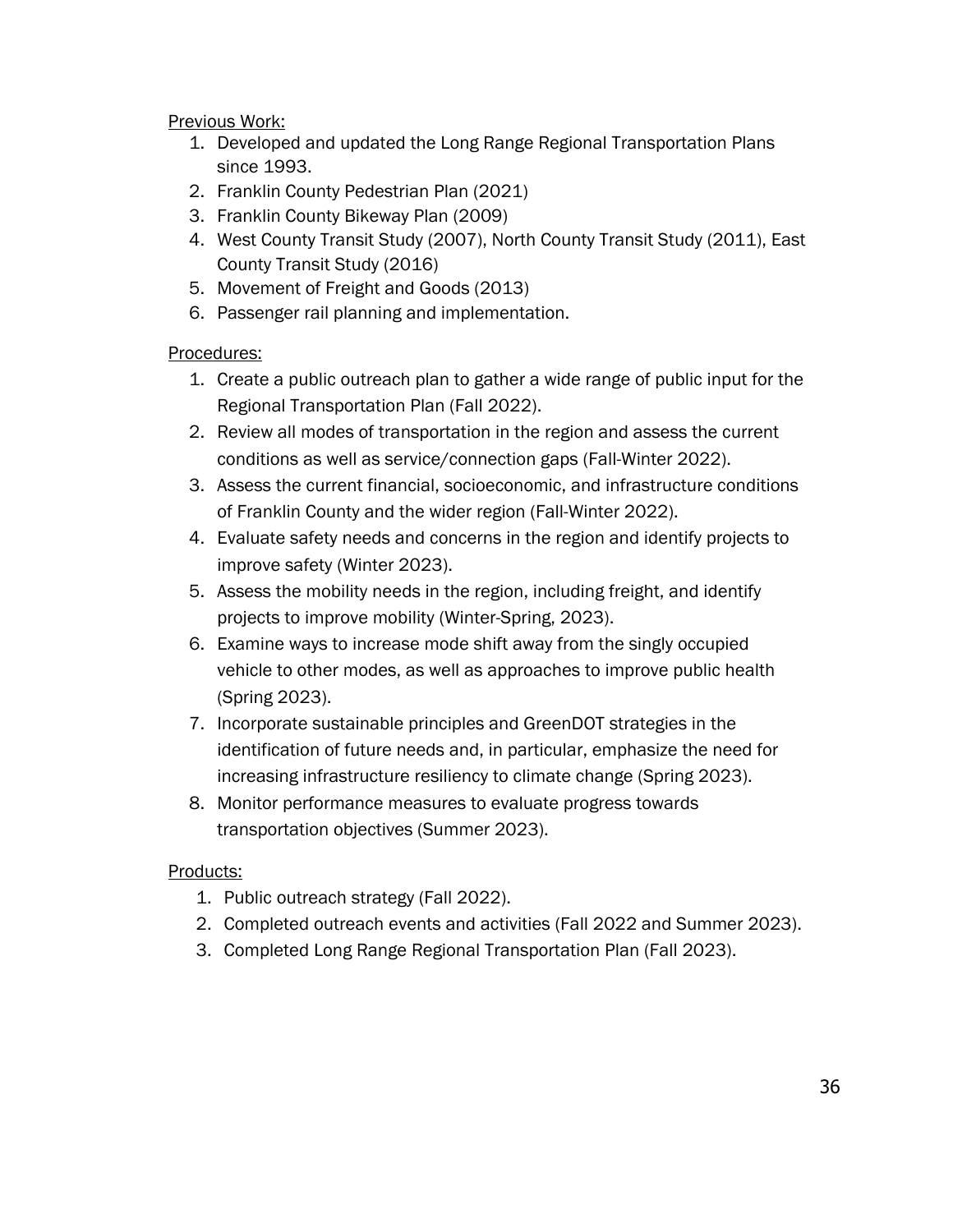| <b>Budget</b>                                     | Source              | <b>Estimated Staff</b><br><b>Hours</b> | <b>Direct Costs</b>                |
|---------------------------------------------------|---------------------|----------------------------------------|------------------------------------|
| \$64,000 Total                                    | FHWA/MassDOT:<br>3C | 21 weeks                               | \$1,000 for printing<br>and public |
| \$51,200 Federal<br>(80%)<br>\$12,800 State (20%) |                     | 17 weeks<br>4 weeks                    | outreach materials                 |

Responsible Party: FRCOG Staff

Community Beneficiary: All Franklin County towns

## 3.4 Road Safety for Vulnerable Users

#### Objective:

Assess available transportation services beyond driving for seniors and other vulnerable users. Assess signs and visibility at intersections and produce outreach materials for senior drivers. Perform a Safe System Screening for seniors, pedestrians, and drivers.

#### Previous Work:

- 1. Vision Zero research (2017)
- 2. Update of the Most Hazardous Intersections in Franklin County (2022, 2018)
- 3. Age and Dementia-Friendly Transportation Assets (2022)

#### Procedures:

- 1. Identify locations where there may be a concentration of vulnerable users, such as seniors and persons with disabilities (Fall 2022).
- 2. Inventory and assess sidewalk and roadway facilities at locations where there may be a concentration of vulnerable users (Winter/Spring 2023).
- 3. Create outreach materials for senior drivers (Summer 2023).
- 4. Compile a summary report of findings and recommendations (Fall 2023).

#### Product:

- 1. Summary report of assessments and recommendations (Fall 2023).
- 2. Public outreach materials for senior drivers (Fall 2023).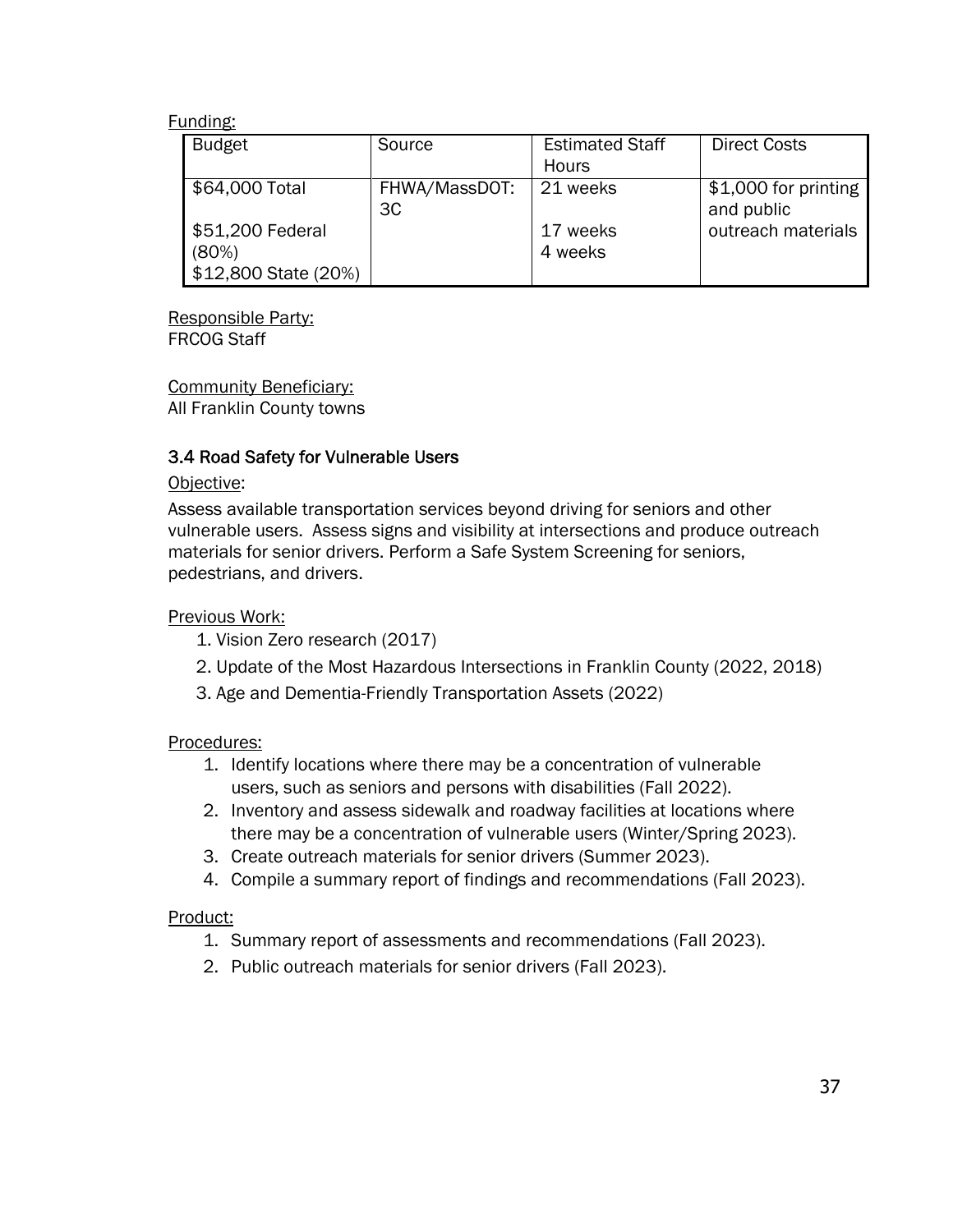| <b>Budget</b>                                 | Source            | <b>Estimated Staff Hours</b> |
|-----------------------------------------------|-------------------|------------------------------|
| \$25,000 Total                                | FHWA/ MassDOT: 3C | 8 weeks                      |
| \$20,000 Federal (80%)<br>\$5,000 State (20%) |                   | 6 weeks<br>2 weeks           |

Responsible Party: FRCOG Staff

Community Beneficiary: All Franklin County towns

#### 3.5 Franklin County Forward Program Objectives:

To support a range of improvements that meet the of goals of the FCTPO as identified in the Regional Transportation Plan (2020), including improving safety, increasing transportation options and reducing vehicle emissions, promoting sustainable transportation and preparing for climate change. To identify and develop small and innovative projects that meet these goals for inclusion in the Transportation Improvement Program (TIP). To develop an ongoing process to implement the FC Forward Program over time.

# Previous Work:

- 1. Franklin County Bicycle Parking Program (2012-2017)
- 2. Regional Electric Vehicle Charging Station Program (2020-current)

3. Planning for Implementation of Franklin County Bikeway Trailblazing Signs (2020-current)

#### Procedures:

- 1. Develop a process to identify, evaluate and select appropriate projects (Fall 2022/Winter 2023).
- 2. Select and begin development of specific projects for funding in the 2024- 2028 TIP (Winter 2023).
- 3. Coordinate with Franklin County towns, MassDOT, and FWHA (ongoing).

#### Products:

- 1. Franklin County Forward Program Guidelines (Winter 2022).
- 2. Franklin County Forward TIP projects (Spring 2022).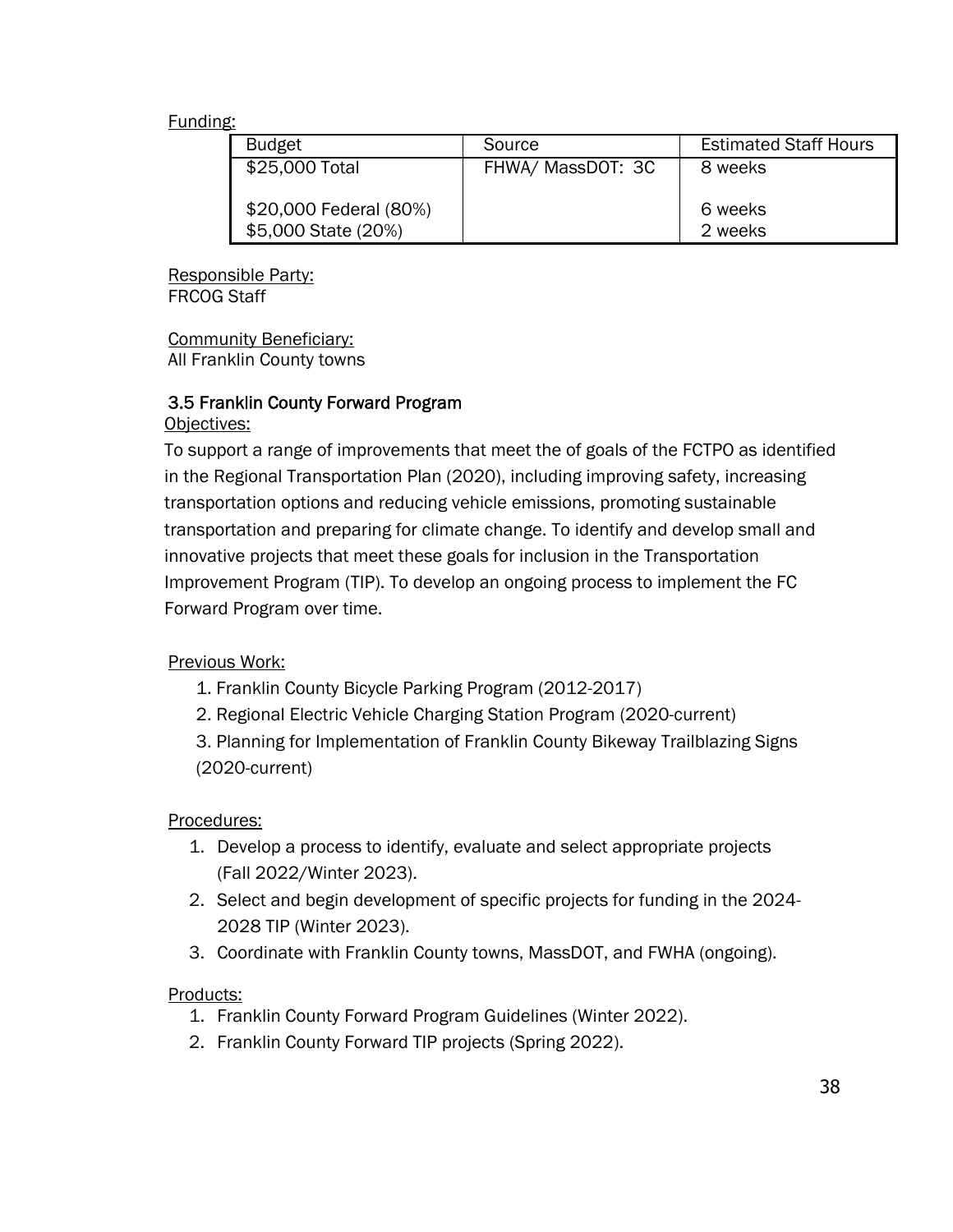| <b>Budget</b>                                | Source            | <b>Estimated Staff Hours</b> |
|----------------------------------------------|-------------------|------------------------------|
| \$10,000 Total                               | FHWA/ MassDOT: 3C | 3 weeks                      |
| \$8,000 Federal (80%)<br>\$2,000 State (20%) |                   | 2 weeks<br>1 weeks           |

Responsible Party: FRCOG Staff

Community Beneficiary: All Franklin County towns

#### 3.6 Pedestrian Plan Priority Project Concept Development Objectives:

The intent of this task is to prepare preliminary designs for pedestrian improvements, positioning them to be ready for any potential construction funding opportunities. Several (two to four) locations identified in the Regional Pedestrian Plan for mobility improvements will be selected for concept development. Design concepts will be prepared for each location, including preliminary sketches and drawings, and opinions of probable costs.

#### Previous Work:

- 1. Regional Pedestrian Plan (2021)
- 2. Complete Streets Plans and Implementation (2018-2022)
- 3. Bicycle Public Safety Campaign (2018)
- 4. Update to Long Range Regional Transportation Plan (2011, 2015, 2020)

#### Procedures:

- 1. Select 2-4 priority recommendations from the Regional Pedestrian Plan to assess and move towards implementation (Fall 2022).
- 2. Assess sites and create preliminary plans for pedestrian-related improvements (Fall 2022-Summer 2023).
- 3. Prepare final reports and preliminary designs for 2-4 priority sites (Fall 2023).

#### Products:

1. Recommendations and conceptual plans for pedestrian improvements for 2-4 sites (September 2023).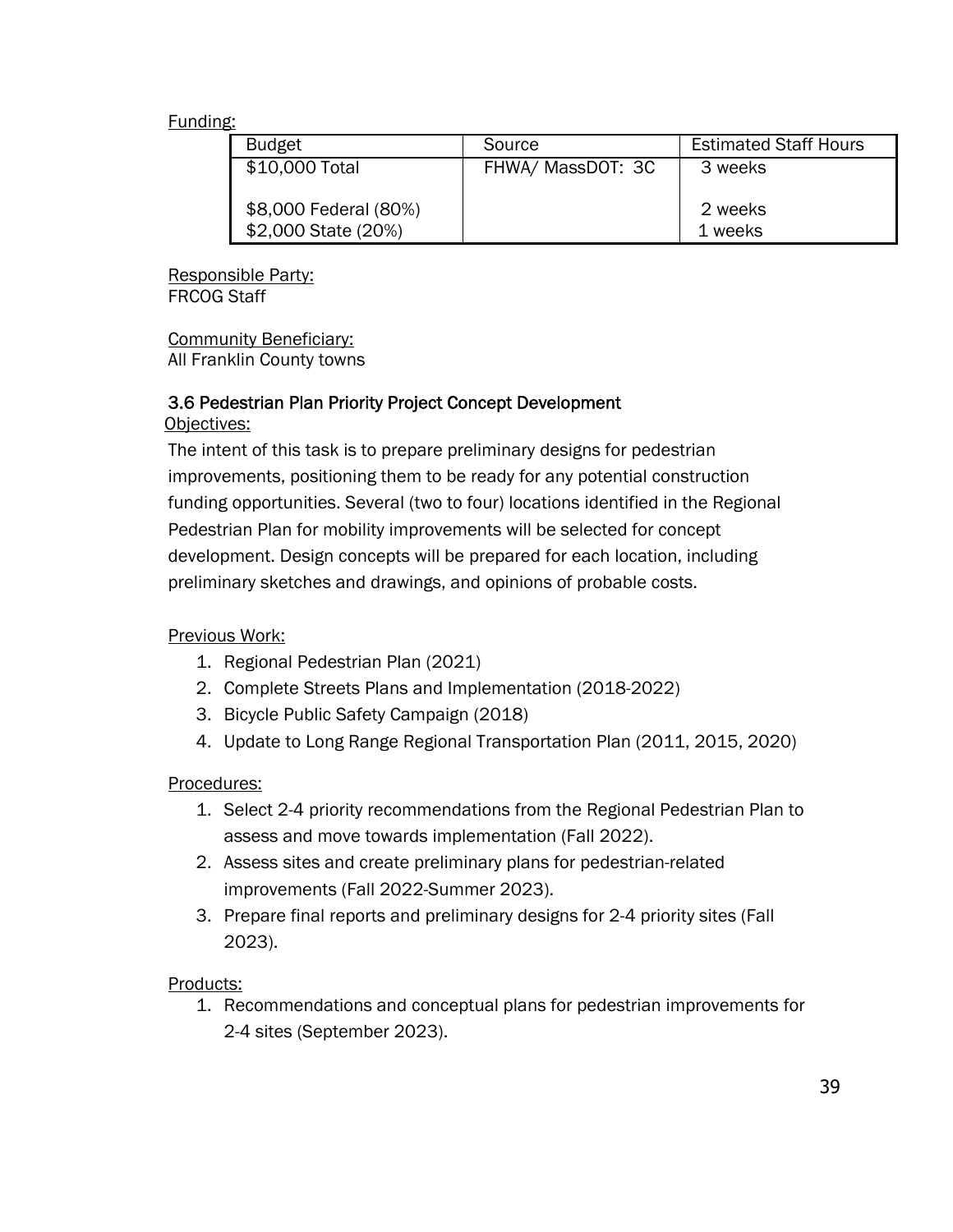| <b>Budget</b>                                 | Source            | <b>Estimated Staff Hours</b> |
|-----------------------------------------------|-------------------|------------------------------|
| \$35,000 Total                                | FHWA/ MassDOT: 3C | 12 weeks                     |
| \$28,000 Federal (80%)<br>\$7,000 State (20%) |                   | 9 weeks<br>3 weeks           |

Responsible Party: FRCOG Staff

Community Beneficiary: Selected Franklin County towns

# 3.7 Passenger Rail Marketing and Study Support

#### Objectives:

The FRCOG will continue to work to implement the marketing campaign for the Valley Flyer. Staff will also work with MassDOT and interested parties on the Northern Tier Passenger Rail Study and other passenger rail studies/projects to support the expansion of east-west passenger rail to Western Massachusetts.

#### Previous Work:

- 1. Served on the advisory board of the I-91 Passenger Rail Feasibility Study.
- 2. Participation in the Knowledge Corridor rail feasibility planning study.
- 3. Enhance Visitor Use of Passenger Rail Study (2017)
- 4. Managed the Valley Flyer Marketing Campaign project (2020-2022).

#### Procedures:

- 1. Continue to work with the marketing consultant, MassDOT, the Chamber of Commerce, and other interested parties to implement the Valley Flyer marketing campaign (Fall 2022 –Fall 2023).
- 2. Review and provide needed data for the Northern Tier Passenger Rail Study (ongoing).

#### Products:

1. An implemented marketing campaign for the Valley Flyer (Fall 2022 – Fall 2023).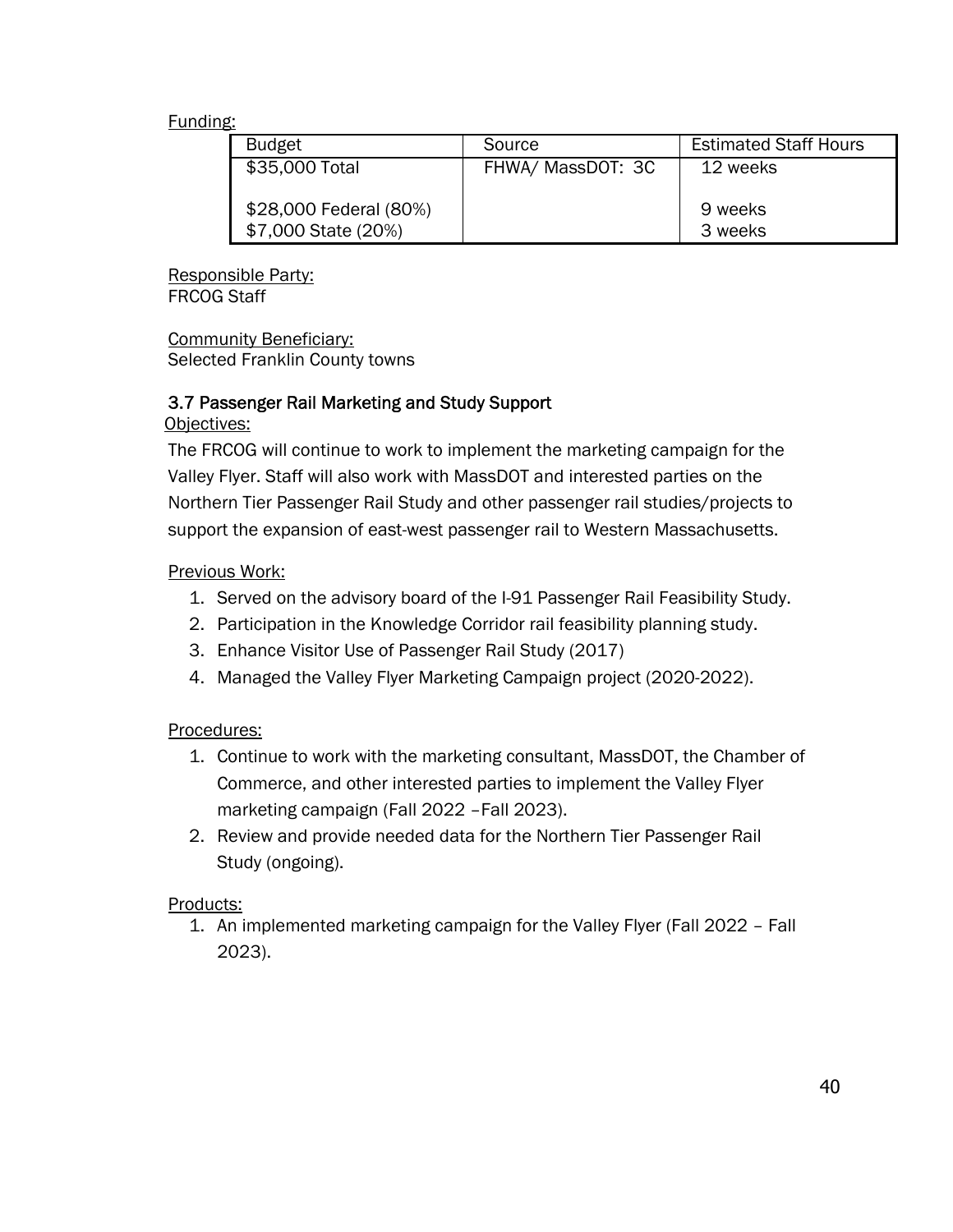| <b>Budget</b>                                 | Source            | <b>Estimated Staff Hours</b> |
|-----------------------------------------------|-------------------|------------------------------|
| \$15,000 Total                                | FHWA/ MassDOT: 3C | 5 weeks                      |
| \$12,000 Federal (80%)<br>\$3,000 State (20%) |                   | 4 weeks<br>1 weeks           |

Responsible Party: FRCOG Staff

Community Beneficiary: All Franklin County towns

#### 3.8 Dirt Road Vulnerability Assessment

Objectives:

The FRCOG has a MA DEP grant to develop a Dirt Roads Stormwater Management Toolkit. This task will test the assessment methodology developed as part of that Toolkit in two pilot towns, Ashfield and Colrain. Then 3-4 sites in those towns will be selected to demonstrate the application of the Toolkit.

#### Previous Work:

- 1. Culvert inventories and assessments (2019-2021)
- 2. Assisted Franklin County towns with Municipal Vulnerability Preparedness Plans and updates to their Multi-Hazard Mitigation Plans (2019-2021).
- 3. Franklin County Sustainable Stormwater Plan (2020-2021).

#### Procedures:

- 1. Take the assessment methodology developed for the Dirt Roads Toolkit and apply it to two pilot towns (Fall 2022- Winter 2023).
- 2. Select 3-4 sites in those pilot towns to demonstrate how the Toolkit is used (Spring 2023).
- 3. Summarize findings from the assessment and demonstration (Fall 2023).

#### Products:

1. Summary report of assessment and demonstration (Fall 2023).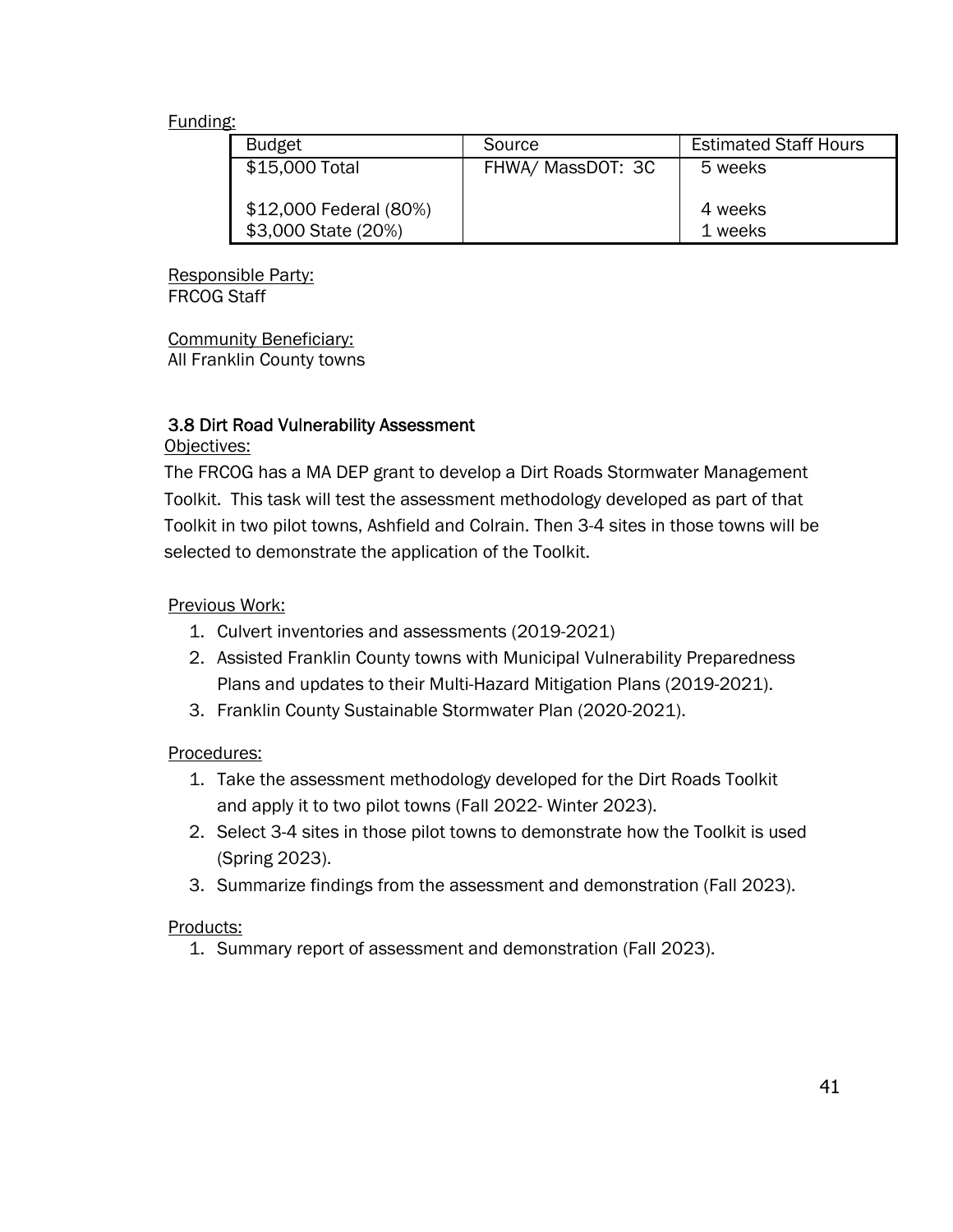| <b>Budget</b>                                 | Source            | <b>Estimated Staff Hours</b> |
|-----------------------------------------------|-------------------|------------------------------|
| \$35,000 Total                                | FHWA/ MassDOT: 3C | 12 weeks                     |
| \$28,000 Federal (80%)<br>\$7,000 State (20%) |                   | 9 weeks<br>3 weeks           |

Responsible Party: FRCOG Staff

Community Beneficiary: All Franklin County towns

# 4. Ongoing Transportation Activities

## 4.1 Local Technical Assistance

Objective:

To assist municipalities in all aspects of transportation planning and related issues.

#### Previous Work:

1. Assisted Franklin County towns with a variety of transportation-related issues.

#### Procedures:

- 1. Provide local technical assistance to communities on an as-requested basis. Such assistance could include data collection, operational analyses, origin-destination surveys, GIS products, traffic calming studies, or alternate design studies.
- 2. Work with local legislators to provide information on projects and coordinate efforts to secure funding for some projects (ongoing).
- 3. Provide information on transportation planning activities to the FRCOG website, quarterly reports, and annual report (ongoing).
- 4. Assist communities in advancing projects from planning studies into the MassDOT Project Development Process, specifically the preparation of Project Need Forms and Project Scope (as needed).
- 5. Continue working with the Route 2 Task Force, as needed.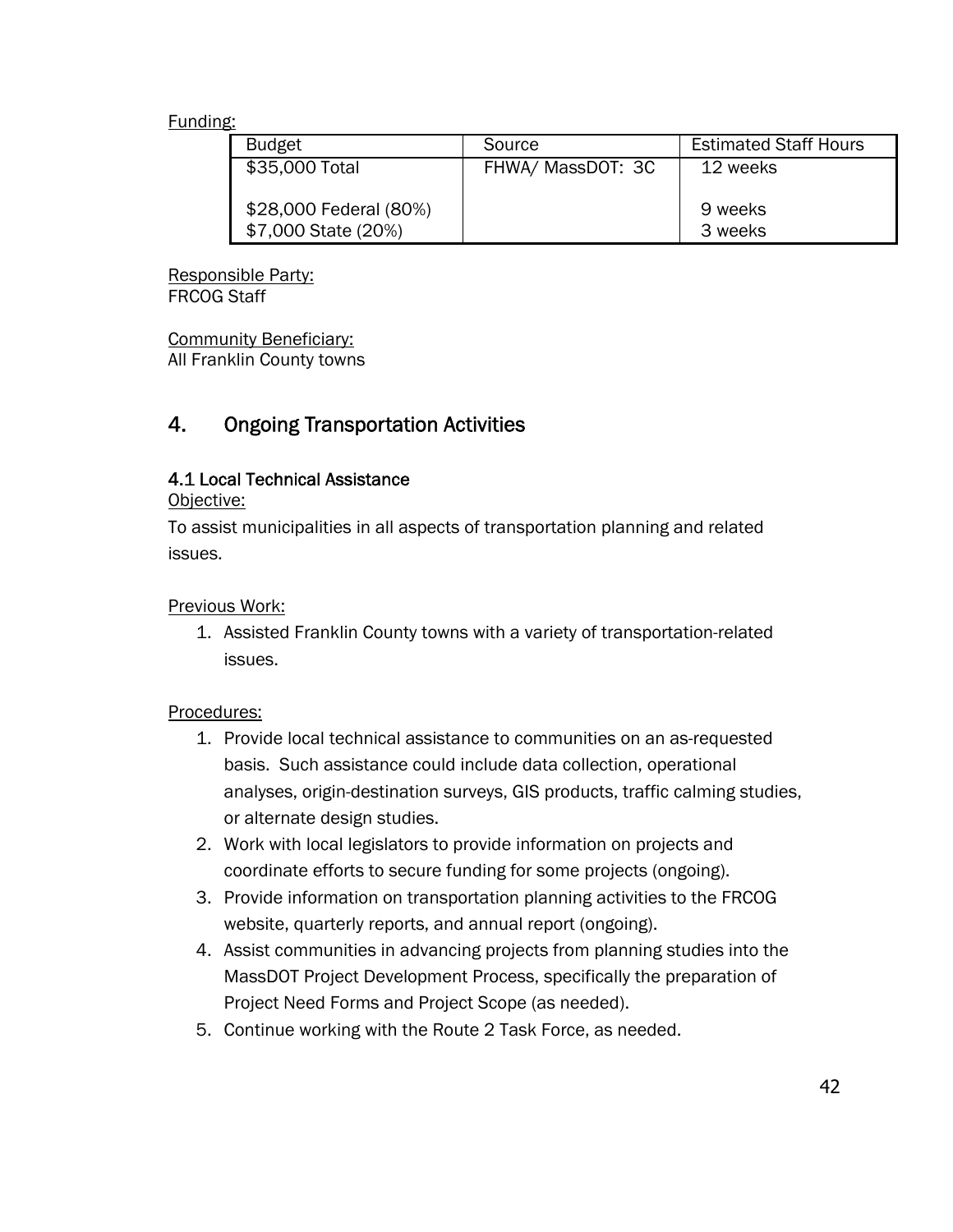#### Products:

- 1. Document and record all work completed for municipalities (on-going).
- 2. Exact products to be determined based on requests by the towns that are unknown until the requests are made.
- 3. Contribute to the FRCOG website, quarterly report, and annual report (ongoing).
- 4. Completed Project Need Forms and Project Scope for towns as requested.

## Funding:

| <b>Budget</b>          | Source        | <b>Estimated Staff</b> |
|------------------------|---------------|------------------------|
|                        |               | Hours                  |
| \$29,000 Total         | FHWA/MassDOT: | 10 weeks               |
|                        | 3C            |                        |
| \$23,200 Federal (80%) |               | 8 weeks                |
| \$5,800 State (20%)    |               | 2 week                 |
|                        |               |                        |

#### Responsible Party: FRCOG Staff

Community Beneficiary: All Franklin County towns

# 4.2 Expansion of Transit and Rail Service in Franklin County

Objective:

To assess and identify new transit fixed routes and/or expansion of existing fixed routes and paratransit services to enhance the mobility of residents in Franklin County. To continue to advocate for increased public transit options in the region. To also continue to advocate for increased freight and passenger rail service in Franklin County to improve the mobility of people and goods. To work to keep Expanded Regional Passenger Rail Service in the region. To support marketing of existing passenger rail service.

# Previous Work:

- 1. Conducted public outreach for the FRTA Comprehensive Service Analysis.
- 2. Served on the Regional Coordinating Council for Franklin County.
- 3. Served on the advisory board of the I-91 Passenger Rail Feasibility Study.
- 4. Completed the West County and North County Transportation Study.
- 5. Completed Greenfield to Gardner Transit study and participated in the start-up of the "G-Link" between Greenfield and Gardner.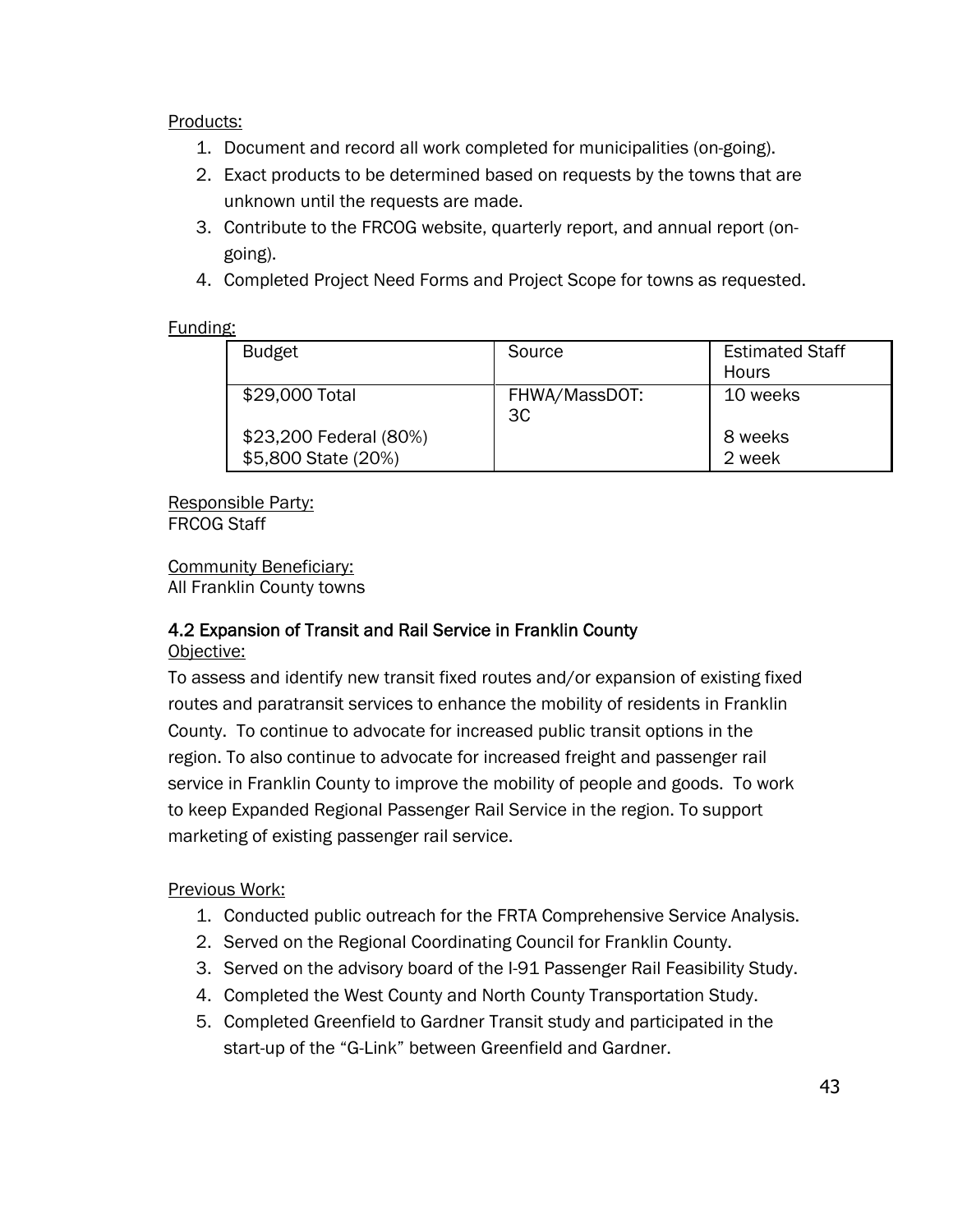- 6. Worked with local transit authorities to expand current fixed routes and began efforts to start new route between Greenfield and Northampton.
- 7. Developed the Locally Coordinated Plan for Franklin County.
- 8. Participation in the Knowledge Corridor rail feasibility planning study.
- 9. Member of the East-West Rail Advisory Committee.
- 10.Served on the FRTA Advisory Board.
- 11.Coordinated marketing of the Valley Flyer.

# Procedures:

- 1. Work with the Franklin Regional Transit Authority, Pioneer Valley Transit Authority, UMass Transit, and Montachusett Regional Transit Authority to ensure that efficient and effective connections are made between Franklin County and other regions (ongoing).
- 2. Work with the FRTA to continue pursuing expanded transit service in the County (ongoing).
- 3. Continue to pursue opportunities that will enhance transportation options for the underserved.
- 4. Participate in the Regional Coordination Councils (RCC) to address paratransit community transportation service gaps (ongoing).
- 5. Continue efforts to increase rail freight movement.
- 6. Continue efforts to identify east-west passenger rail opportunities.
- 7. Continue coordinating marketing efforts for the Valley Flyer.
- 8. Continue to evaluate the Massachusetts Rail Plan to ensure that there is coordination between rail planning efforts.
- 9. Participate in the Northern Tier Passenger Rail Study (on-going).

# Products:

- 1. Progress toward expansion of existing fixed route services and an enhanced demand response/microtransit system for Franklin County (ongoing).
- 2. Progress toward increasing transit ridership in region (on-going).
- 3. Progress toward expansion of freight rail use in Franklin County (ongoing).
- 4. Implementation of a Marketing Campaign for the Valley Flyer (Fall 2023).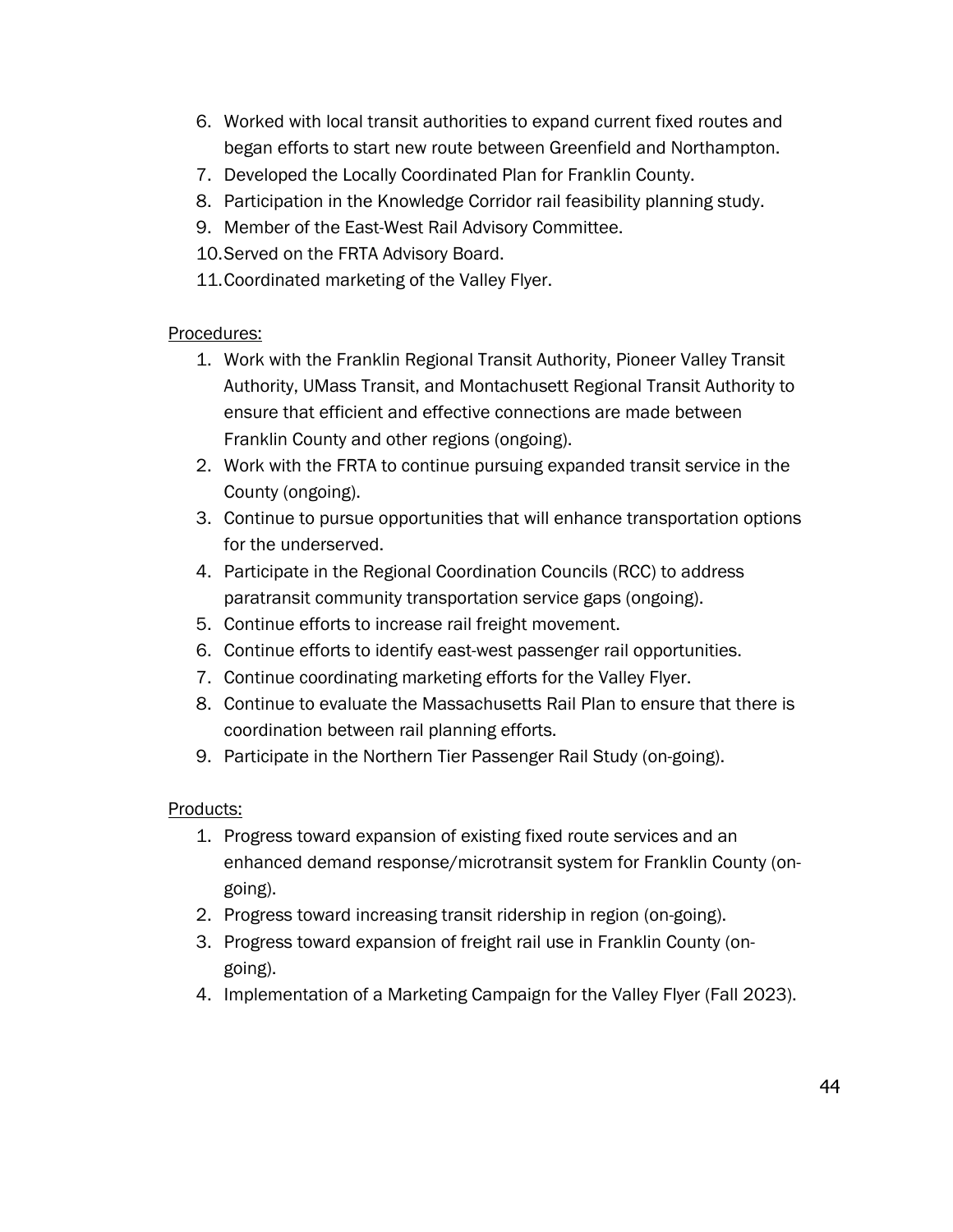| <b>Budget</b>          | Source              | <b>Estimated Staff Hours</b> |
|------------------------|---------------------|------------------------------|
| \$33,000 Total         | FHWA/MassDOT:<br>3C | 11 weeks                     |
| \$26,400 Federal (80%) |                     | 9 weeks                      |
| \$6,600 State (20%)    |                     | 2 weeks                      |

Responsible Party: FRCOG Staff

Community Beneficiary: All Franklin County towns

## 4.3 Franklin County Bikeway and Pedestrian Planning

Objectives:

To continue implementation of previously identified portions of the Franklin County Bikeway as a non-motorized transportation alternative that is multi-user and multi-purpose, to begin implementation of newly identified bikeway facilities, to explore additional bike route options, and to develop and implement pedestrian facilities in the region. To continue to work towards making bicycling and walking throughout the region safer.

#### Previous Work:

- 1. Updated Franklin County Bikeway Plan, 2009.
- 2. Updated Eastern, Western, and Central Franklin County Bikeway maps (2017) and Connecticut River Scenic Byway Bikeway Map (2014).
- 3. Oversaw design of Riverside Greenway and Canalside Trail.
- 4. Secured a 2002 TDM approval to purchase and install shared roadway signs and bike parking racks along the planned bikeway, and to develop a promotional campaign to encourage traveling by bike.
- 5. Determined sign locations needed to install Share the Road and Franklin County Bikeway trailblazing signs.
- 6. Developed and updated the Franklin County Pedestrian Plan (2020)
- 7. Updated Walk Franklin County walking maps (2017).

#### Procedures:

1. Continue bicycle safety efforts and implement additional recommendations from the Bicycle Public Safety Campaign by working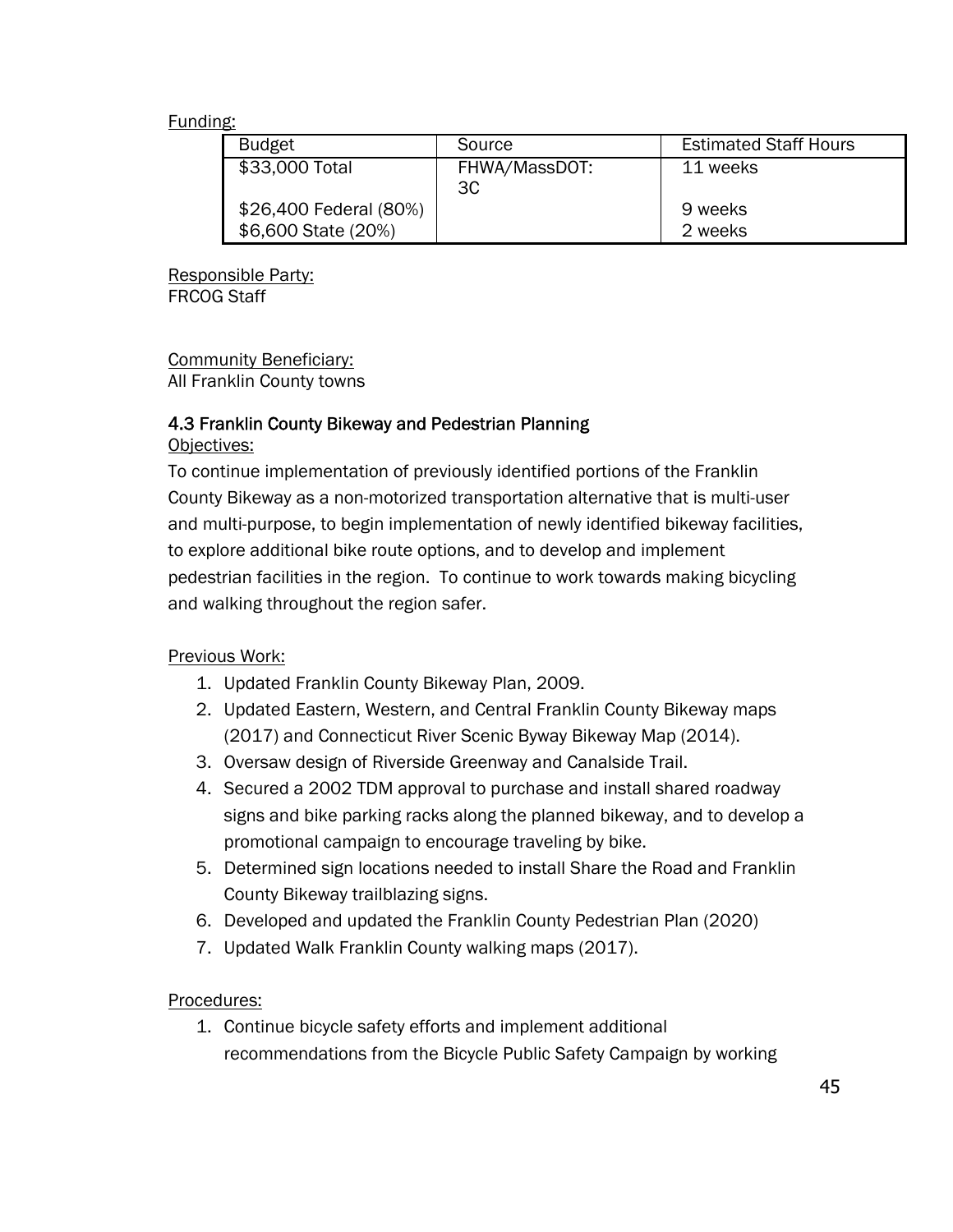with law enforcement, government agencies, and other stakeholders in the region (ongoing).

- 2. Conduct bicycle and pedestrian safety audits around the region (ongoing).
- 3. Work with the local stakeholders on route prioritization, decision-making, public outreach, and education. Coordinate with affected landowners, residents, local businesses, and government agencies to ensure that all interests are involved (on-going).
- 4. Foster partnerships with interested groups (ongoing).
- 5. Support efforts to include pedestrian facilities in the construction of other transportation improvements (on-going).
- 6. Promote bicycle tourism in the region (on-going).
- 7. Support efforts to promote Complete Streets and Safe Routes to School Programs in Franklin County (on-going).
- 8. Assist communities in placing projects into the MassDOT Highway Division's project development process (on-going).
- 9. Use GIS to identify gaps in the bicycling and pedestrian networks and work with local and state officials to close these gaps (on-going).
- 10.Work with MassDOT as its implements the statewide bicycle and pedestrian plans.

#### Products:

- 1. Ongoing implementation of the Bicycle Public Safety Campaign (ongoing).
- 2. Ongoing planning and development of new bikeway connections and expansions of the proposed network (ongoing).
- 3. Support for installation of bikeway trailblazing signs (ongoing).
- 4. Ongoing promotion of bicycle tourism in the region (ongoing).
- 5. Work toward implementation of pedestrian facilities (ongoing).
- 6. Development of complete streets recommendations for upcoming construction projects (ongoing).

#### Funding:

| <b>Budget</b>          | Source           | <b>Estimated Staff Hours</b> |
|------------------------|------------------|------------------------------|
| \$40,000 Total         | FHWA/MassDOT: 3C | 14 weeks                     |
|                        |                  |                              |
| \$32,000 Federal (80%) |                  | 11 weeks                     |
| \$8,000 State (20%)    |                  | 3 weeks                      |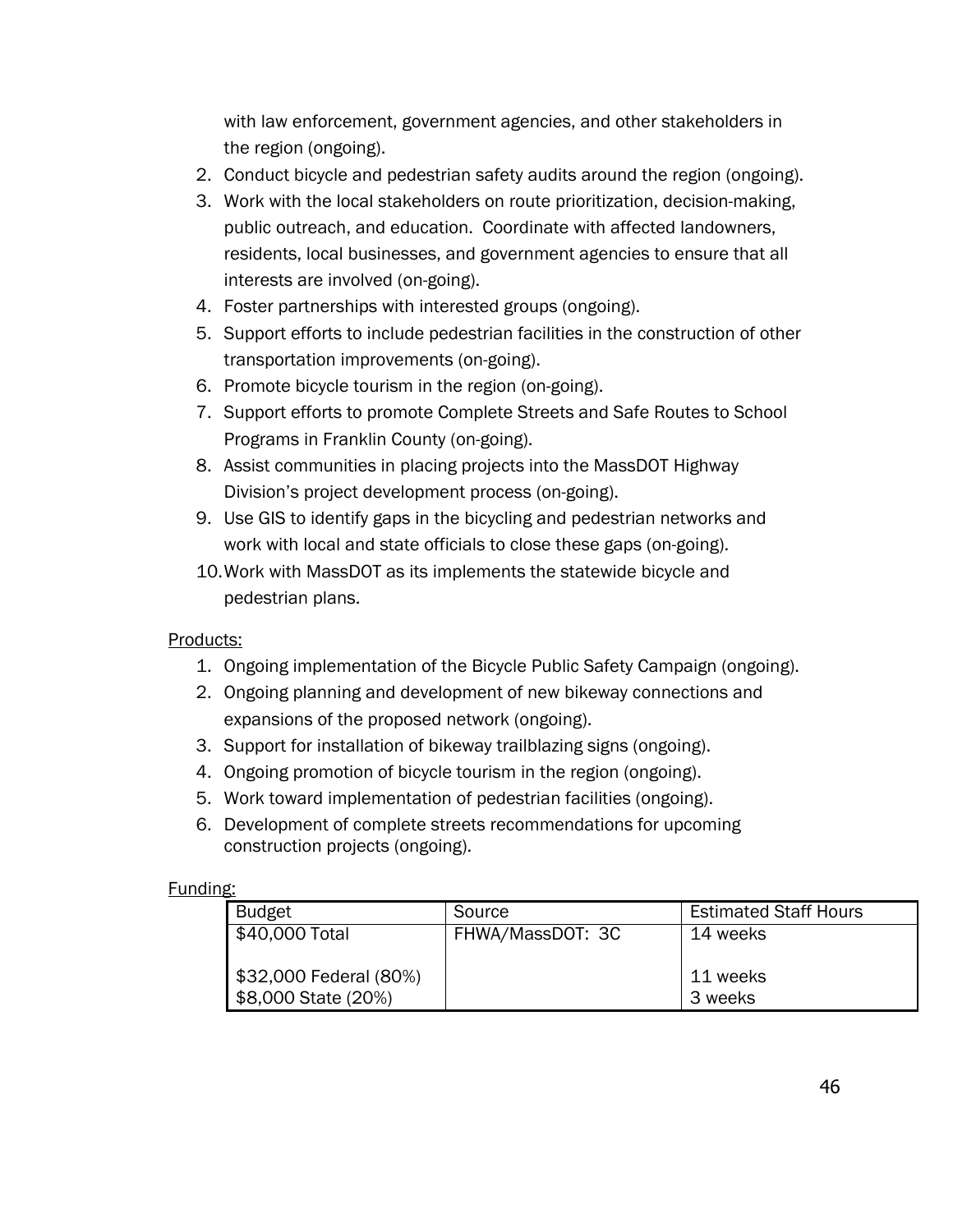Responsible Party: FRCOG Staff

Community Beneficiary: All Franklin County towns

# 4.4 Education, Outreach, and Interregional Coordination

Objectives:

To participate in interregional and statewide efforts, and to present information created either through these interregional efforts or through the FRCOG transportation work program to agencies, professional organizations, or conferences. To work with neighboring regions on identifying scopes of work and implementation plans for interregional projects such as scenic byway corridor management plans and projects. To work with local stakeholders on efforts to support healthy transportation and improve regional health outcomes.

# Previous Work:

- 1. MARPA representation on various task forces including the Transportation Enhancement Committee.
- 2. Participation in the development of the MassDOT Highway Design Guidebook.
- 3. Participation and presentation in various Roundabout workshops in New England.
- 4. Participation in the MassDOT Project Selection Advisory Council.
- 5. Partner with Windham Regional Commission and the Southwest Region Planning Commission on Tri-State transportation and economic development issues.
- 6. Participant in developing the region's first Community Health Improvement Plan (CHIP).

# Procedures:

- 1. Work cooperatively with MassDOT and MARPA to address interregional and statewide transportation planning and funding issues (ongoing)
- 2. Conduct public presentations to inform local and regional advocacy groups, transportation professionals, and public officials about statewide and interregional transportation planning efforts, funding issues, or innovative programs (ongoing).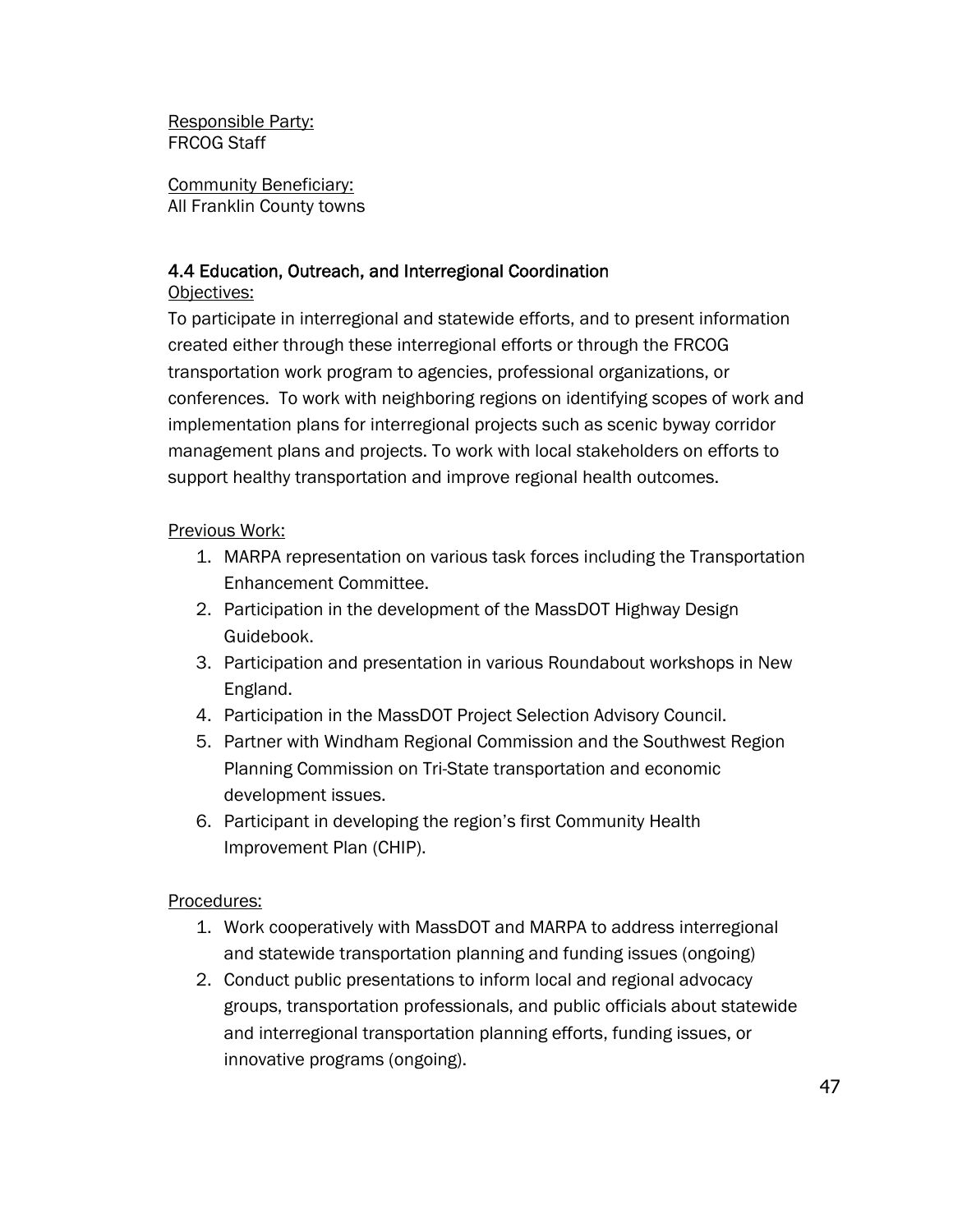- 3. Work with Berkshire Regional Planning Commission, Pioneer Valley Planning Commission, Montachusett Regional Planning Commission, Central Massachusetts Regional Planning Commission, Windham Regional Commission (Vermont) and the Southwest Region Planning Commission (New Hampshire) on interregional projects.
- 4. Work with the Franklin County Community Health Improvement Plan (CHIP) to help improve health outcomes of Franklin County residents through a built environment that supports healthy transportation and active living.

#### Products:

- 1. State and interregional agreements about transportation planning and funding as appropriate and as determined by the Franklin TPO (on-going throughout the year).
- 2. A public well informed about transportation planning efforts, funding, and innovative programs (on-going).
- 3. Cooperative work agreements between the FRCOG and neighboring regions to conduct interregional planning and projects (on-going).
- 4. Continued participation in the CHIP planning process to improve the health of Franklin County residents through healthy transportation planning (on-going).

#### Funding:

| <b>Budget</b>                                 | Source               | <b>Estimated Staff Hours</b> |
|-----------------------------------------------|----------------------|------------------------------|
| \$25,000 Total                                | FHWA/ MassDOT:<br>3C | 8 weeks                      |
| \$20,000 Federal (80%)<br>\$5,000 State (20%) |                      | 6.4 weeks<br>2.6 weeks       |

Responsible Party: FRCOG Staff

Community Beneficiary: All Franklin County towns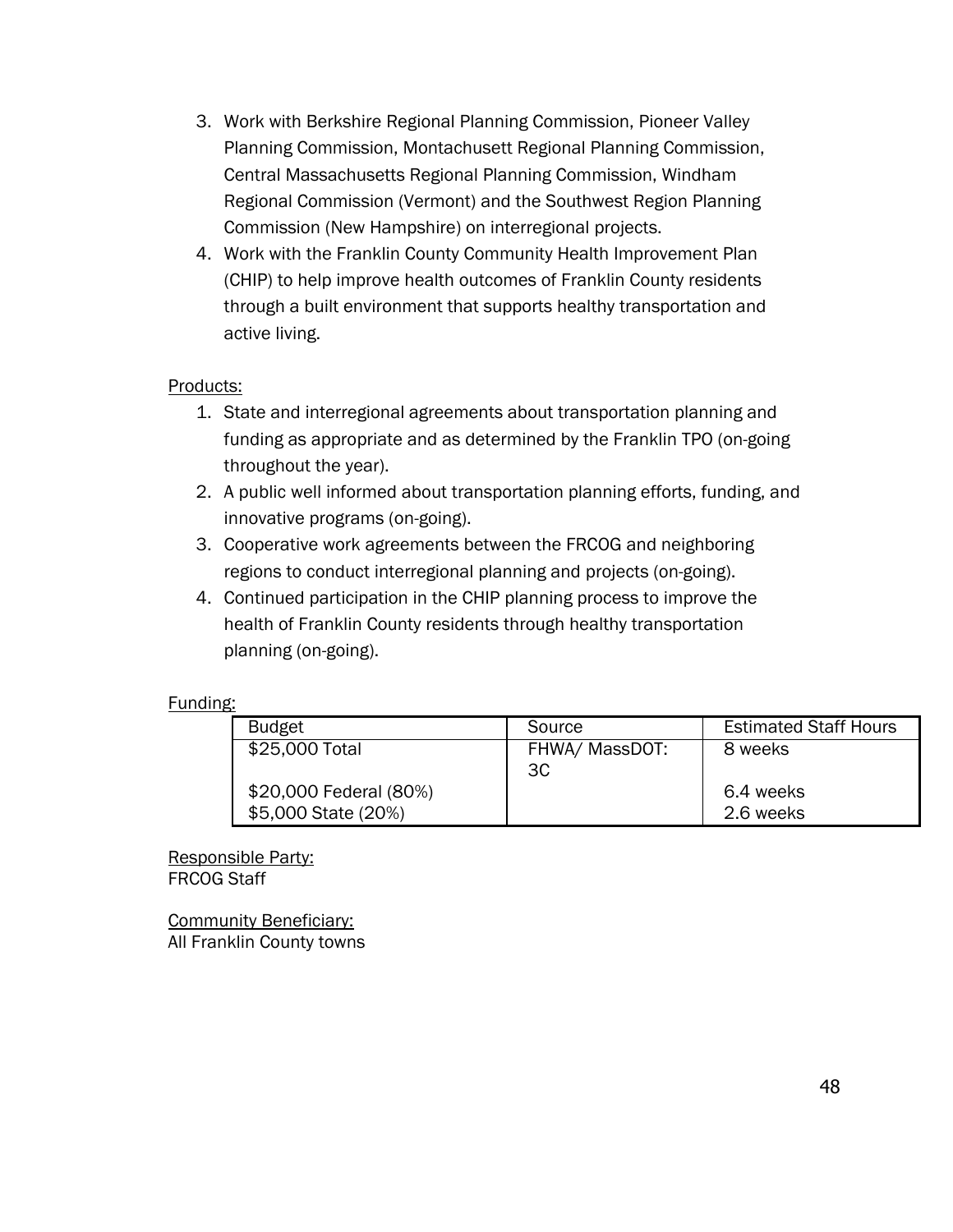# 4.5 Scenic Byway Implementation

#### Objectives:

To maintain public awareness about the Scenic Byways in Franklin County by carrying out the recommendations that were identified in previously completed Corridor Management Plans. To work with the communities along the Scenic Byways to implement projects that are already funded. Continue to develop new projects as outlined in the Corridor Management Plans. To secure funding to implement projects contained in the Corridor Management Plans. To update and maintain the Western Massachusetts Scenic Byway website.

## Previous Work:

- 1. Route 116 Scenic Byway Corridor Management Plan (2013).
- 2. Route 122 Scenic Byway Corridor Management Plan (2011).
- 3. Route 112 Scenic Byway Corridor Management Plan (2009).
- 4. Mohawk Trail East and West Scenic Byway Corridor Management Plans (2009).
- 5. Connecticut River Scenic Byway Corridor Management Plan (2016).
- 6. Design and Development of Improvements at the Sunderland Scenic Turnout.
- 7. Design and Development of informational kiosks, historic district signs and vista pruning on the Mohawk Trail Scenic Byway.
- 8. Implementation of the Mohawk Trail, Connecticut River Byway and Route 112 Scenic Byways Land Protection Project.
- 9. Development of a scope of work for the Erving Connecticut River Streetscape improvements.
- 10.Preparation of applications for funding to the National Scenic Byway Program.
- 11.Completion of the Western Massachusetts Scenic Byway Marketing Project (2014).
- 12.Completion of the Tri State Bicycle Map, Wayfinding Sign and Parking Racks (2014).
- 13.Designation of the Mohawk Trail as a National Scenic Byway.

#### Procedures:

1. Provide local technical assistance to the communities along the five Scenic Byways in Franklin County to implement approved and funded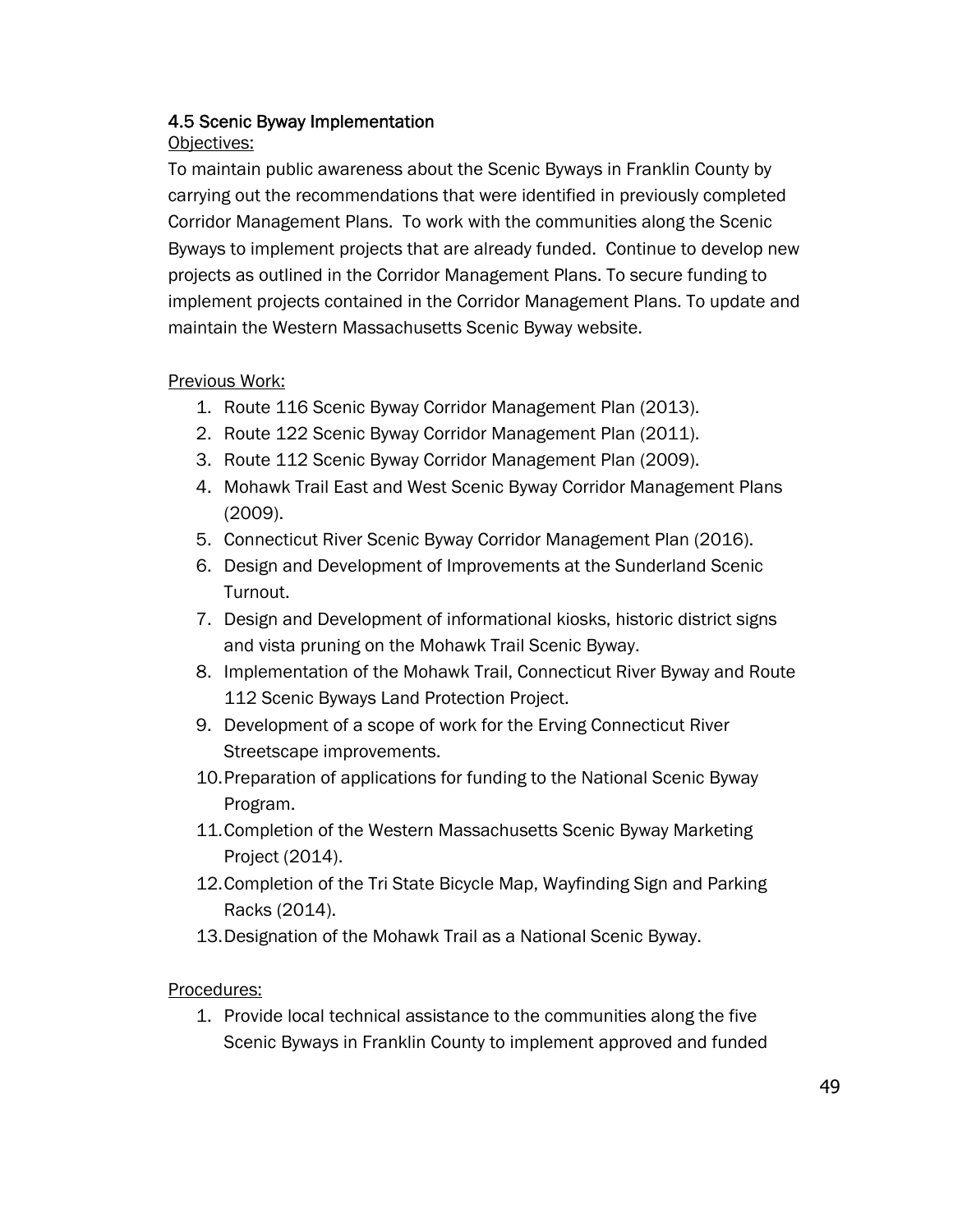Scenic Byway Projects; to further the priorities identified in the Corridor Management Plans; and to support the overall goals of the Byway program (on-going).

- 2. Provide support to maintain the Scenic Byway website that was established as part of the Western Massachusetts Scenic Byway Marketing Project (quarterly).
- 3. Complete follow-up and support to other Scenic Byway projects such as the Western Massachusetts Scenic Byway Marketing Project, the Scenic Byway Land Protection Project and the previously completed Corridor Management Plans (on-going).
- 4. Prepare applications for implementation funding to the National Scenic Byway Program.

#### Products:

- 1. Facilitated meetings of the Scenic Byway Advisory Committees (as needed).
- 2. Completed Scenic Land Acquisitions for the Mohawk Trail, Connecticut River, and Route 112 Scenic Byways (as funding allows).
- 3. Completed periodic updates to, and maintenance of, the information contained on the website developed as part of the Western Massachusetts Scenic Byways Marketing Project (as needed).
- 4. Submitted application to the National Scenic Byway Program for implementation funding.

#### Funding:

| <b>Budget</b>          | Source        | <b>Estimated Staff Hours</b> |
|------------------------|---------------|------------------------------|
| \$20,000 Total         | FHWA/MassDOT: | weeks                        |
|                        | 3C            |                              |
| \$16,000 Federal (80%) |               | 5 weeks                      |
| \$4,000 State (20%)    |               | 2 week                       |

Responsible Party: FRCOG Staff

Community Beneficiary: All Franklin County towns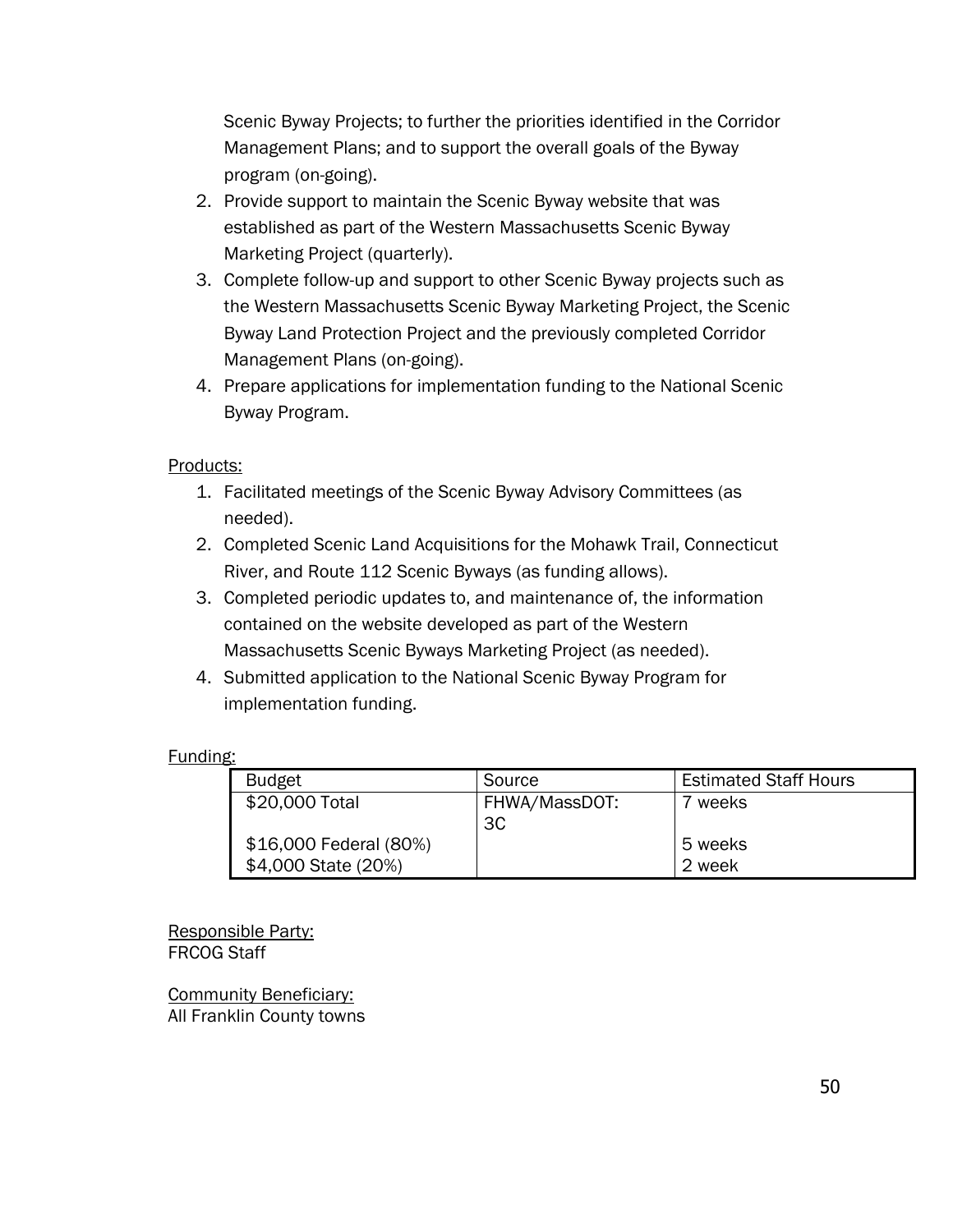# 2023 Franklin Unified Planning Work Program Budget Summary by Task

| $\mathbf{1}$     | MANAGEMENT & SUPPORT OF THE PLANNING PROCESS                          | $\overline{3C}$ |
|------------------|-----------------------------------------------------------------------|-----------------|
| 1.1              | 3C Program Support                                                    | \$71,105        |
| 1.2              | <b>Unified Work Program</b>                                           | \$25,000        |
| 1.3              | <b>TIP Preparation and Project Assistance</b>                         | \$25,000        |
| 1.4              | <b>Public Participation Process</b>                                   | \$10,000        |
| 1.5              | Title VI/Environmental Justice                                        | \$10,000        |
|                  | Task 1 Subtotal                                                       | \$141,105       |
|                  |                                                                       |                 |
| $\overline{2}$   | <b>DATA COLLECTION AND ANALYSIS ACTIVITIES</b>                        |                 |
| 2.1              | Review and Comments on ENFs, EIRs and Other Traffic<br><b>Studies</b> | \$3,000         |
| 2.2              | Geographic Information Systems and Computer                           | \$40,000        |
|                  | <b>Operations Support</b>                                             |                 |
| $\overline{2.3}$ | Air Quality Compliance, Modeling and Activities                       | \$2,000         |
| $\overline{2.4}$ | Performance Measurement / State Data Center Affiliate                 | \$9,000         |
| 2.5              | <b>Traffic Counting and Additional Data Collection</b>                | \$47,000        |
| 2.6              | <b>Pavement Management</b>                                            | \$14,000        |
|                  | <b>Task 2 Subtotal</b>                                                | \$115,000       |
|                  |                                                                       |                 |
| 3                | <b>TRANSPORTATION PLANNING STUDIES</b>                                |                 |
| $\overline{3.1}$ | <b>Resiliency and Culvert Assessments</b>                             | \$45,000        |
| $\overline{3.2}$ | Outdoor Recreation Inventory and Map                                  | \$20,000        |
| $\overline{3.3}$ | <b>Regional Transportation Plan Update</b>                            | \$64,000        |
| $\overline{3.4}$ | Road Safety for Vulnerable Users                                      | \$25,000        |
| 3.5              | Franklin County Forward Program                                       | \$10,000        |
| 3.6              | Pedestrian Priority Project Concept Development                       | \$35,000        |
| 3.7              | Passenger Rail Marketing & Implementation                             | \$15,000        |
| $\overline{3.8}$ | <b>Dirt Road Toolkit Demonstration</b>                                | \$35,000        |
|                  | <b>Task 3 Subtotal</b>                                                | \$249,000       |
|                  |                                                                       |                 |
| 4                | <b>ONGOING TRANSPORTATION ACTIVITIES</b>                              |                 |
| 4.1              | <b>Local Technical Assistance</b>                                     | \$29,000        |
| 4.2              | Expansion of Transit and Rail Service in Franklin County              | \$33,000        |
| $\overline{4.3}$ | Franklin County Bikeway and Pedestrian Planning                       | \$40,000        |
| 4.4              | Education, Outreach, and Interregional Coordination                   | \$25,000        |
| 4.5              | Scenic Byway Implementation                                           | \$20,000        |
|                  | <b>Task 4 Subtotal</b>                                                | \$147,000       |
|                  |                                                                       |                 |
|                  | <b>TOTAL</b>                                                          | \$652,105       |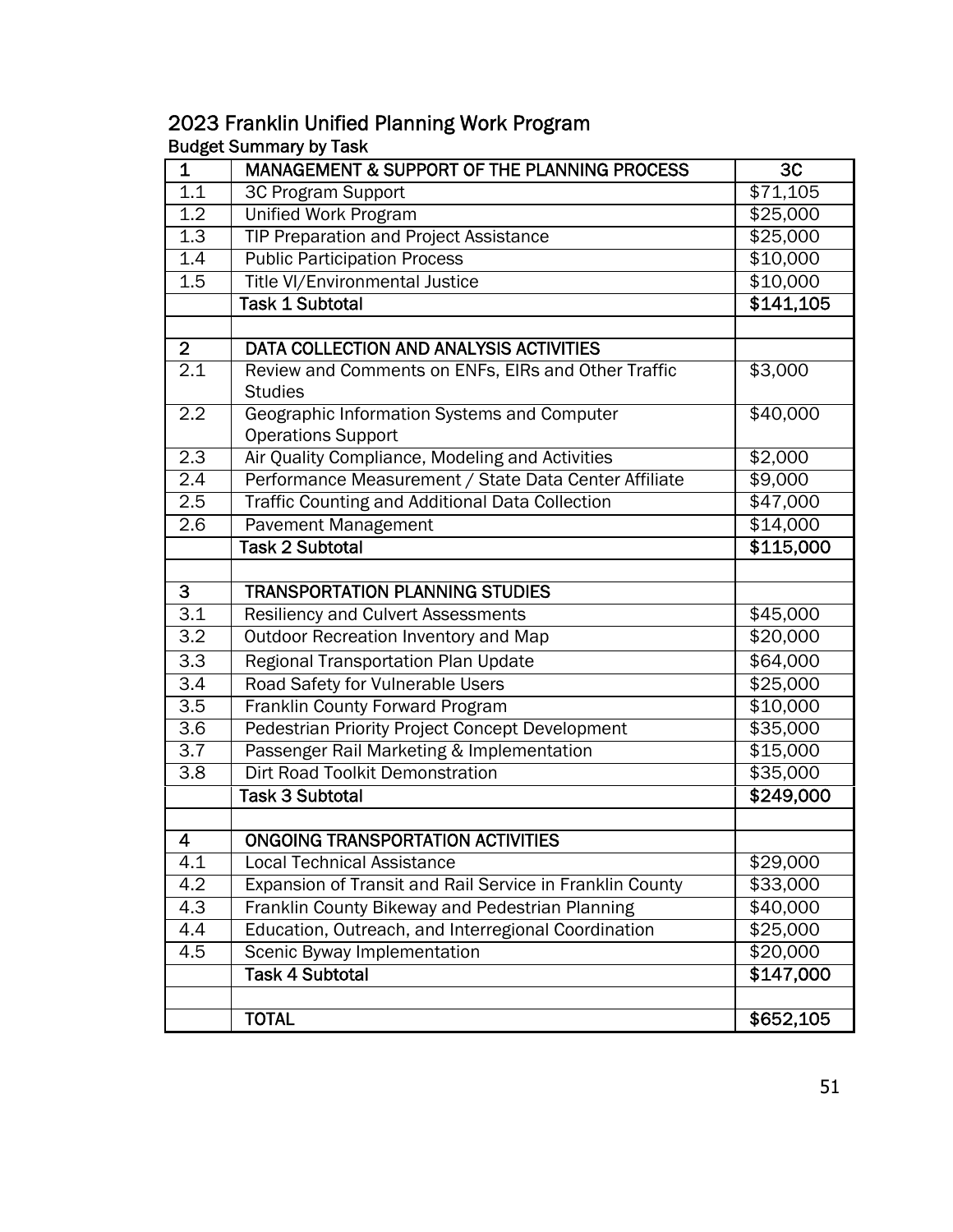# APPENDIX

Map Showing the Geographic Distribution of UPWP Projects (FY2018- FY2023)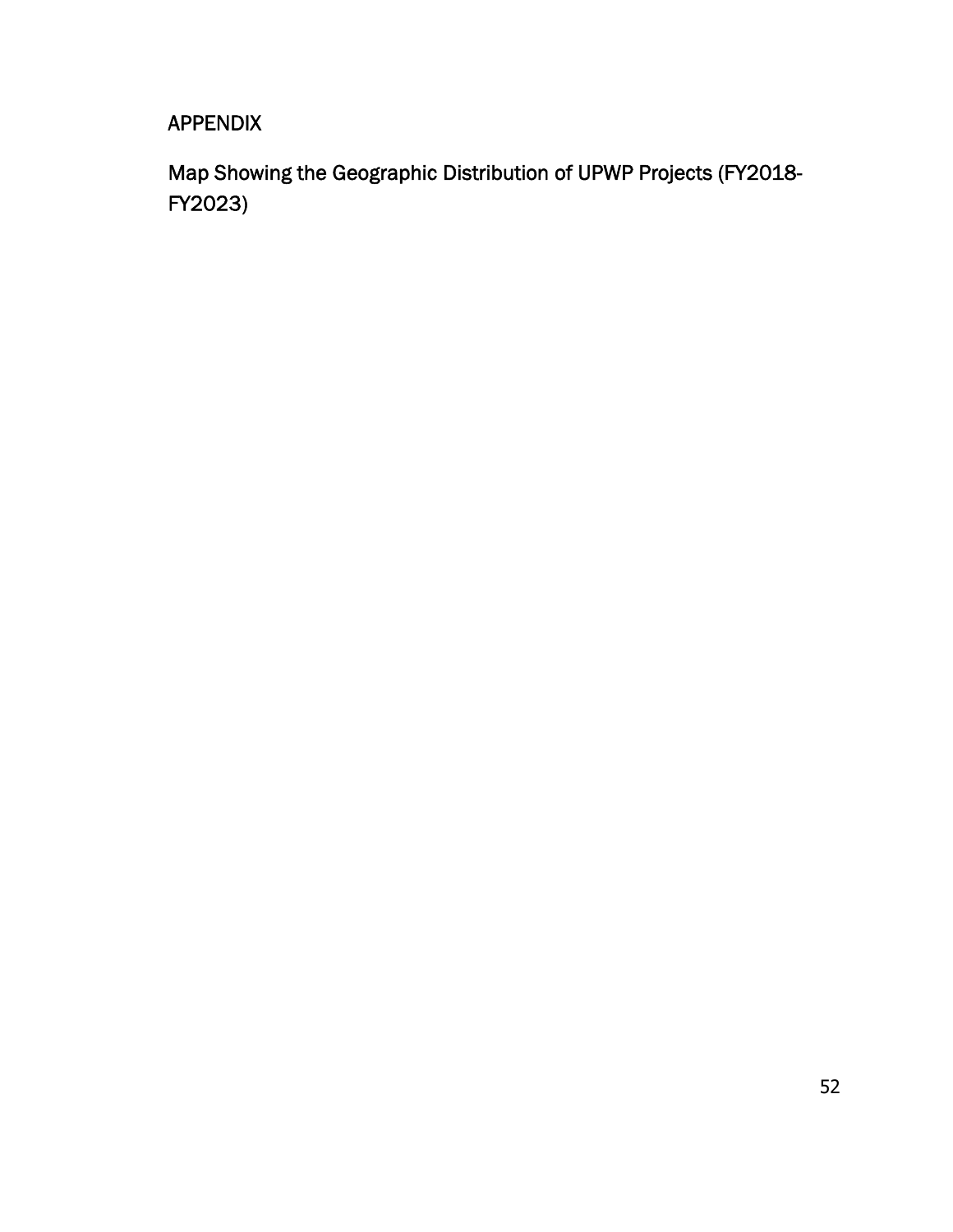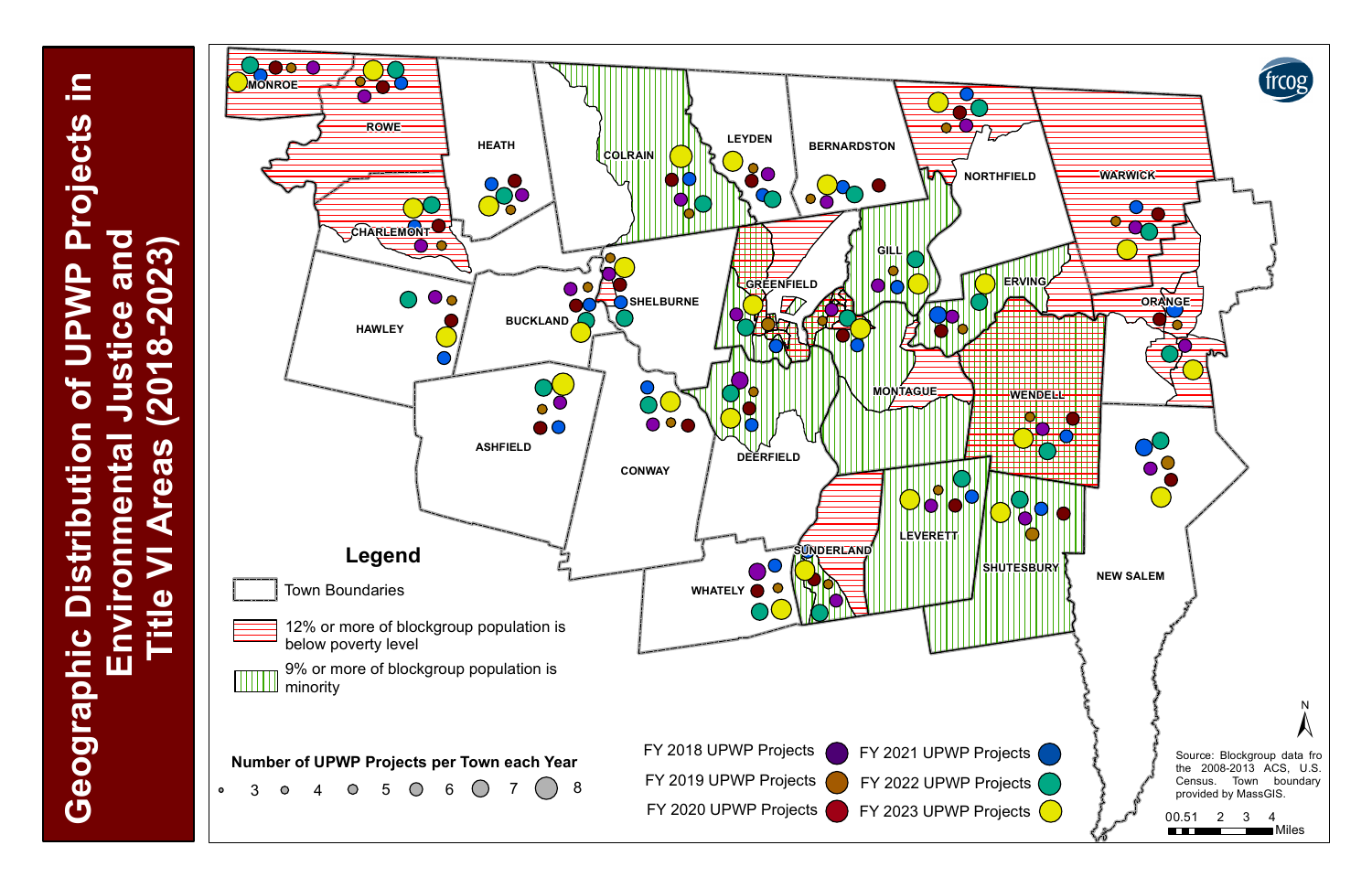# Other Regional Projects and Federal Grants

A summary of the transportation funding sources for the Franklin Regional Council of Governments Planning Department are represented in the 2022 UPWP, and through the forthcoming separate contracts, follows.

| Name of Grant                   | Source of<br><b>Funding</b> | <b>Budgeted</b><br>Amount<br>During 2022<br><b>UPWP Year</b> | <b>Expiration of</b><br>Contract |
|---------------------------------|-----------------------------|--------------------------------------------------------------|----------------------------------|
| $3-C$<br>(contract #<br>114672) | <b>SPR</b>                  | \$652,105                                                    | 9/30/23                          |
| <b>MassDOT</b><br>#108443       | VF<br>Marketing             | \$92,225                                                     | /23                              |

## FHWA/MassDOT Funded Grants During FY 2023 UPWP Year

## Related Planning Projects Being Conducted by the FRCOG

Beyond the tasks described within this document, the Franklin Regional Council of Governments is involved in other projects that will affect the transportation planning process in the region. The FRCOG is currently working on projects related to public health, food security, housing needs, and economic development. This work throughout the region will support 3C related projects. The following table summarizes other FRCOG planning grants that will influence and improve transportation planning during the FY 2023 UPWP year.

| Name of Grant                                            | Source of<br><b>Funding</b> | <b>Budget</b> | <b>Term of Grant</b>    |
|----------------------------------------------------------|-----------------------------|---------------|-------------------------|
| <b>District Local Technical</b><br>Assistance            | <b>MA DHCD</b>              | \$103,000     | 1/1/2022 - 12/31/2023   |
| 319 Healthy Watersheds                                   | MA DEP                      | \$105,000     | $3/1/2022 - 6/30/2024$  |
| <b>Brownfields Assessment</b><br>Grant                   | <b>US EPA</b>               | \$200,000     | 10/1/2019 - 9/30/2022   |
| MassTrail W. MA Mountain<br><b>Biking Trails Project</b> | <b>MA DCR</b>               | \$100,000     | 11/10/2020 - 12/31/2022 |

The Planning Department is also actively involved in other significant transportation projects in the region. MassDOT is currently designing projects identified in the Route 2 Safety Improvement Study. Since 2006, several major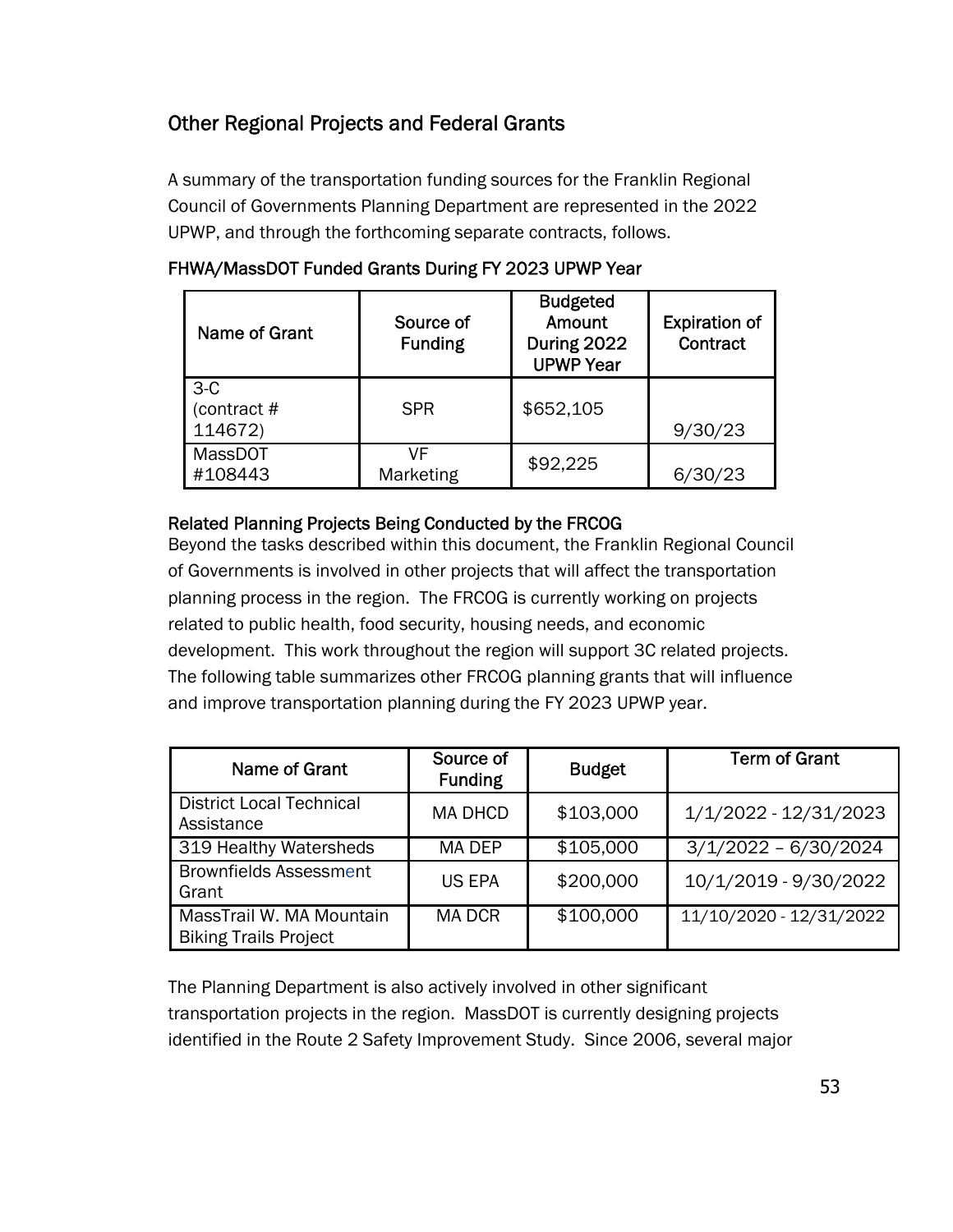projects have been constructed. Additional projects that are nearing the 25% design stage are in Erving Center and Farley, and improvements for Greenfield/Gill are in the planning stage. The FRCOG is working closely with MassDOT District 2, the Montachusett Regional Planning Commission, and the Route 2 Task Force during all phases of this work.

## Relevant Transportation-Related Acronyms

AASHTO: American Assoc. of State Highway & Transportation Officials ABP: Accelerated Bridge Program ADA: Americans with Disabilities Act ADT: Average Daily Traffic AFC: Automated Fare Collection AICP: American Institute of Certified Planners ANR: Approval Not Required ATR: Automatic Traffic Recorder BIL: Bipartisan Infrastructure Law BMS: Bridge Management System CAAA: Clean Air Act Amendments of 1990 CDBG: Community Development Block Grant CFR: Code of Federal Regulations CIP: Capital Improvement Program CMAQ: Congestion Mitigation and Air Quality CMP: Congestion Management Process CO: Carbon Monoxide COA: Council On Aging CPS: Corridor Planning Study CSS: Context Sensitive Solutions DCR: Department of Conservation and Recreation DDS: Department of Developmental Services DEP: Department of Environmental Protection DHCD: Department of Housing & Community Development DLTA: District Local Technical Assistance DMA: Division of Medical Assistance DOT: Department of Transportation DPH: Department of Public Health DTA: Division of Transitional Assistance EDA: Economic Development Administration EIR: Environmental Impact Report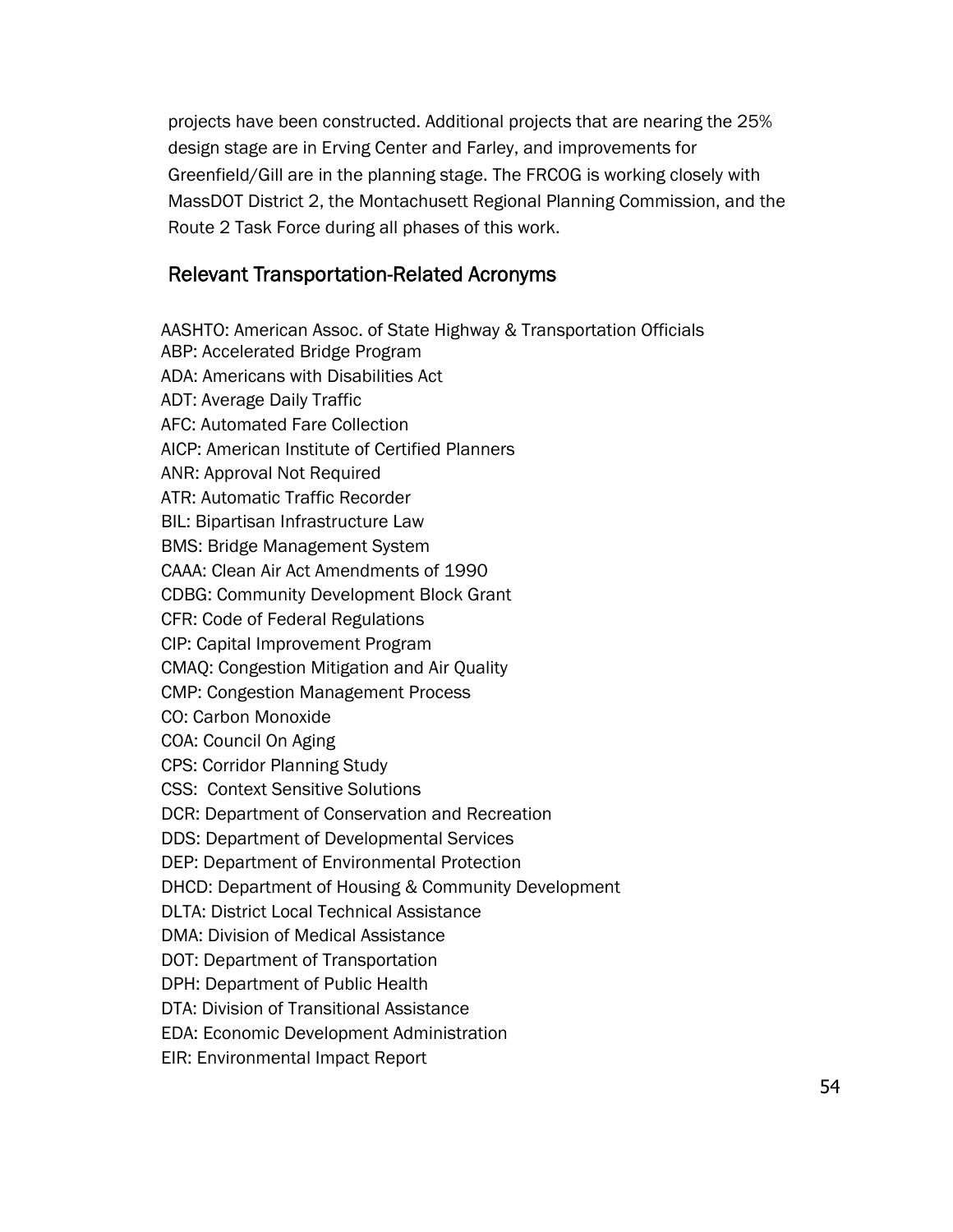EIS: Environmental Impact Statement EJ: Environmental Justice ENF: Environmental Notification Form EOEEA: Executive Office of Energy and Environmental Affairs EOT: Executive Office of Transportation EPA: Environmental Protection Agency EPDO: Equivalent Property Damage Only ESS: Elder Shopper Service FAA: Federal Aviation Administration FAST Act: Fixing America's Surface Transportation Act FCTPO: Franklin County Regional Transportation Planning Organization FHWA: Federal Highway Administration FO: Functionally Obsolete FRCOG: Franklin Regional Council of Governments FRA: Federal Railroad Administration FTA: Federal Transit Administration GIS: Geographic Information System GPS: Global Positioning System HAZMAT: Hazardous Material HCM: Highway Capacity Manual HOV: High Occupancy Vehicle HPMS: Highway Performance Monitoring System HPP: High Priority Project HSIP: Highway Safety Improvement Program I&M: Inspection & Maintenance IM: Interstate Maintenance ITE: Institute of Transportation Engineers ITS: Intelligent Transportation Systems ISTEA: Intermodal Surface Transportation Efficiency Act of 1991 JARC: Job Access Reverse Commute LOS: Level of Service LPA: Local Planning Assistance LPMS: Local Pavement Management System MAC: Massachusetts Aeronautics Commission MARPA: Massachusetts Association of Regional Planning Agencies MARTA: Massachusetts Association of Regional Transit Authorities MassDOT: Massachusetts Department of Transportation MassGIS: Massachusetts Geographic Information System MBTA: Massachusetts Bay Transportation Authority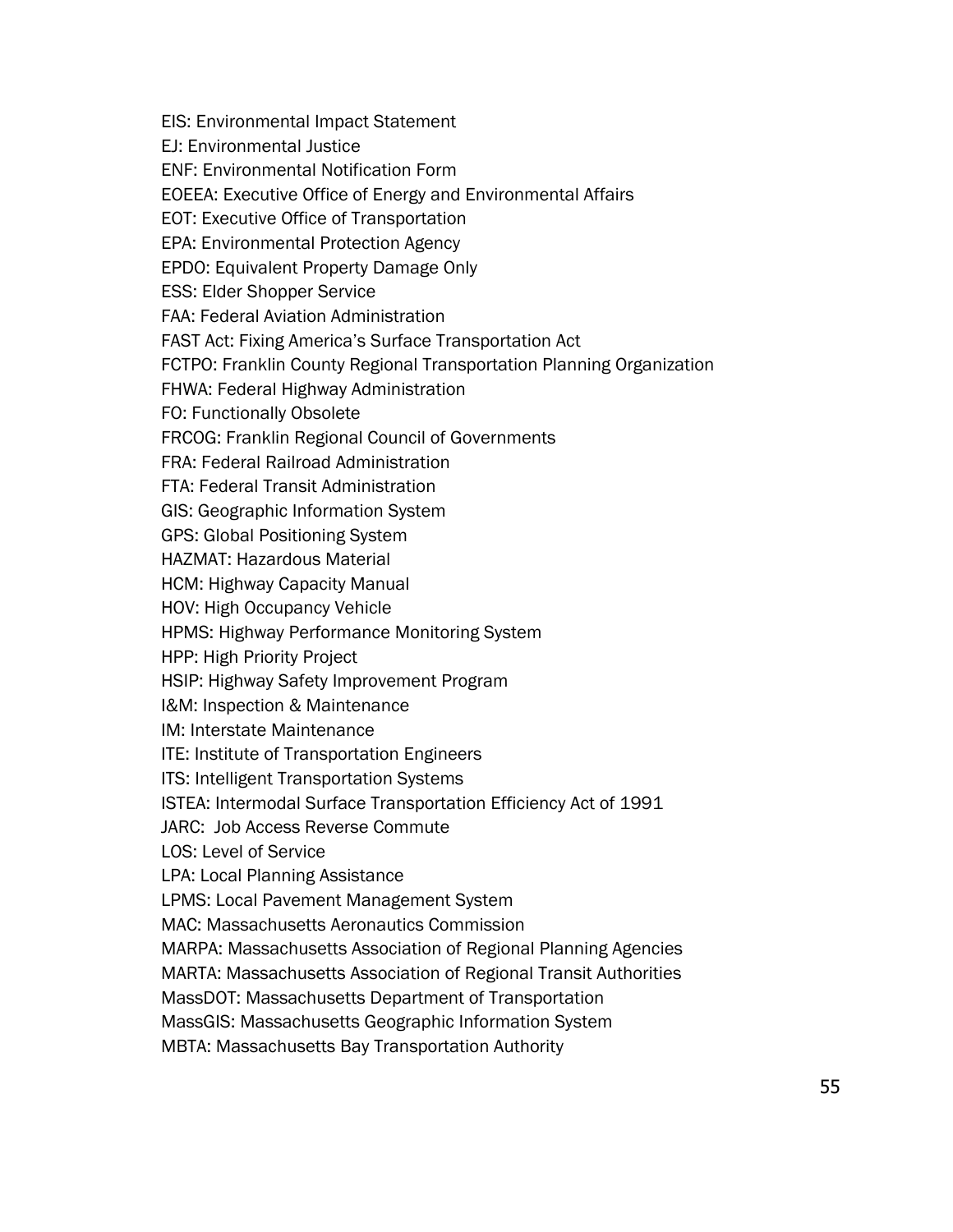MEMA: Massachusetts Emergency Management Agency

MEPA: Massachusetts Environmental Policy Act

MHC: Massachusetts Historical Commission

MIS: Major Investment Study

MISER: Massachusetts Institute for Social and Environmental Research

MOU: Memorandum of Understanding

MPO: Metropolitan Planning Organization

MTA: Massachusetts Turnpike Authority

MUTCD: Manual on Uniform Traffic Control Devices

MWRA: Massachusetts Water Resources Authority

NAAQS: National Ambient Air Quality Standards

NEPA: National Environmental Policy Act

NFA: Non Federal-Aid

NHS: National Highway System

NOx: Any of the Oxides of Nitrogen

NTD: National Transit Database

NTS: National Transportation System

NTSB: National Transportation Safety Board

OCI: Overall Condition Index (used with pavement)

OEDP: Overall Economic Development Program

OTP: Office of Transportation Planning

PCI: Pavement Condition Index

PL: Metropolitan Planning funds

(federal)

PMS: Pavement Management System

PMUG: Pavement Management User's Group

POP: Public Outreach Program

PPP: Public / Private Partnership

PRC: Project Review Committee

PRWORA: Personal Responsibility & Work Opportunity Reconciliation Act

PUD: Planned Unit Development

PWED: Public Works/Economic Development

RIF: Roadway Inventory Files

RFP: Request For Proposal

RFQ: Request For Qualifications

ROW: Right Of Way

RPA: Regional Planning Agency

RSA: Roadway Safety Audit

RTA: Regional Transit Authority